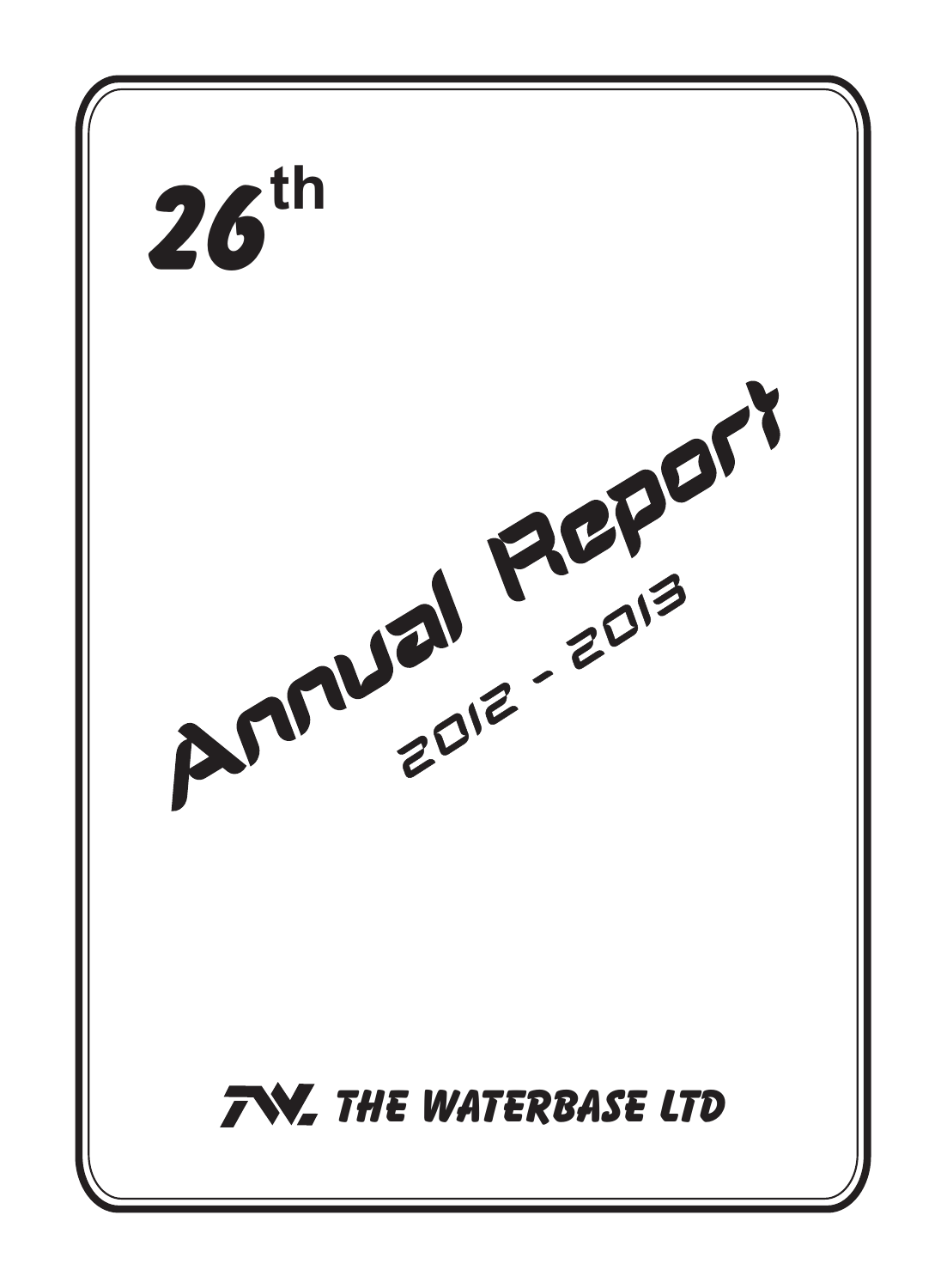*"On the 26th Annual General Meeting of the Company The Board of Directors Sincerely Thank*

*All Our Investors, Bankers, Customers and Employees"*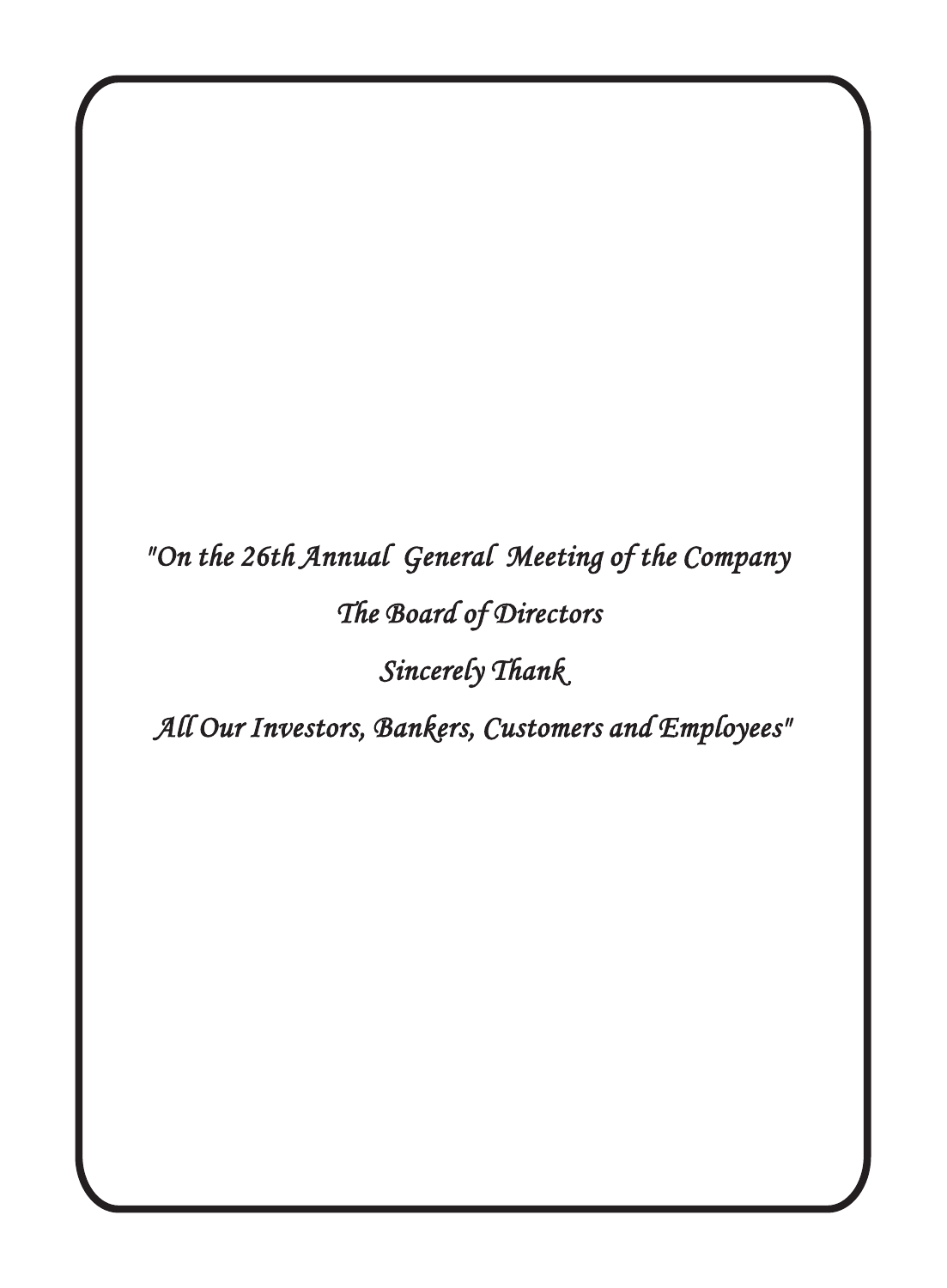

## THE WATERBASE LIMITED

*26th Annual Report 2012 - 2013*

| <b>CONTENTS</b>                                                                                                   | Page No.      |
|-------------------------------------------------------------------------------------------------------------------|---------------|
|                                                                                                                   | 1             |
| <b>Notice</b>                                                                                                     | $\mathcal{P}$ |
|                                                                                                                   | 3             |
| Corporate Governance Report (Corp. The Corporate Governance Report (Corp. The Corporation Corporation Corporation | 6             |
|                                                                                                                   | 13            |
|                                                                                                                   | 15            |
|                                                                                                                   | 18            |
|                                                                                                                   | 19            |
|                                                                                                                   | 20            |
|                                                                                                                   | 21            |
|                                                                                                                   | 34            |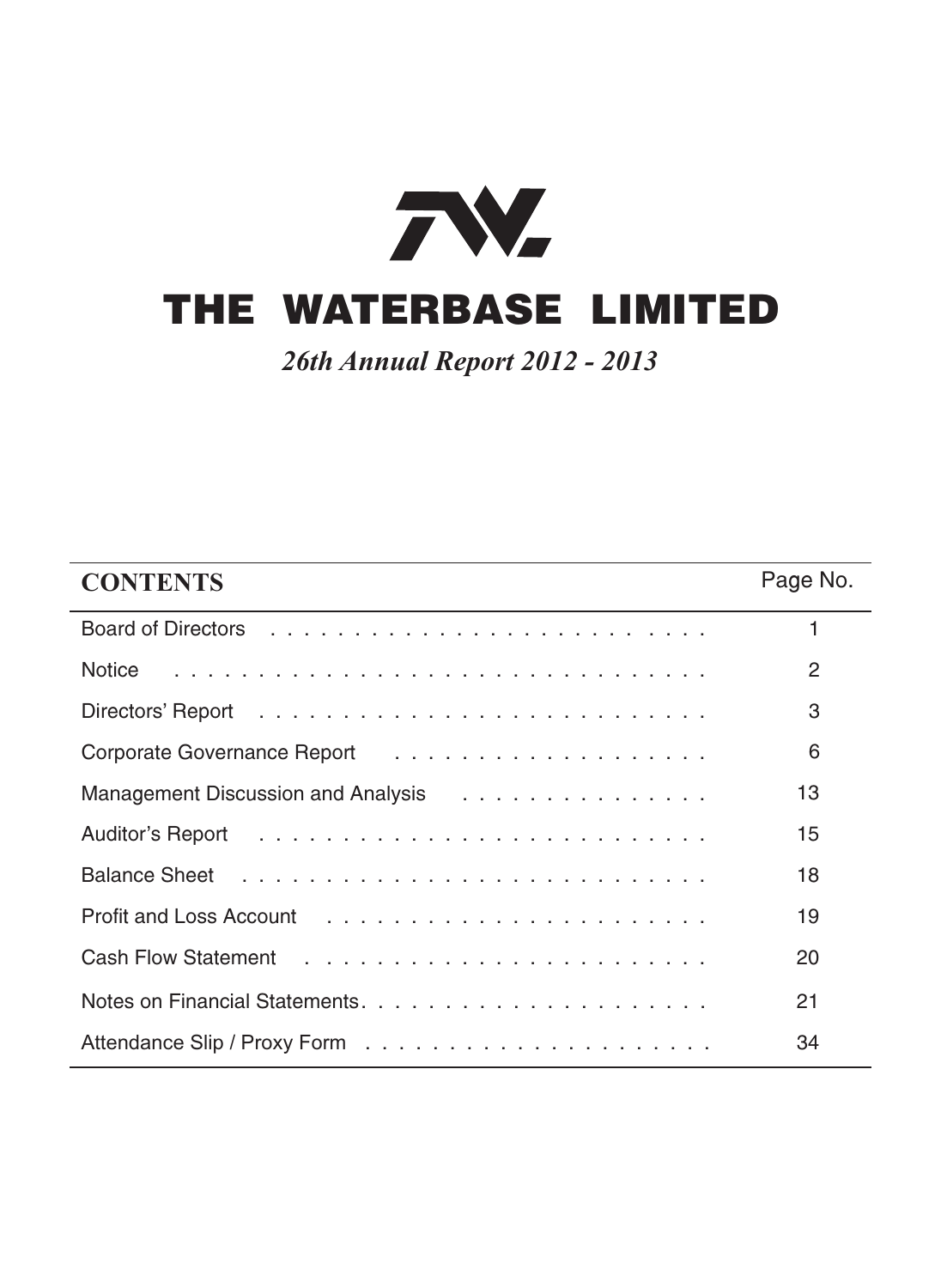# THE WATERBASE LIMITED



## *26th Annual Report 2012 - 2013*

## **BOARD OF DIRECTORS**

Mr. VIKRAM M THAPAR, Chairman Mr. ANIL KUMAR BHANDARI Lt. Gen. DEEPAK SUMMANWAR (Retd.) Mrs. JYOTI THAPAR Mr. ADARSH SARAN Mr. NAKUL KAMANI Ms. AYESHA THAPAR Mr. RANJIT MEHTA

## **CHIEF EXECUTIVE**

Mr. ASHOK NANJAPA

## **AUDITORS**

MITRA KUNDU & BASU **CHARTERED ACCOUNTANTS** No.1, ACHARYA J.C. BOSE ROAD KOLKATA - 700 020

## **SHARE TRANSFER AGENTS**

CAMEO CORPORATE SERVICES LTD. SUBRAMANIAN BUILDING No.1, CLUB HOUSE ROAD CHENNAI - 600 002

## **COMPANY SECRETARY**

Ms. SUGUNA KRISHNAMURTHY

## **REGISTERED OFFICE & WORKS**

ANANTHAPURAM VILLAGE T.P. GUDUR MANDAL NELLORE - 524 344 ANDHRA PRADESH

**LISTING IN STOCK EXCHANGE** BSE LTD., MUMBAI

## **BANKERS**

STATE BANK OF INDIA, OVERSEAS BRANCH, CHENNAI - 600 001 CANARA BANK, OVERSEAS BRANCH, CHENNAI - 600 002 UNION BANK OF INDIA, OVERSEAS BRANCH, CHENNAI - 600 108 STATE BANK OF HYDERABAD, INDUSTRIAL FINANCE BRANCH, CHENNAI - 600 001.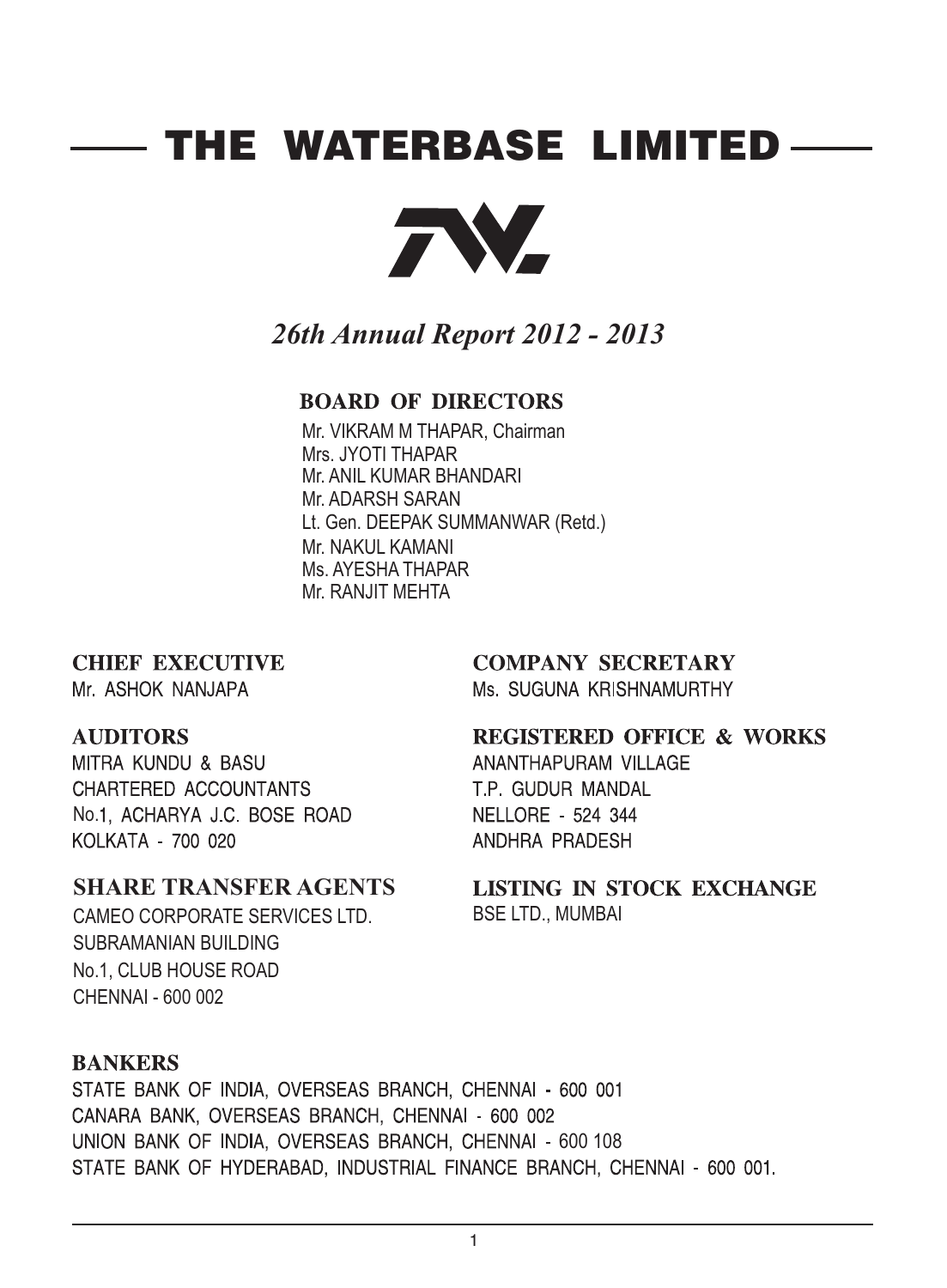

#### **NOTICE**

NOTICE is hereby given that the 26th Annual General Meeting of the Company will be held on *Monday, July 29, 2013 at 12.15 p.m* at the Registered Office of the Company at Ananthapuram Village, T P Gudur *.* Mandal, Nellore - 524 344 to transact the following business:

#### **ORDINARY BUSINESS**

- 1. To receive, consider and adopt the Audited Balance Sheet as at March 31, 2013 and the Profit and Loss Account for the year ended on that date and the Reports of the Board of Directors and the Auditors thereon.
- 2. To appoint a Director in place of Ms. Ayesha Thapar who retires by rotation and being eligible, offers herself for re-appointment.
- 3. To appoint a Director in place of Mr. Nakul Kamani who retires by rotation and being eligible, offers himself for re-appointment.
- 4. To appoint a Director in place of Mr. Ranjit Mehta who retires by rotation and being eligible, offers himself for re-appointment.
- 5. To appoint M/s Mitra Kundu & Basu, Chartered Accountants, as Statutory Auditors of the Company to hold office from the conclusion of this Annual General Meeting until the conclusion of the next Annual General Meeting on such remuneration as may be decided by the Board of Directors.

Ananthapuram Village, Nellore 524 344.

Registered Office: By Order of the Board For **THE WATERBASE LIMITED**

New Delhi, May 24, 2013

**Vikram M Thapar** Chairman

#### **Notes:**

- **1. A MEMBER ENTITLED TO ATTEND AND VOTE AT THE MEETING IS ENTITLED TO APPOINT A PROXY TO ATTEND AND VOTE INSTEAD OF HIMSELF. A PROXY NEED NOT BE A MEMBER. THE INSTRUMENT APPOINTING THE PROXY SHOULD, HOWEVER, BE DEPOSITED AT THE REGISTERED OFFICE OFTHE COMPANY NOT LESS THAN FORTY-EIGHTHOURS BEFORE THE COMMENCEMENTOFTHE MEETING.**
- 2. The Register of Members and Share Transfer Book of the Company will remain closed from Tuesday, July 23, 2013 to Monday July 29, 2013 (both days inclusive).
- 3. Members are requested to keep the Company informed of changes in their mailing address.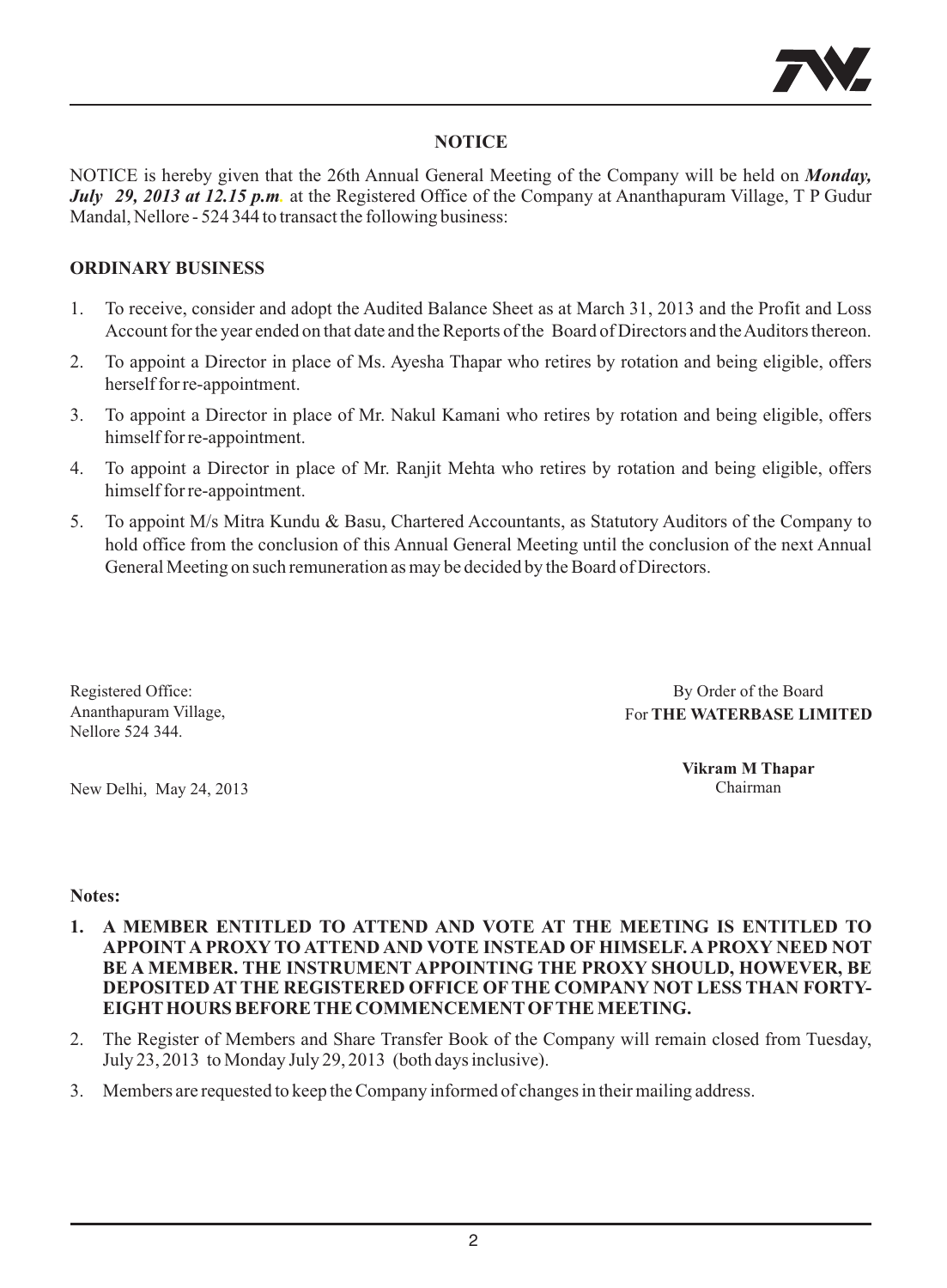

## **DIRECTORS' REPORT**

Your Directors have pleasure in presenting the twenty sixth Annual Report with the Audited Accounts for the financial year ended 31st March, 2013.

| <b>Particulars</b>                                               | <b>Current Year</b> | Previous Year |
|------------------------------------------------------------------|---------------------|---------------|
| Gross Sales / Services                                           | 1570.21             | 1034.72       |
| Profit before Interest Depreciation,<br>Tax and Exceptional Item | 126.23              | 111.35        |

#### **OPERATIONS**

During the year under review the gross revenue from sales and services of the Company increased to  $\bar{z}$  1570.21 million compared to  $\bar{\tau}$  1034.72 million in the previous year, registering an impressive growth of 51.75%.

The profit before tax expenses is at  $\bar{\xi}$  75.85 million in the current year compared to  $\bar{\xi}$  68.31 million in the previous year. The profit before interest depreciation, Tax and exceptional item in the current year is  $\bar{\tau}$  126.23 million as against  $\bar{\bar{\tau}}$  111.35 million of the previous year.

The Company's profitability was adversely affected due to steep increase in the prices of raw materials and increased cost of power due to excessive use of captive power.

The industry is in a turn around mode and the area under vannamei farming is rapidly increasing, resulting in increased demand for shrimp feed.

We forsee a steady growth in all the sectors of the industry.

#### **RIGHTS ISSUE**

SEBI has given its approval to the Rights Issue which was approved by the shareholders in the Annual General Meeting held on Friday, 2nd September, 2011 in the proportion of one equity share for every two shares held by the equity shareholders.

### **PARTICULARS OF CONSERVATION OF ENERGY, TECHNOLOGY ABSORPTION AND FOREIGN EXCHANGE EARNINGS AND OUTGO.**

Information pursuant to section 217( 1 ) ( e ) of the Companies Act 1956 read with the Companies ( Disclosure of Particulars in the Report of Board of Directors ) Rules, 1988 is given in Annexure – Aof the report.

#### **PARTICULARS OFEMPLOYEES**

During the year under review, no employee of the Company was in receipt of remuneration requiring disclosure under section 217 (2 A) of the Companies Act,1956, read with the Companies (Particulars of Employees) Rules, 1975.

#### **DIRECTORS**

Ms. Ayesha Thapar, Mr. Nakul Kamani and Mr. Ranjit Mehta, Directors, retire by rotation at the ensuing Annual General Meeting and being eligible offer themselves for re-appointment.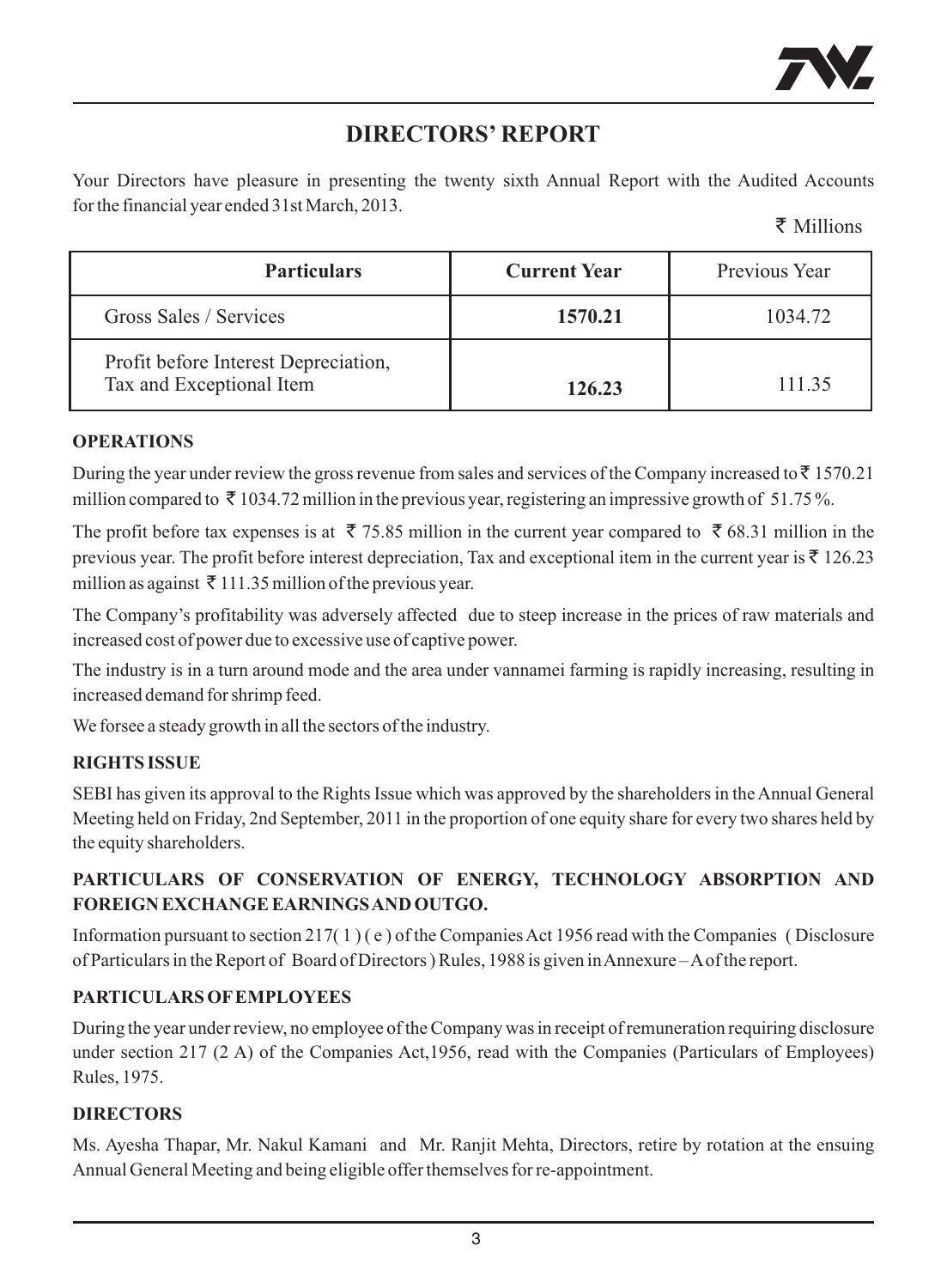

#### **DIRECTORS' RESPONSIBILITY STATEMENT**

Pursuant to the requirement under section 217 ( 2 AA ) of the Companies Act, 1956 with respect to Directors' Responsibility Statement, it is here by confirmed that :

- ( 1 ) In the preparation of the Annual Accounts for the financial year ended March 31, 2013 the applicable accounting standards have been followed along with proper explanation relating to material departures.
- ( 2 ) The Directors have selected such accounting policies and applied them consistently and made judgements and estimates that are reasonable and prudent so as to give a true and fair view of the state of the affairs of the Company at the end of the financial year and of the profit of the Company for the year under review.
- ( 3 ) The Directors have taken proper and sufficient care for the maintenance of adequate accounting records in accordance with the provisions of the Companies Act,1956 for safe guarding the assets of the Company and for preventing and detecting fraud and other irregularities.
- ( 4 ) The Directors have prepared the Annual Accounts on a "going concern basis".

#### **CORPORATE GOVERNANCE**

The Company has over the years been committed to good governance practices. Aseparate report on Corporate Governance together with auditors certificate regarding compliance of conditions of corporate governance under clause 49 of the listing agreement, forms part of the annual report.

#### **AUDITORS**

The Statutory Auditors M/s. Mitra Kundu & Basu, Chartered Accountants, retire and being eligible, offer themselves for re-appointment.

#### **COSTAUDIT**

Pursuant to section 233(B)(2) of the Companies Act,1956,the Board of Directors have appointed J.P&Co., Cost Accountants as Cost Auditor of the Company for the Financial Year ended 31stMarch, 2013.

#### **ACKNOWLEDGEMENT**

Your Directors place on record their appreciation for the assistance and support extended by the Government Authorities and Banks.

Your Directors express their appreciation for the dedicated and sincere service rendered by the employees of the Company.

For and on behalf of the Board of Directors

New Delhi, May 24, 2013

**Vikram M Thapar** *Chairman*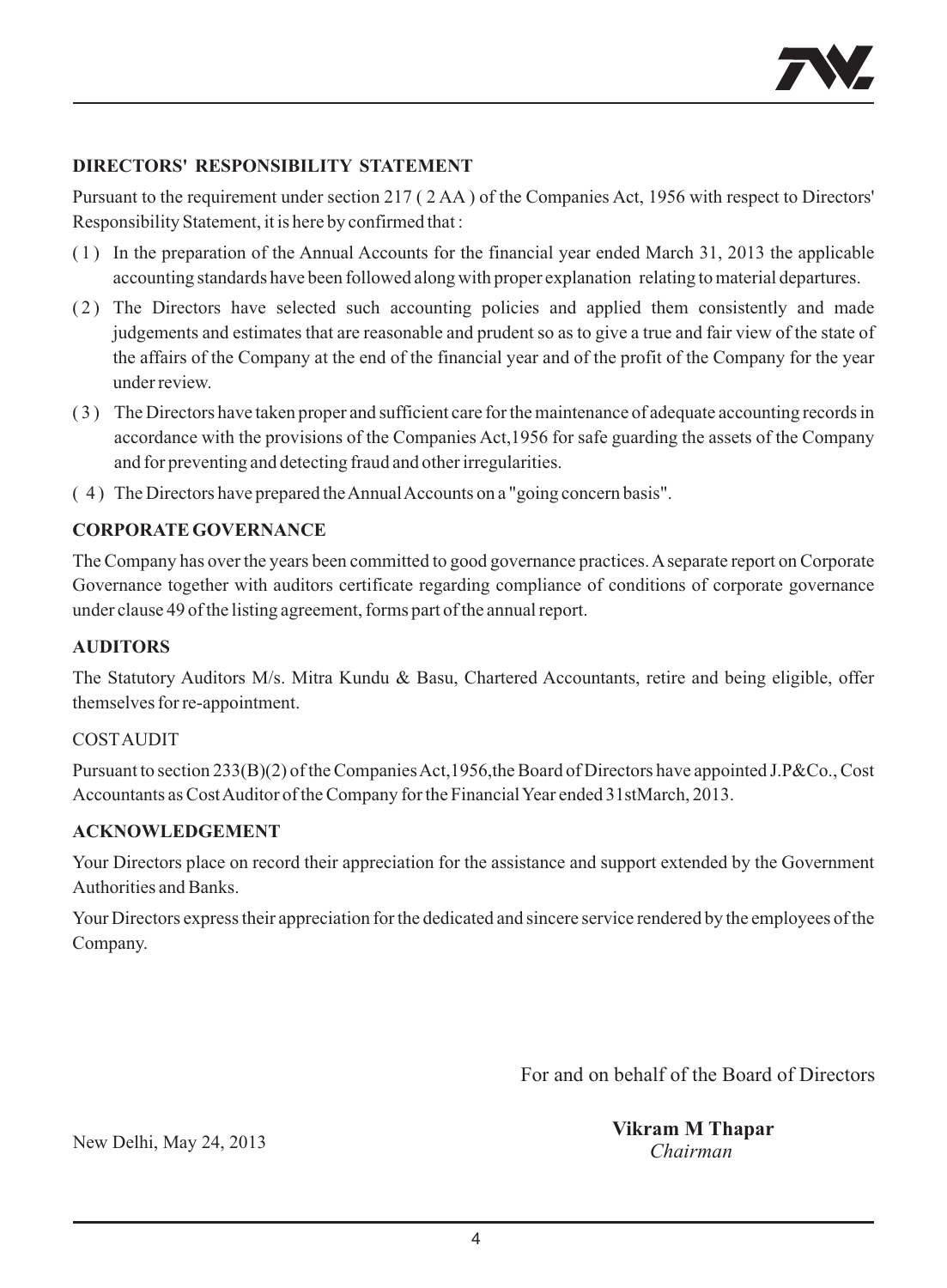

## **ANNEXURE TO THE DIRECTORS' REPORT**

#### **CONSERVATION OF ENERGY**

Your Company has implemented a system for continuous review of energy costs, to reduce energy generation costs and optimize energy utilization.

#### **FORM A**

#### **I Power and Fuel Consumption** (During the period of Manufacture)

| 1.               |    | Electricity                                          |                               | 2012-13   | 2011-12  |
|------------------|----|------------------------------------------------------|-------------------------------|-----------|----------|
|                  |    |                                                      |                               |           |          |
|                  | a) | Purchased:<br>- Units(Kwh)                           |                               | 5718750   | 5297550  |
|                  |    | - Total Amount - $\bar{\tau}$                        |                               | 32509671  | 23550800 |
|                  |    | - Rate / Unit - $\bar{\tau}$                         |                               | 5.68      | 4.45     |
|                  | b) | Own Generation:                                      |                               |           |          |
|                  |    | Through Diesel Generator:<br>$_{1}$                  | - Units(Kwh)                  | 963601    | 90514    |
|                  |    |                                                      | - Total Amount - $\bar{\tau}$ | 14624255  | 1415511  |
|                  |    |                                                      | - Rate / Unit - $\bar{\tau}$  | 15.18     | 15.64    |
|                  |    | Through Steam Turbine/Generator<br>$\overline{11}$ ) |                               | <b>NA</b> | NA.      |
| $\overline{2}$ . |    | <b>Coal</b> (Quality and where used)                 |                               | <b>NA</b> | NA.      |
| 3.               |    | <b>Furnace Oil- Quality (K.Lts)</b>                  |                               | 273.630   | 200.189  |
|                  |    | - Total Amount - $\bar{\tau}$                        |                               | 12382458  | 7316908  |
|                  |    | - Average Rate - $\bar{\xi}$                         |                               | 45.25     | 36.55    |
| 4.               |    | <b>Other / Internal Generation</b>                   |                               | <b>NA</b> | NA.      |
|                  |    | Consumption per unit of production                   |                               |           |          |
|                  |    | Electricity (Unit / MT)                              |                               | 205.14    | 239.54   |
|                  |    | Furnace Oil (Litres / MT)                            |                               | 8.40      | 8.90     |
|                  |    |                                                      |                               |           |          |

## **FORM B**

#### **A Research and Development (R & D)**

**II TECHNOLOGY ABSORPTION**

Your Company envisages R & D as a backbone in developing quality feeds to meet with market requirements.

The Company is constantly focusing to develop alternative raw materials in order to provide environmentally safe and affordable feed to the farmers.

The Company works closely with international nutritionists and renowned research institutes in order to develop the best feed formulations.

#### **B Technology Absorption, Adaptation and Innovation**

The Company is constantly engaged in finding alternatives to animal proteins which would reduce the reliance on scarce animal proteins. There is a constant effort being made to reduce the cost of feed inputs while improving its productivity.

| <b>III FOREIGN EXCHANGE EARNINGS AND OUTGO</b> | $2012 - 13$                    | 2011-12                     |
|------------------------------------------------|--------------------------------|-----------------------------|
|                                                |                                | $\bar{\bar{\tau}}$ in Lakhs |
| - Earnings                                     | 84.47                          | 460.16                      |
| - Outgo                                        | 722.57                         | 286.27                      |
|                                                | For and on behalf of the Board |                             |

|                         | Vikram M Thapar |
|-------------------------|-----------------|
| New Delhi, May 24, 2013 | Chairman        |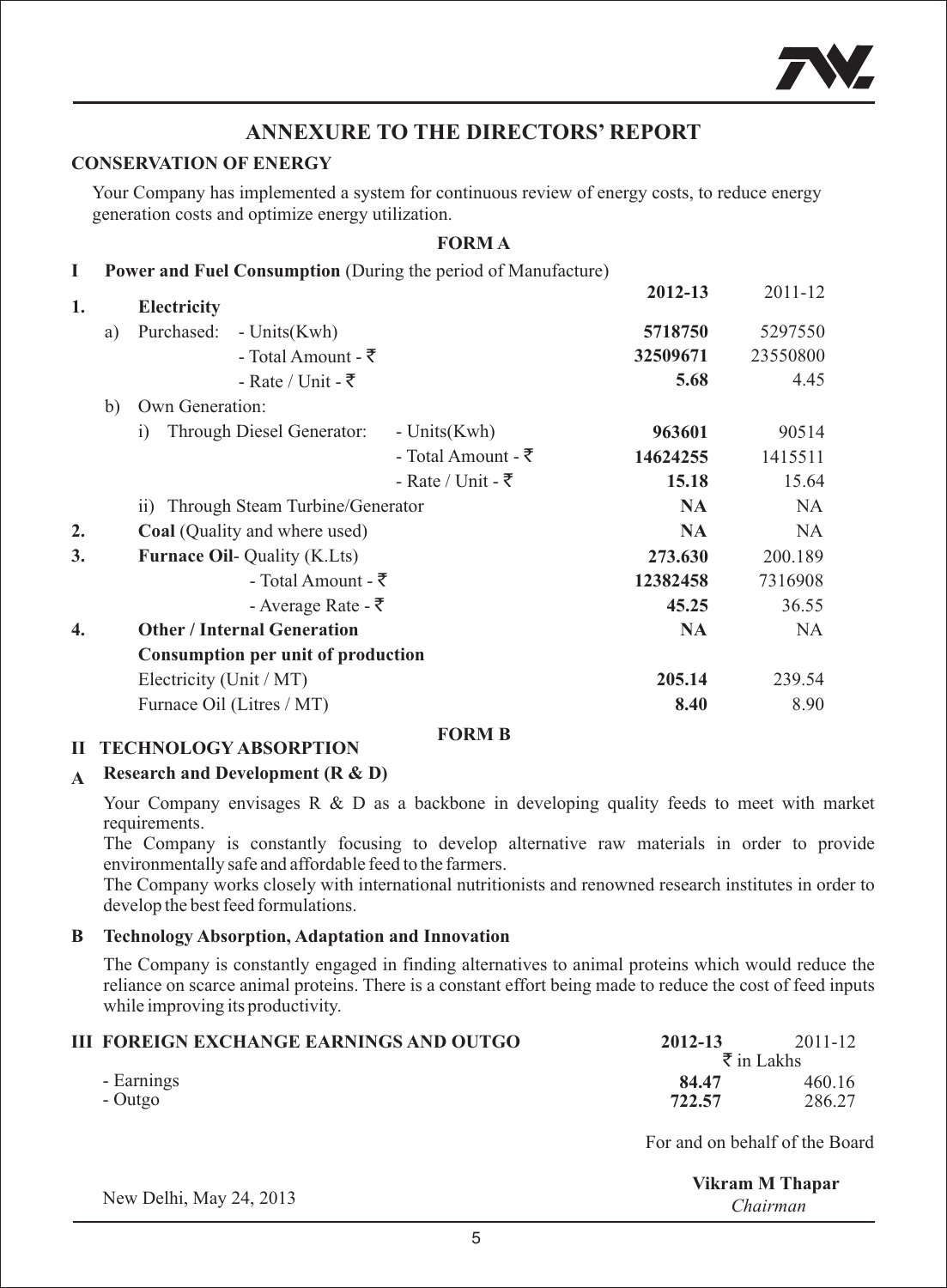

## **CORPORATE GOVERNANCE REPORT**

#### **Company's philosophy on code of governance:**

The Company is firmly committed to the best practices of corporate governance that aims to protect the interest of all stakeholders through accountability, transparency and sustained growth. In compliance with Clause 49 of the Listing Agreement, a report on Corporate governance is given below.

### **Board of Directors:**

**a) Composition:** The strength of the Board is eight Directors out of which four are independent Directors. The Company has a non-executive Chairman. All the Directors are non-executive Directors. There has been no change in the constitution of the Board during the previous year. Except for the sitting fees paid for attending Board meetings, the Company has not had any pecuniary relationship with any of the Directors.

#### **b) No of Board Meetings and dates on which held**

During the year, four Board Meetings were held as follows: May 30, 2012, July 25, 2012, October 30 2012, and January 30, 2013. The gap between two meetings did not exceed four months. The necessary quorum was present at all meetings.

#### **c) Attendance of the Directors at the Board Meetings/ the last Annual General Meeting**

| <b>Name of the Director</b>      | Category /<br>Relationship<br>with other                                               | <b>Attendance</b><br><b>Particulars</b> |                    | No. of Directorships and<br><b>Committee Memberships</b><br>(Other than TWL)* |                  |                  |
|----------------------------------|----------------------------------------------------------------------------------------|-----------------------------------------|--------------------|-------------------------------------------------------------------------------|------------------|------------------|
|                                  | <b>Directors</b>                                                                       | <b>Board</b><br><b>Meeting</b>          | Last<br><b>AGM</b> | No. of<br><b>Directorships</b>                                                | <b>Member</b>    | Chairman         |
| Mr. Vikram M Thapar,<br>Chairman | Non-Executive<br>Promoter                                                              | 4                                       | N <sub>0</sub>     | 8                                                                             | Nil              | $\overline{2}$   |
| Mrs. Jyoti Thapar                | Non-Executive<br>Promoter / Wife of<br>Mr. Vikram M. Thapar                            | 3                                       | No                 | $\overline{2}$                                                                | N <sub>i</sub> l | $\mathbf{1}$     |
| Mr. Anil Kumar Bhandari          | Non-Executive<br>Independent                                                           | $\mathfrak{D}$                          | $\rm N_{0}$        | 5                                                                             | <b>Nil</b>       | N <sub>i</sub> l |
| Mr. Adarsh Saran                 | Non-Executive<br>Promoter / brother in law<br>of Mr. Vikram M Thapar                   | $\mathbf{1}$                            | No                 | 3                                                                             | N <sub>i</sub> l | <b>Nil</b>       |
| Lt. Gen. Deepak Summanwar        | Non-Executive<br>Independent                                                           | $\mathcal{E}$                           | $\rm N_{0}$        | $\overline{2}$                                                                | N <sub>il</sub>  | Nil              |
| Mr. Nakul Kamani                 | Non-Executive<br>Independent                                                           | $\mathcal{E}$                           | No                 | 5                                                                             | Nil              | Nil              |
| Ms. Ayesha Thapar                | Non-Executive<br>Promoter / Daughter of<br>Mr. Vikram M. Thapar<br>& Mrs. Jyoti Thapar | $\overline{2}$                          | No                 | 3                                                                             | <b>Nil</b>       | <b>Nil</b>       |
| Mr. Ranjit Mehta                 | Non-Executive<br>Independent                                                           | 3                                       | N <sub>0</sub>     | Nil                                                                           | <b>Nil</b>       | N <sub>il</sub>  |

\*does not include Directorships of private limited companies.

None of the Directors of the Board is a member of more than 10 Committees and Chairman of more than 5 Committees as specified in clause 49 of the Listing Agreement.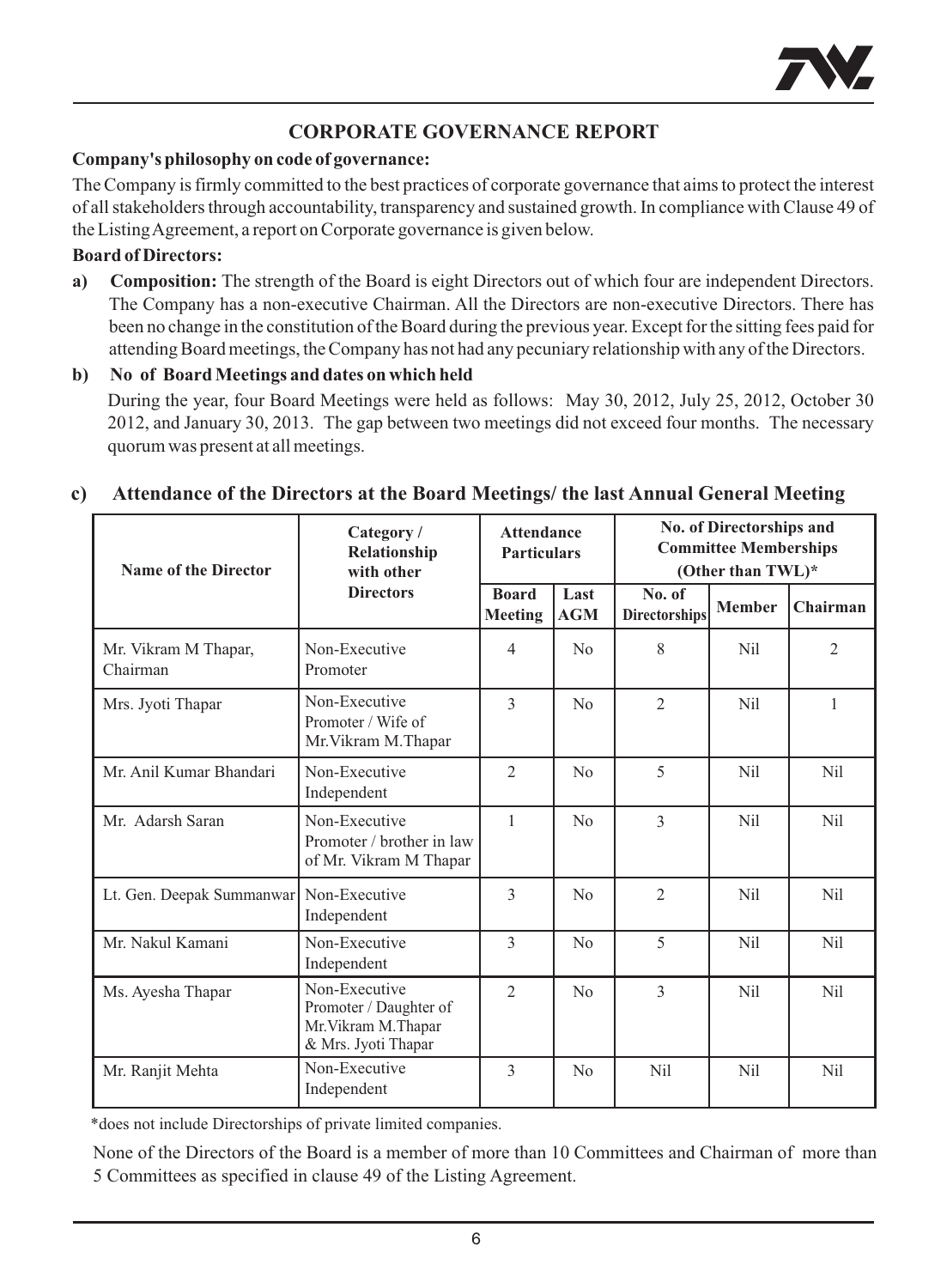

## **AUDIT COMMITTEE**:

**Composition, Number of Meetings and Attendance during the year.**

| <b>Name of the Member</b>         | Category                   | <b>Meetings attended</b> |
|-----------------------------------|----------------------------|--------------------------|
| Mr. Anil Kumar Bhandari, Chairman | Non-Executive, Independent |                          |
| Mr. Vikram M Thapar               | Non-Executive, Promoter    |                          |
| Lt. Gen. Deepak Summanwar         | Non-Executive, Independent |                          |
| Mr. Nakul Kamani                  | Non-Executive, Independent |                          |
| Mr. Ranjit Mehta                  | Non-Executive, Independent |                          |

The Chief Executive, Financial Controller and Internal Auditor attend the meetings as invitees. The Company Secretary acts as the Secretary of the Audit Committee.

The Company has complied with the requirements of the Companies Act 1956 and Clause 49(II)(A) of the Listing Agreement in the constitution and working of the Committee.

The Audit Committee met four times on the following dates : May 30, 2012, July 25, 2012, October 30, 2012, and January 30, 2013.

#### **Terms of reference:**

The terms of reference of Audit Committee cover all the areas prescribed by Clause 49(II)(D) and Section 292 A of the Companies Act 1956 and includes the following:

- a) Review of Company's financial reporting process, quarterly and annual financial statements, and disclosure of financial information.
- b) Review with the management, internal and external auditors, the adequacy of the internal control systems.
- c) Review of reports of the Internal Auditor and functioning of the Internal Audit team.
- d) Post Audit review with Statutory Auditors and discussions on findings, suggestions, and any areas of concern.
- e) Recommending the appointment/removal of Statutory Auditors, fixing of audit fees and approval for payment for any other services.

#### **Remuneration Committee :**

The Remuneration Committee consists of Mr. Anil Kumar Bhandari, Chairman, Lt. Gen. Deepak Summanwar, Mr. Nakul Kamani, and Mr. Ranjit Mehta. The broad terms of reference of the Remuneration committee is to determine and approve remuneration payable to the Managerial personnel of the Company within the provisions of the Companies Act 1956 and amendments thereto.

## **Investor /Shareholders Grievance Committee and Share transferCommittee :**

The Committee comprises of two non executive Directors Mr. Anil Kumar Bhandari, the Chairman, and Lt. Gen Deepak Summanwar. Ms.Suguna Krishnamurthy, Company Secretary is the Compliance Officer of the Company. The Committee met four times during the year on May 30, 2012, July 25, 2012, October 30, 2012 and January 30, 2013.

Share transfers in the physical form are approved on a fortnightly basis by the Company Secretary and these are confirmed by the Committee at its meetings. Requests for demat of shares are processed within a period of 14 days by the Company's Registrars.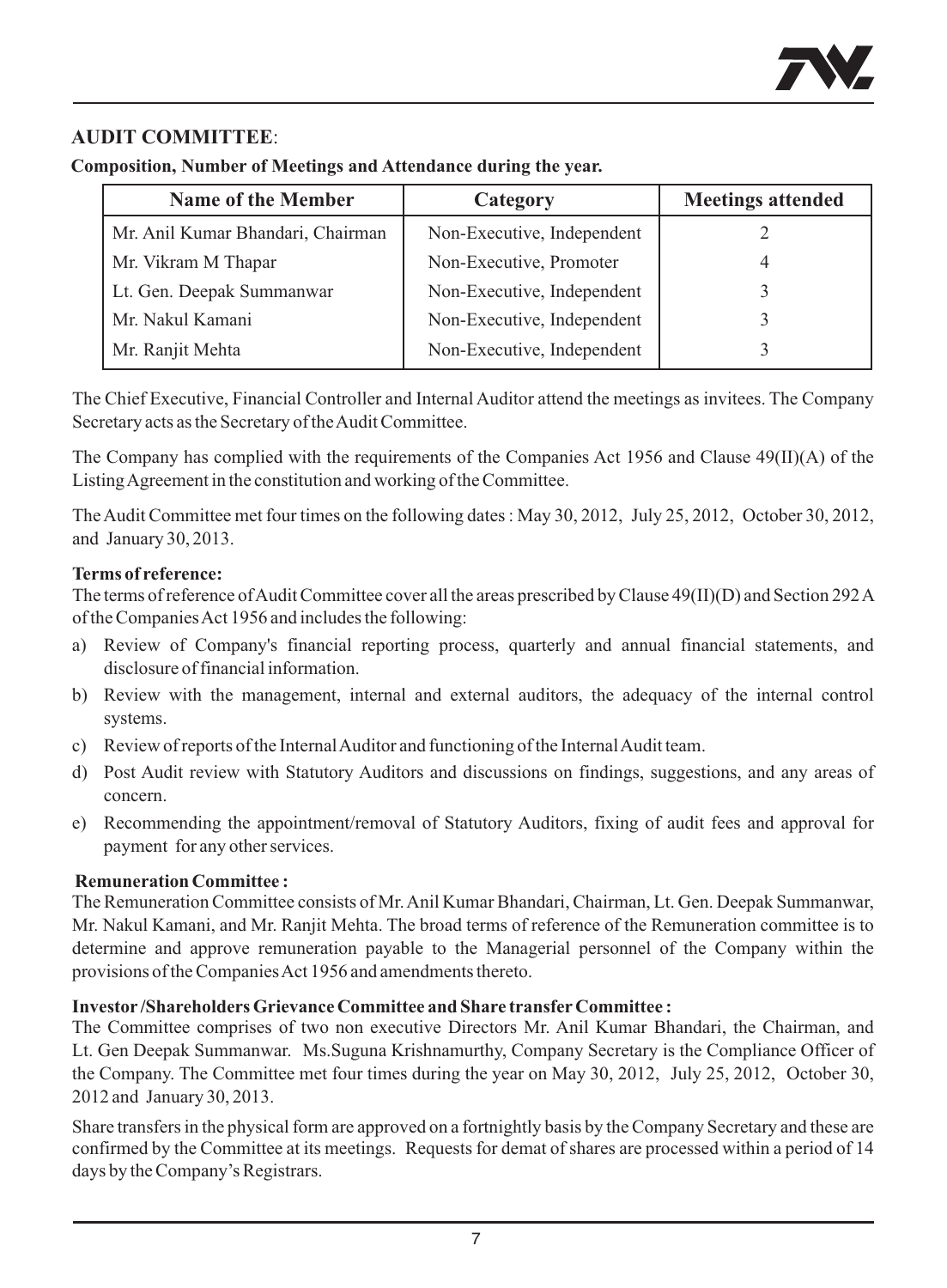

During the year under review, the Company received 50 cases of share transfer / transmission / transposition. As on March 31, 2013 no case was pending for transfer. During the year, 18 queries/complaints were received 5 pertaining to change of address, 3 for non-receipt of annual reports, share certificates, and 10 for other matters. All the queries/complaints were duly attended and resolved to the satisfaction of the investors.

In compliance with the Listing / SEBI guidelines:

- a) A practising Company Secretary audits the system of shares that are de-materialised and in physical form every quarter and necessary certificates are filed with the Stock Exchange / Depositaries. The shares in demat and physical form tally with the issued/paid up capital of the Company.
- b) Apractising Company Secretary carries out a Secretarial Compliance Audit pertaining to share transfers and transmissions every six months and the required report is filed with the Stock Exchange.

## **GENERAL BODY MEETING:**

**Date, time, and location of last three General Meetings:**

| Year        | Date                  | Time        | Location                                             | <b>Special resolutions passed</b>                                                                                                                                                                                                                  |
|-------------|-----------------------|-------------|------------------------------------------------------|----------------------------------------------------------------------------------------------------------------------------------------------------------------------------------------------------------------------------------------------------|
| $2009 - 10$ | 27.09.2010 11.30 a.m. |             | Regd. office at<br>Ananthapuram<br>Village, Nellore. | 1) Re-classification of share capital<br>2) Alteration of Articles of Association<br>3) Issue of Preference Share Capital                                                                                                                          |
| 2010-11     | 02.09.2011            | $12.15$ p.m | -do-                                                 | 1) Reclassification of share capital<br>2) Alteration of Articles of Association<br>3) Reappointment of Manager and payment of remuneration<br>4) Approval of preferential issue of equity shares<br>5) Approval for rights issue of equity shares |
| $2011 - 12$ | 28.09.2012 12.15 p.m. |             | $-do-$                                               | <b>NIL</b>                                                                                                                                                                                                                                         |

No postal ballots were used for voting at these meetings in respect of special resolutions passed.

#### **Committee for Rights issue of Equity shares :**

The Board constituted a Committee for issue of Rights equity shares, at its meeting dated September 27,2011 pursuant to Article 113 of Articles of Association. The members of the Committee are Mr. Anil Kumar Bhandari, Lt. Gen. Deepak Summanwar, and Mr. Ranjit Mehta. The terms of reference of the Committee are as follows:

- a) To appoint Merchant bankers, Registrars, Solicitors, Bankers and all other agencies who would be required in order to comply with the requirements of the issue of rights equity shares.
- b) To finalize and approve the letter of offer for the rights issue.
- c) To deal with all matters related to the issue and allotment of the rights shares in consultation with the BSE Ltd and SEBI including issue of share certificates in accordance with the relevant rules.
- d) To take such steps and do all such acts, deeds, matters and things and accept all alterations and modifications as may be deemed fit and proper and give directions as may be necessary to settle any questions or any matters that may arise in regard to the issue and allotment of the said equity shares including the power to allot unsubscribed equity shares, if any, in such manner as may be most beneficial to the Company."

The Committee met thrice during the year on May 30, 2012, July 25, 2012 and January 30, 2013.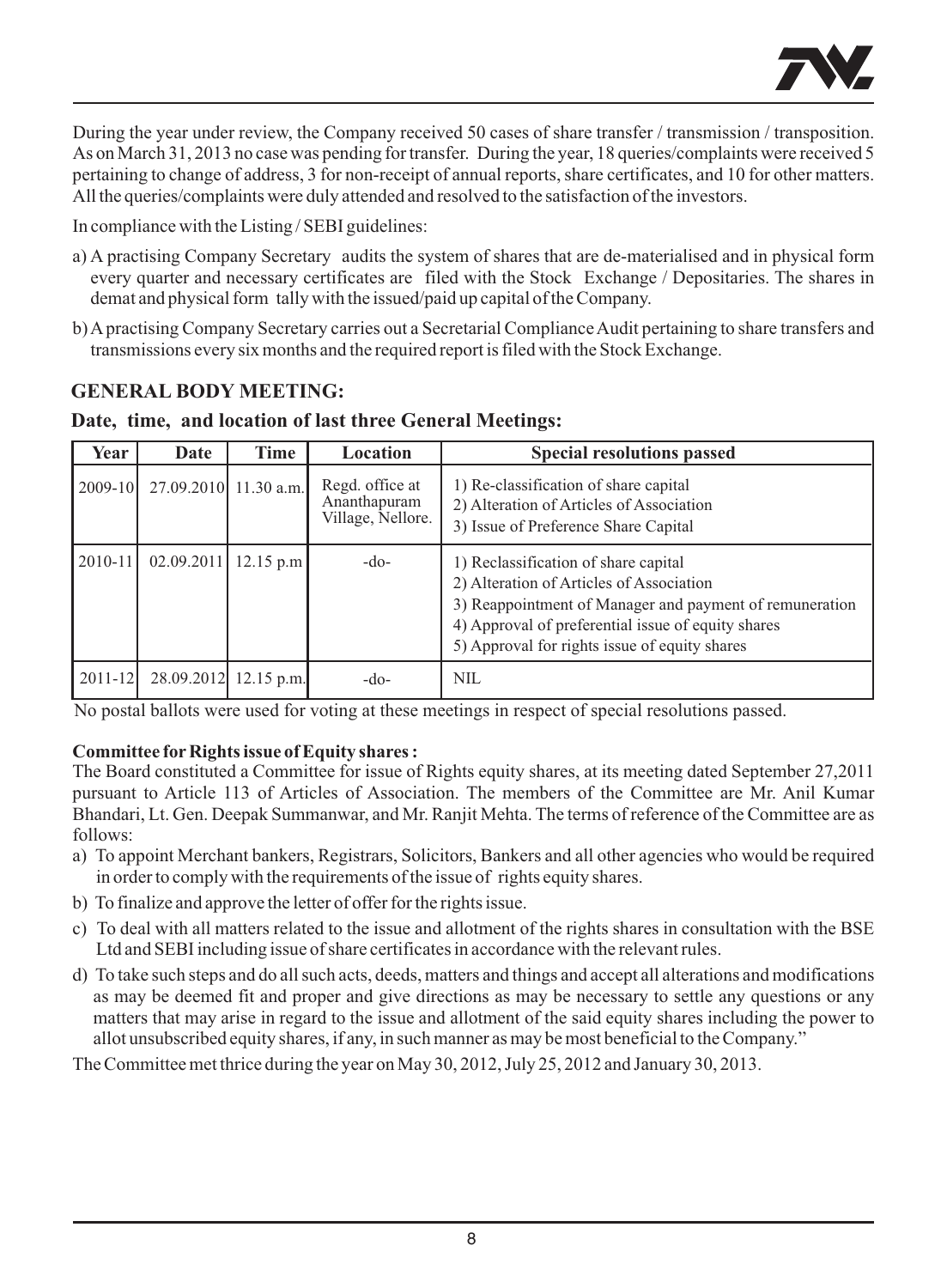#### **PARTICULARS OFDIRECTORS SEEKING APPOINTMENT/REAPPOINTMENTAS REQUIRED UNDER CLAUSE 49 (VI) AOFTHE LISTING AGREEMENT**

| <b>Name</b>                                                             | Ms. Ayesha Thapar                                                                                    | Mr. Nakul Kamani                                                                                                                                             | Mr. Ranjit Mehta                                       |
|-------------------------------------------------------------------------|------------------------------------------------------------------------------------------------------|--------------------------------------------------------------------------------------------------------------------------------------------------------------|--------------------------------------------------------|
| Date of birth $\&$ Age                                                  | $01.11.1977 / 36$ years                                                                              | 21.04.1954 / 59 years                                                                                                                                        | $11.02.1948 / 65$ years                                |
| Appointed on                                                            | 01.02.2010                                                                                           | 22.02.2010                                                                                                                                                   | 27.10.2010                                             |
| Qualification                                                           | B.A. (Economics)                                                                                     | B.Com.                                                                                                                                                       | B.A. (Hons.) (Economics)<br>Institute of Bankers, U.K. |
| Experience                                                              | 13 years                                                                                             | 33 years                                                                                                                                                     | 40 years                                               |
| Directorship<br>held in other<br>Companies                              | 1. Indian City Properties Ltd.<br>2. Handy Waterbase India (P) Ltd.<br>3. Integrated Realty (P) Ltd. | 1. Samarth Engineering Co. P Ltd.<br>2. Sparx Technologies P Ltd.<br>3. Steel City Press Ltd.<br>4. Brosco Designs P. Ltd.<br>5. Rushabh Investments P. Ltd. | NIL.                                                   |
| Membership/<br>Chairmanship of<br>Committees across<br>public companies | Nil                                                                                                  | <b>Nil</b>                                                                                                                                                   | Nil                                                    |
| No of shares held in<br>Company                                         | 51,875                                                                                               | Nil                                                                                                                                                          | Nil                                                    |

#### **Disclosures:**

#### **a) Materially significant related party transactions with its promoters, Directors or management or relatives etc that may have a potential conflict with the interest of the Company.**

Details of transactions between the Company and related parties as per Accounting Standard 18 is set out on page 32 of the Annual report.

#### **b) Compliances by the Company**

There has been no case of non compliance by the Company, or any penalties / strictures imposed on the Company by the Stock Exchange, SEBI or any other authority on any matter related to capital markets in the last three years.

#### **c) Board disclosure – Risk management**

Risk management is done through review of the operations by the Board and necessary steps taken by the executive management to minimize /control the same.

#### **d) Compliance with mandatory requirements**

The Company has complied with all mandatory requirements of Corporate Governance stipulated under Clause 49 of Listing Agreement with the BSE Ltd.

#### **e) Compliance with Non-mandatory requirements**

- i) There is no reimbursement of expenses to the office of the Non-Executive Chairman of the Company for the maintenance of his office.
- ii) The statutory financial statements of the Company are not qualified.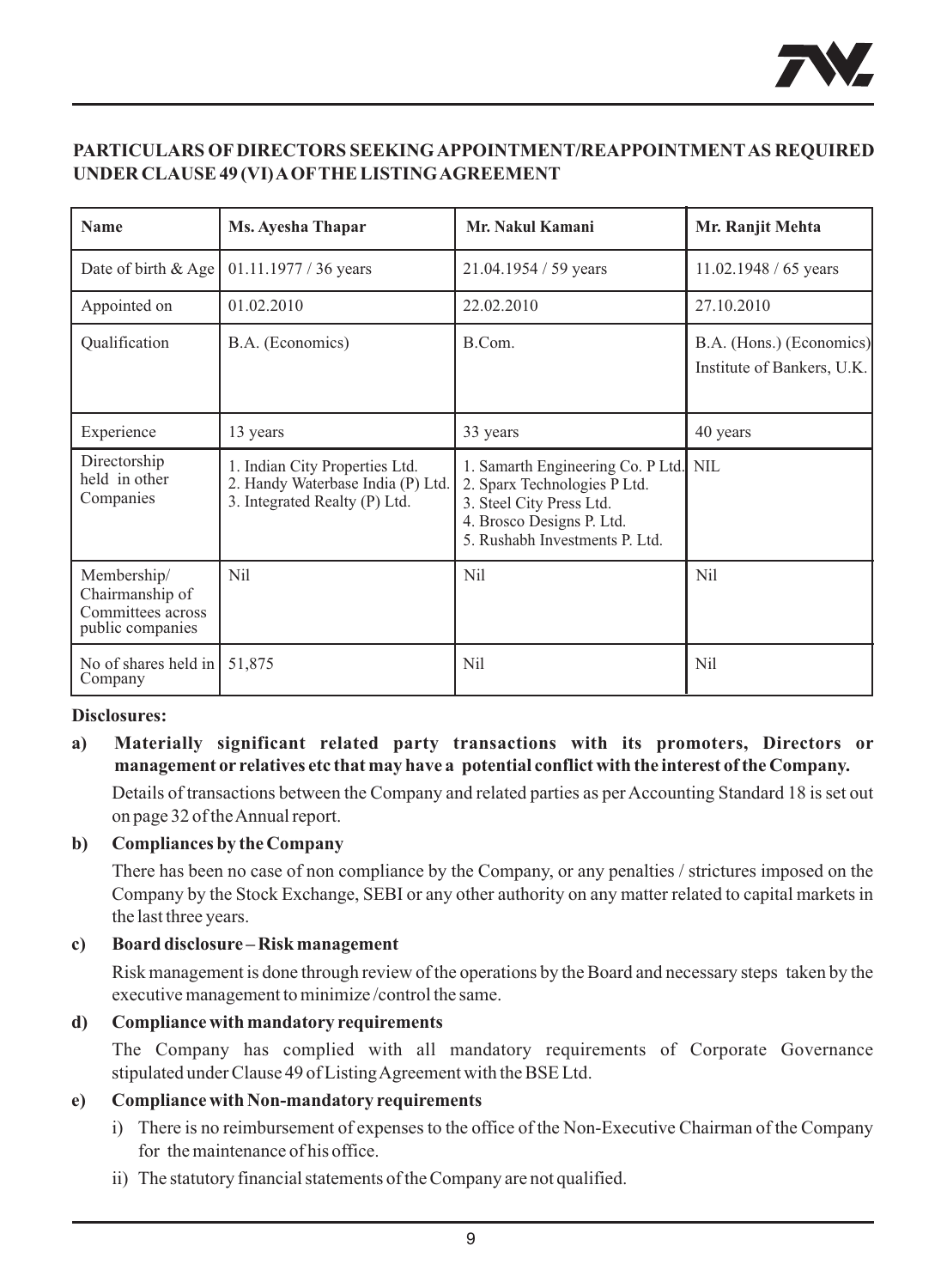

- iii) The Company does not have a formal Whistle Blower policy. However access to Audit Committee is available to every employee.
- iv) Preparation of financial statements are on the basis of generally accepted accounting principles and policies and the mandatory accounting standards announced by the Institute of Chartered Accountants of India.

#### **f) Declaration of compliance with the Code of Conduct**

All the Directors and Senior Management Personnel have affirmed compliance with the Code of Conduct as approved and adopted by the Board of Directors. The said Code of Conduct has also been posted on the website of the Company. Adeclaration signed by the Manager and Chief Executive is given below:

"It is hereby declared that the Company has obtained confirmation from all members of the Board and the senior management of the Company that they have complied with the Code of Conduct of the Company for the financial year 2012-13."

#### **g) Auditor's Certificate on Corporate Governance**

As required by Clause 49 of the Listing agreement, the auditors certificate on corporate governance is given at the end of the Corporate governance report. The Management Discussion and Analysis forms part of the Annual report.

#### **h) Means of communication:**

The Quarterly, Half yearly and the Annual results of the Company are sent to the Stock exchange immediately after the Board's approval, first by fax and then by courier immediately after the Board approves the same. The results are also published in the Newspapers "Surya" and "News Today".

#### **General Shareholders information:**

|             |                      |                                   | (i) The Twenty Sixth Annual General Meeting (ii) Tentative Financial Calender for Financal year 2013-14 |
|-------------|----------------------|-----------------------------------|---------------------------------------------------------------------------------------------------------|
| Venue       |                      | Registered Office at Ananthapuram | Publication of results for quarter ending June 30, 2013 - July 30, 2013                                 |
|             |                      | Village, Nellore $-$ 524 344.     | Publication of results for quarter / half year ending Sep 30, 2013 - Nov 2013                           |
| Date        | $\ddot{\phantom{a}}$ | Monday, July 29, 2013             | Publication of results for quarter/nine month ending Dec 31, 2013 - Feb 2014                            |
| <b>Time</b> |                      | $12.15$ p.m.                      | Publication of Audited results for 2013-14 - May 2014                                                   |

#### **Book Closure:**

The Register of Members & Share Transfer Books of the Company shall remain closed from Tuesday, July 23, 2013 to Monday, July 29, 2013 (both days inclusive).

#### **Listing on Stock Exchanges**:

At present the Company is listed with the BSE Ltd. The annual listing fee to the BSE Ltd. and custodial fees to NSDL/CDSLhave been paid. The BSE Stock Code of the Company is 523660.

#### **Registrars and Share TransferAgent:**

M/s. Cameo Corporate Services Ltd are the Registrars and Share Transfer Agents of the Company.

#### **Dematerialisation of Shares:**

The Company has connectivity with M/s. National Securities Depositories Ltd. (NSDL) and Central Depository Services Ltd (CDSL) through the Registrars, M/s. Cameo Corporate Services Ltd. As on 31/3/2013,74.15% of our paid up share capital has been dematerialized as against 73.96% in the previous year. The ISIN number of the Company is INE054C01015.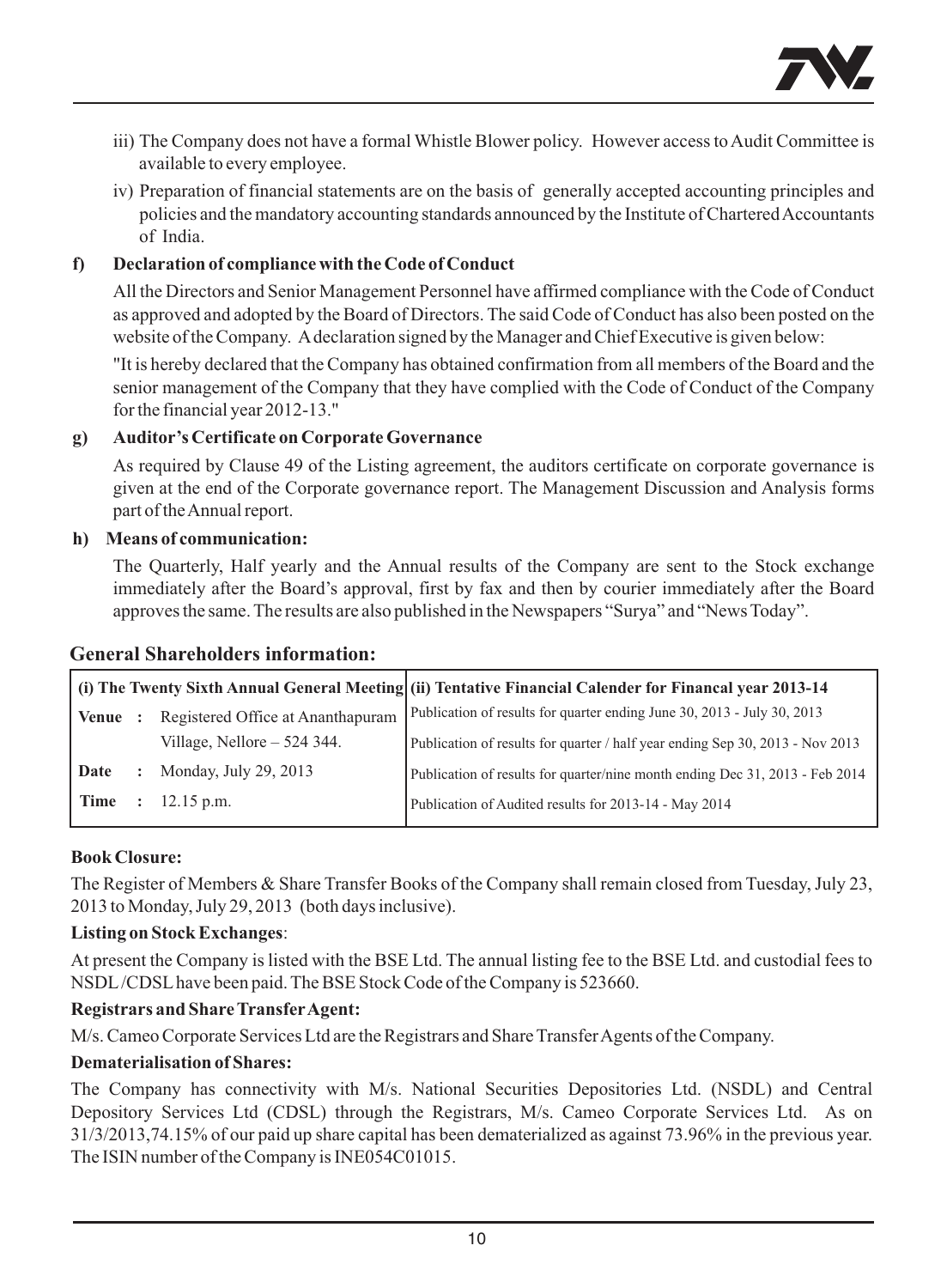

#### **CATEGORIES OF EQUITY SHARE HOLDING AS ON MARCH 31, 2013**

| <b>CATEGORY:</b> |                                            | No. of Equity Shares | % of Shareholding |
|------------------|--------------------------------------------|----------------------|-------------------|
| $\mathbf{A}$ .   | <b>Promoters holdings</b>                  |                      |                   |
|                  | Indian Promoters/Persons acting in concert | 8,238,112            | 32.01             |
| В.               | <b>Non Promoters holdings:</b>             |                      |                   |
|                  | Mutual Funds and UTI                       | 7,000                | 0.03              |
|                  | <b>Financial Institutions and Banks</b>    | 434                  | 0.00              |
|                  | Foreign Institutional Investor             | 1,600                | 0.01              |
|                  | Private Corporate Bodies                   | 2,599,612            | 10.10             |
|                  | Indian Public                              | 9,769,238            | 37.95             |
|                  | NRIs / OCBs                                | 5,119,504            | 19.90             |
|                  | Total                                      | 25,735,500           | 100.00            |

## **DISTRIBUTION OF SHAREHOLDING AS ON MARCH 31, 2013**

| No of shares   | <b>No of Share Holders</b> | % of Holders | <b>No of Shares</b> | % to Total Shares |
|----------------|----------------------------|--------------|---------------------|-------------------|
| $1 - 5000$     | 19392                      | 98.68%       | 5,289,507           | 20.56%            |
| 5001-10000     | 133                        | $0.68\%$     | 1,001,826           | 3.90%             |
| 10001-20000    | 54                         | $0.28\%$     | 771,274             | $3.00\%$          |
| 20001-30000    | 19                         | 0.10%        | 481,526             | 1.87%             |
| 30001-40000    | 6                          | $0.03\%$     | 219,865             | 0.85%             |
| 40001-50000    | 11                         | $0.05\%$     | 521,336             | 2.02%             |
| 50001-100000   | 11                         | $0.05\%$     | 697,844             | 2.71%             |
| 100001 & above | 25                         | $0.13\%$     | 16,752,322          | 65.09%            |
| <b>TOTAL</b>   | 19651                      | 100.00%      | 25,735,500          | 100.00%           |

#### $\text{MARKET PRICE DATA : } (\text{in } \overline{5})$

| Month        | High  | Low   | Month       | High  | Low   |
|--------------|-------|-------|-------------|-------|-------|
| April 12     | 13.95 | 10.66 | October 12  | 16.29 | 11.26 |
| May 12       | 16.00 | 11.80 | November 12 | 13.40 | 10.26 |
| June 12      | 13.75 | 10.36 | December 12 | 13.80 | 10.41 |
| July 12      | 18.60 | 12.75 | January 13  | 12.88 | 9.98  |
| August 12    | 15.90 | 12.21 | February 13 | 11.80 | 7.00  |
| September 12 | 14.99 | 12.41 | March 13    | 9.55  | 6.02  |

#### **PLANT LOCATION:**

The Company's Factory is located at Ananthapuram Village, T.P. Gudur Mandal, Nellore – 524 344.

#### **ADDRESS FOR CORRESPONDENCE:**

| <b>Registrars and Share Transfer Agents</b> | <b>Compliance Officer</b>                    |
|---------------------------------------------|----------------------------------------------|
| Cameo Corporate Services Ltd                | The Company Secretary                        |
| Subramanian Building                        | The Waterbase Ltd                            |
| 1, Club House Road,                         | 22, Sadasivam Street, Gopalapuram,           |
| Chennai 600 002. Ph: 044-28460390           | Chennai 600 086. Ph: 044-28110682 / 28110684 |
| Email id – investor@cameoindia.com          | Email id: waterbasechennai@gmail.com         |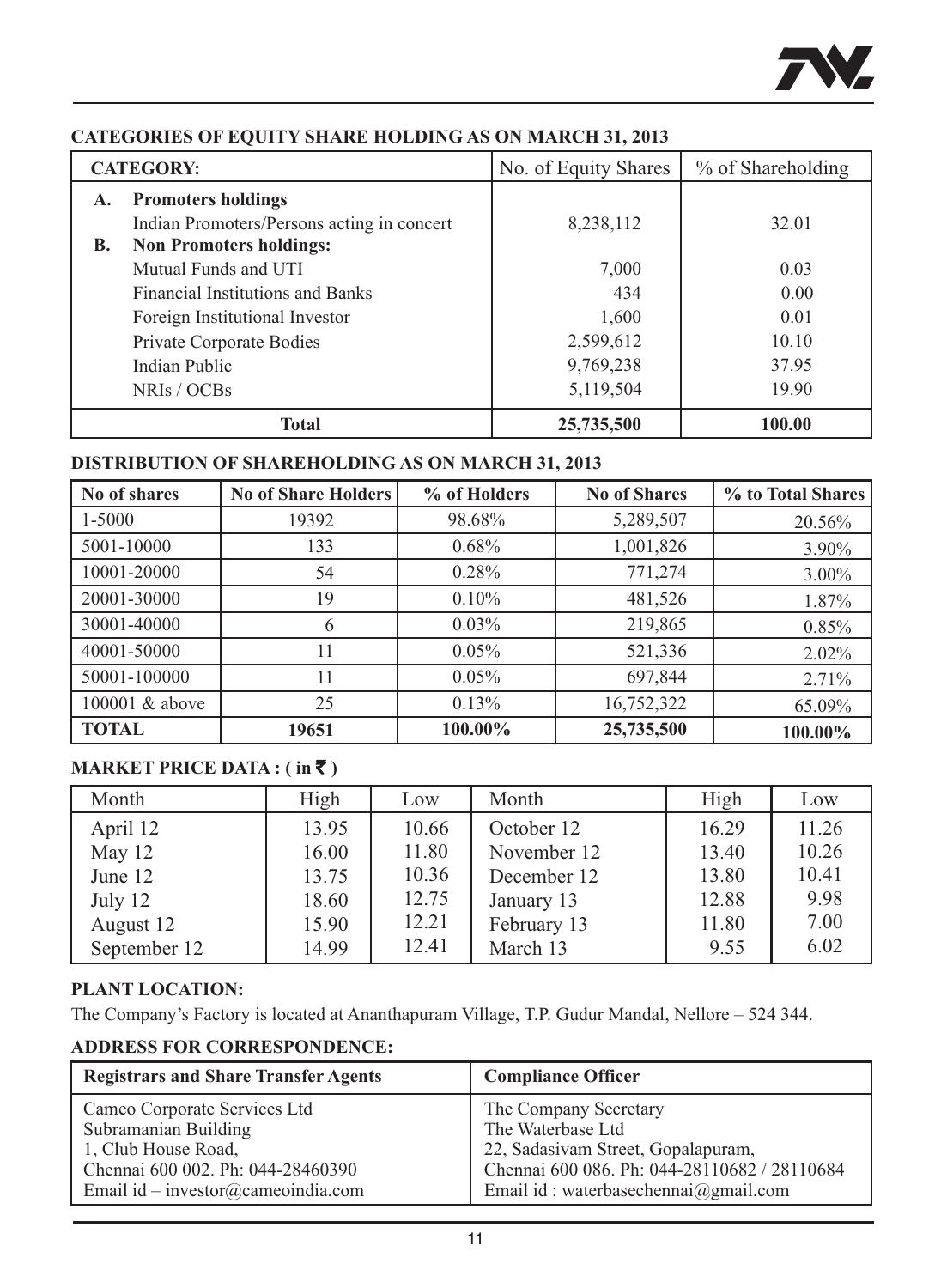## **AUDITORS' CERTIFICATE ON COMPLIANCE WITH THE CONDITIONS OF CORPORATE GOVERNANCE UNDER CLAUSE 49 OF THE LISTING AGREEMENT**

## **To the Members of The Waterbase Limited**

We have examined the compliance of conditions of Corporate Governance by The Waterbase Limited, the Company for the year ended 31 March 2013 as stipulated in clause 49 of the Listing Agreement of the said Company with Stock Exchanges.

The compliance of conditions of Corporate Governance is the responsibility of the management. Our examination was limited to procedures and implementation thereof, adopted by the Company for ensuring the compliance of the conditions of Corporate Governance. It is neither an audit nor an expression of opinion on the financial statements of the Company.

In our opinion and to the best of our information and according to the explanations given to us, and the representation made by the Directors and the Management, we certify that the Company has complied with the conditions of Corporate Governance as stipulated in the above mentioned Listing Agreement.

We further state that such compliance is neither an assurance as to the future viability of the Company nor the efficiency or effectiveness with which the Management has conducted the affairs of the Company.

> For and on behalf of **MITRA KUNDU & BASU** *Chartered Accountants*

*Firm Regn. No. 302061E*

## **SIBAJI DAS**

*Partner* New Delhi, May 24, 2013 *Membership No. 051391*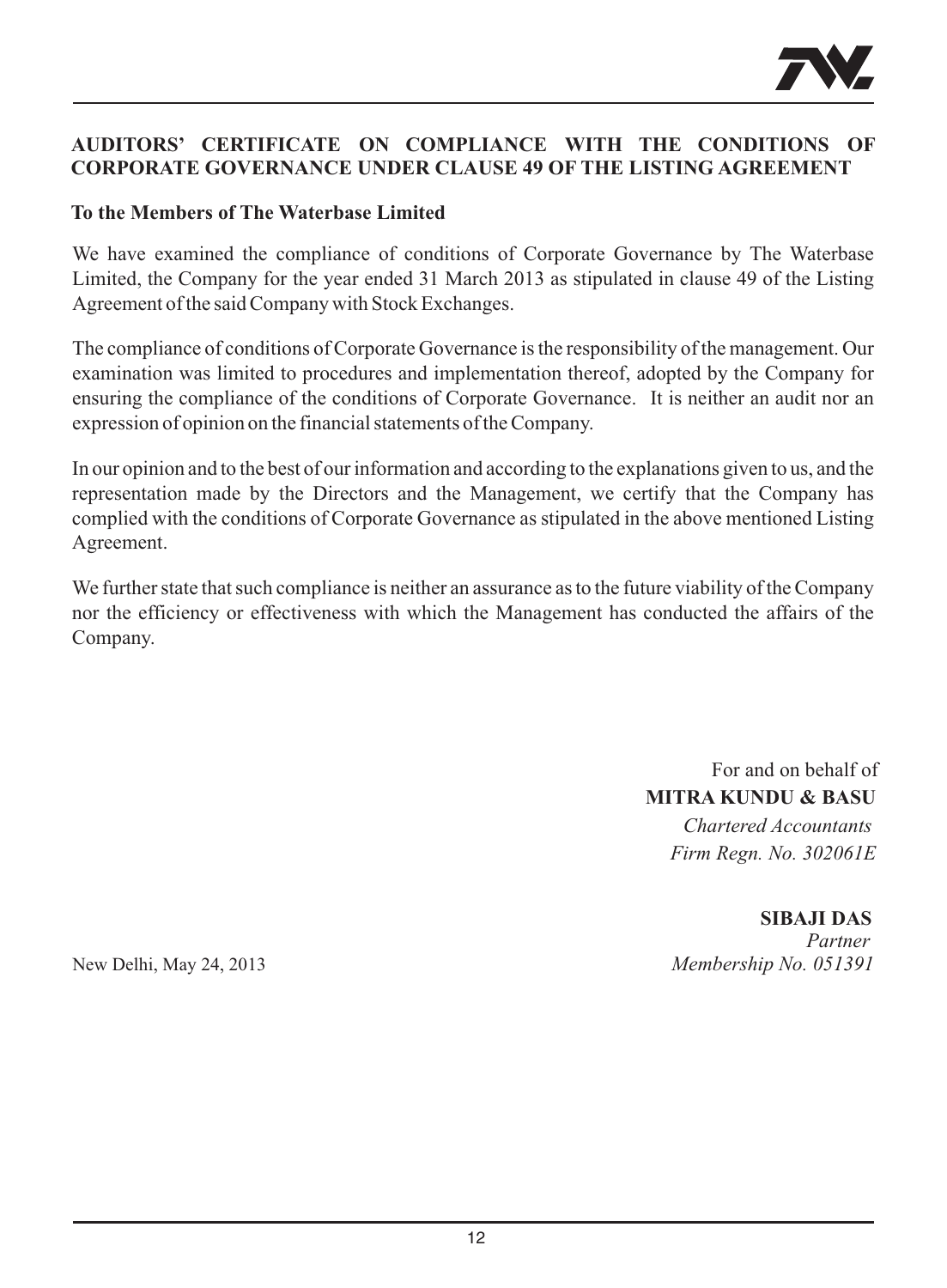

## **MANAGEMENT DISCUSSION AND ANALYSIS**

#### **Industry Structure and Trends**

In the last financial year the Indian economy was characterized by tightening of monetary policy to combat inflation. The Indian economic growth was at a low of 5%.

Due to both domestic and international challenges economic activity and growth were affected.

Many of the developed economies in Europe faced recessionary conditions.

Fortunately USA, a major consumer of Indian shrimps showed signs of economic recovery. This had a positive impact on exports of shrimps from India.

Japan after several years of low growth is now on the recovery path.

Inspite of the adverse economic environment the Indian Shrimp Industry was able to deliver a growth path.

The vannamei variety of shrimps played a major role in boosting India's marine products export during 2012-13 fiscal. The export of this shrimp variety, cultivated primarily in the East Coast, fetched \$730 million against \$385 million in the earlier year.

India exported 91,000 tonnes of vannamei shrimps in the last fiscal against 40,787 tonnes the previous year, the Marine Products Export Development Authority sources said adding that the total shrimp exports comprising tiger, scampi and vannamei during the period was 2.2 lakh tones (1.8 lakh tonnes).

In this financial year, the country had garnered export revenue of  $\bar{\tau}$  19,000 crore (\$ 3.5 billion).

The projected increase in export of shrimp is expected to increase by 20% in volume and 25% in terms of value.

Official sources of the Seafood Exporters Association of India said that Vannamei exports registered a considerable increase in last three years, primarily due to the increased production by aqua farms in Andhra Pradesh.

#### **Threats / Risks and Concerns**

The world economic situation continues to cause concern due to slow recovery in the developed economies.

Being a part of living technology, disease will always be a threat.

Acute shortage of electricity which is a major input for farming of the vannamei species of shrimp is a cause of concern as this would result in increased use of captive power resulting in increased production cost.

Continuous increase in prices of inputs in commodities like Fish Meal and Soya Meal would adversely affect the profitability of the Company as could be observed from the financials of this year.

New entrants in the Shrimp feed manufacturing sector would increase the competition in the market.

#### **Performance**

In the current year the shrimp feed sales grew by 51% over the previous year.

#### **Outlook**

The improvement in the economic scenario in the United States is a positive sign to the Industry as US is the major importer of Indian Shrimps.

The Vannamei shrimp species has proved to be very profitable for the farmers. This has resulted in increased area being brought under shrimp farming.

Vannamei Shrimp farming which was concentrated in Andhra Pradesh has now commenced in the states of Gujarat, Maharashtra, TamilNadu and Orissa. This would result in increased demand for the Company's shrimp feed.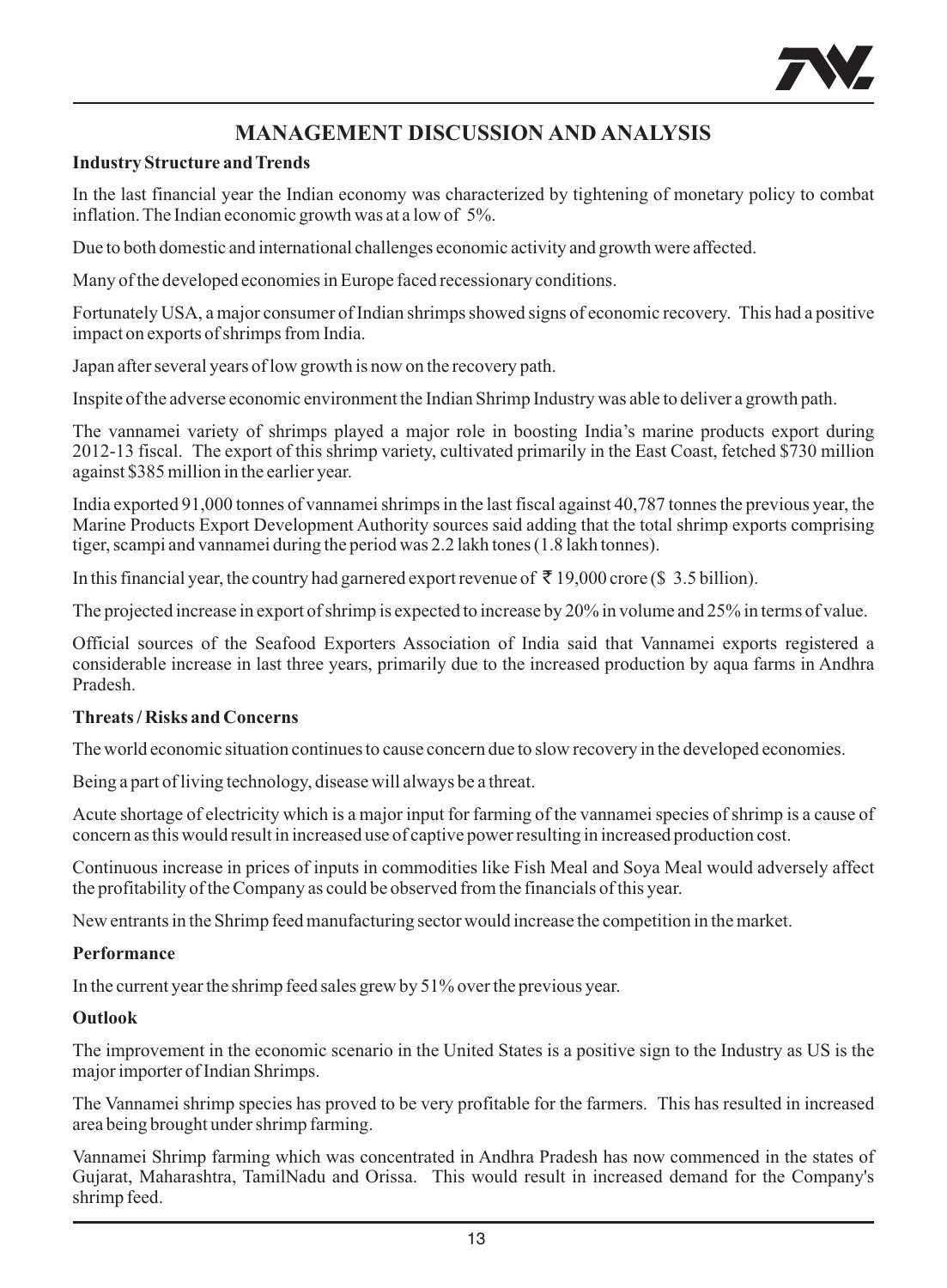

#### **Internal Control System**

The Company has adequate Internal control systems and procedures with regard to all activities of the Company including purchase of raw materials, stores and spares and to ensure that the assets are safeguarded and accounted for. The internal control is supplemented by an extensive program of internal audits, review by management policies and procedures.

The Audit Committee reviews the reports of the internal auditor and their suggestions are considered and implemented wherever thought necessary to ensure adequate controls.

#### **Financial Performance**

For the year the Company recorded:

- Net revenues at  $\bar{\tau}$  1575.97 million
- Profit before Tax at  $\bar{\tau}$  75.85 million
- $\bullet$ Profit after Tax Expense at  $\bar{\mathfrak{c}}$  60.08 million

#### $\overline{a}$ **Rights Issue**

As approved by the shareholders, the Company has submitted to SEBI the required data for the Rights Issue and SEBI has since given its inprinciple approval.

The issue contemplates one equity share for every two equity shares held and the size of the issue would be ₹.1,286,77,500.

#### **Corporate Social Responsibility**

The Company provides technical support to the shrimp farmers through its qualified and technically trained staff at no cost to the farmers.

The Company conducts regular farmer meets to provide the farmers with the latest updates on shrimp farming.

The Company also engages the services of international technologists to ensure quality inputs to the farmers.

#### **Human Resources/ Industrial relations**

The Employees relationship is cordial and the Directors wish to place on record their appreciation for their continued contribution to the Company.

The Company also provides necessary training to its staff to enhance their skills and support their personal development.

The Statement in this Management discussion and analysis report detailing the Company's objectives, projections, estimates and expectations may be"Forward-looking statements" within the meaning of applicable security laws and regulations. Actual results could differ materially from those expressed or implied. Important factors that could make a difference to the Company's operations include economic conditions affecting global and Indian demand /supply and the price conditions, in the domestic and overseas markets, material availability, climatic conditions, changes in the government regulations, tax laws and other statutes and other incidental factors.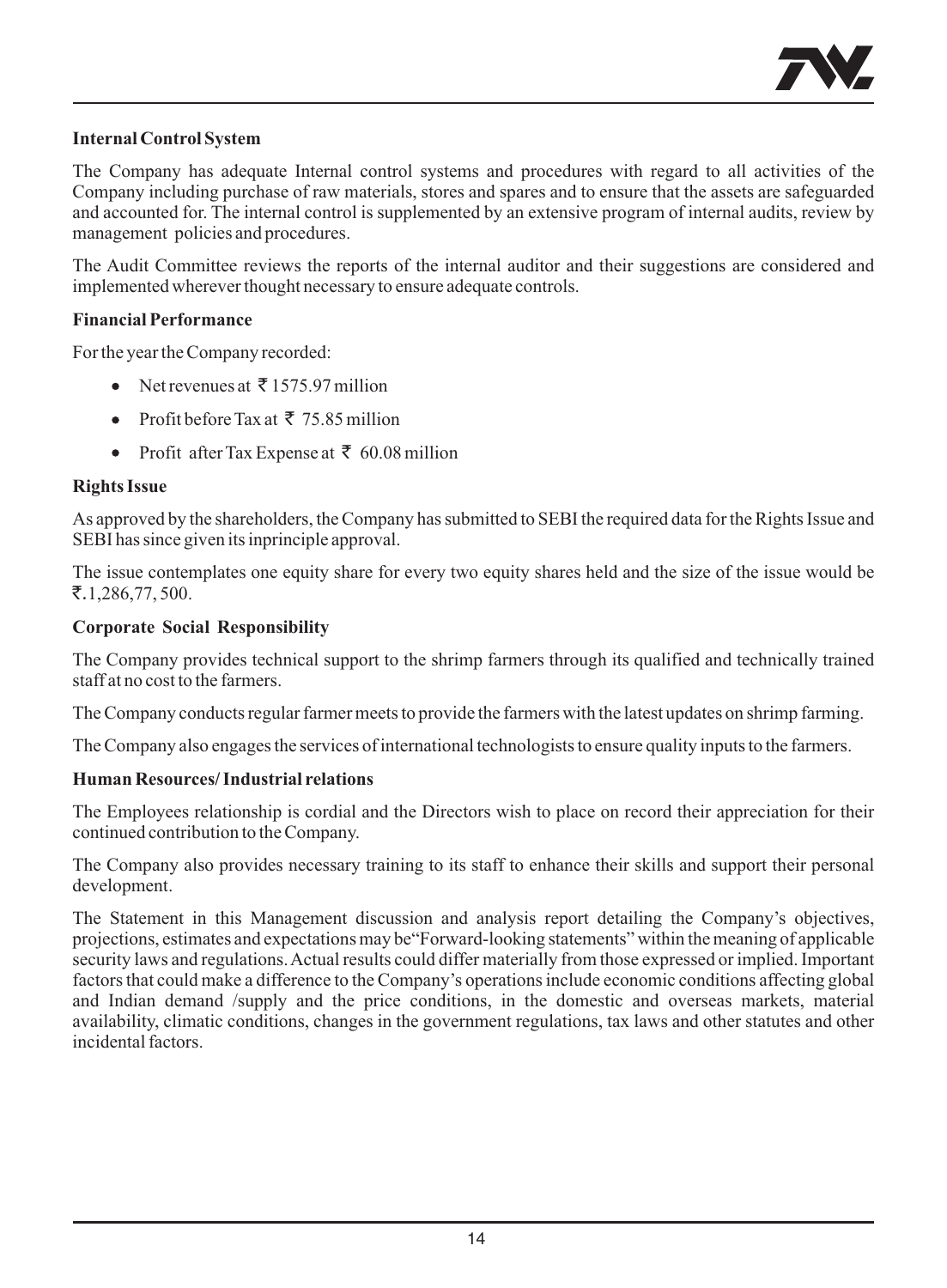

## **INDEPENDENT AUDITOR'S REPORT**

#### **To The Members of The Waterbase Ltd.**

#### **Report on the Financial Statement**

We have audited the accompanying financial statements of The Waterbase Limited ("The Company") which st comprise the Balance Sheet as at 31 March, 2013, the Statement of Profit and Loss and Cash Flow Statement for the year ended and a summary of significant accounting policies and other explanatory information.

#### **Management's Responsibility for the Financial Statements**

The Management is responsible for the preparation of these financial statements that give a true and fair view of the financial position, financial performance and cash flows of the Company in accordance with the accounting principles generally accepted in India including Accounting Standards referred to in sub-section (3C) of section 211 of the Companies Act, 1956 "(the Act"). This responsibility includes the design, implementation and maintenance of internal control relevant to the preparation and presentation of the financial statements that give a true and fair view and are free from material misstatement, whether due to fraud or error.

#### **Auditors'Responsibility**

Our responsibility is to express an opinion on these financial statements based on our audit. We conducted our audit in accordance with the Standards on Auditing issued by the Institute of Chartered Accountants of India. Those Standards require that we comply with ethical requirements and plan and perform the audit to obtain reasonable assurance about whether the financial statements are free from material misstatement.

An audit involves performing procedures to obtain audit evidence about the amounts and disclosures in the financial statements. The procedures selected depend on the auditor's judgement, including the assessment of the risks of material misstatement of the financial statements, whether due to fraud or error. In making these risk assessments, the auditor considers internal control relevant to the Company's preparation and fair presentation of the financial statements in order to design audit procedures that are appropriate in the circumstances. An audit also includes evaluating the appropriateness of accounting policies used and the reasonableness of the accounting estimates made by management, as well as evaluating the overall presentation of the financial statements. We believe that the audit evidence we have obtained is sufficient and appropriate to provide a basis for our audit opinion.

#### **Opinion**

In our opinion and to the best of our information and according to the explanations given to us, the financial statements give the information required by the Act in the manner so required and give a true and fair view in conformity with the accounting principles generally accepted in India:

- (i) in the case of the Balance Sheet, of the state of affairs of the Company as at March 31, 2013;
- (ii) in the case of Statement of Profit and Loss Account, of the profit of the Company for the year ended on that date; and
- (iii) in the case of Cash Flow Statement, of the cash flows for the year ended on that date.

#### **Report on OtherLegal and Regulatory Requirements**

- 1. As required by the Companies (Auditor's Report) Order, 2003 ("the Order") issued by the Central Government of India in terms of sub-sec(4A) of Sec 227 of the Act, we enclose in the Annexure a statement on the matters specified in paragraph 4 and 5 of the order.
- 2. As required by section 227(3) of the Act, we report that:
- (i) We have obtained all the information and explanations, which to the best of our knowledge and belief were necessary for the purposes of our audit;
- (ii) In our opinion, proper books of account, as required by law, have been kept by the Company so far as appears from our examination of those books;
- (iii) The Balance Sheet, Statement of Profit and Loss and Cash Flow Statement dealt with by this report are in agreement with the books of account;
- (iv) In our opinion, the Balance Sheet, Statement of Profit and Loss and Cash Flow Statement comply with the Accounting Standards referred to in sub-section (3C) of section 211 of the Companies Act, 1956;
- (v) On the basis of written representations received from the Directors as on March 31, 2013, and taken on record by the Board of Directors, none of the Directors are disqualified as on March 31, 2013, from being appointed as a Director in terms of clause (g) of sub-section (1) of section 274 of the Companies Act, 1956.

#### For **MITRA KUNDU & BASU**

*Chartered Accountants Firm Regn. No. 302061E*

## **SIBAJI DAS** *Partner*

New Delhi, May 24, 2013 *Membership No. 051391*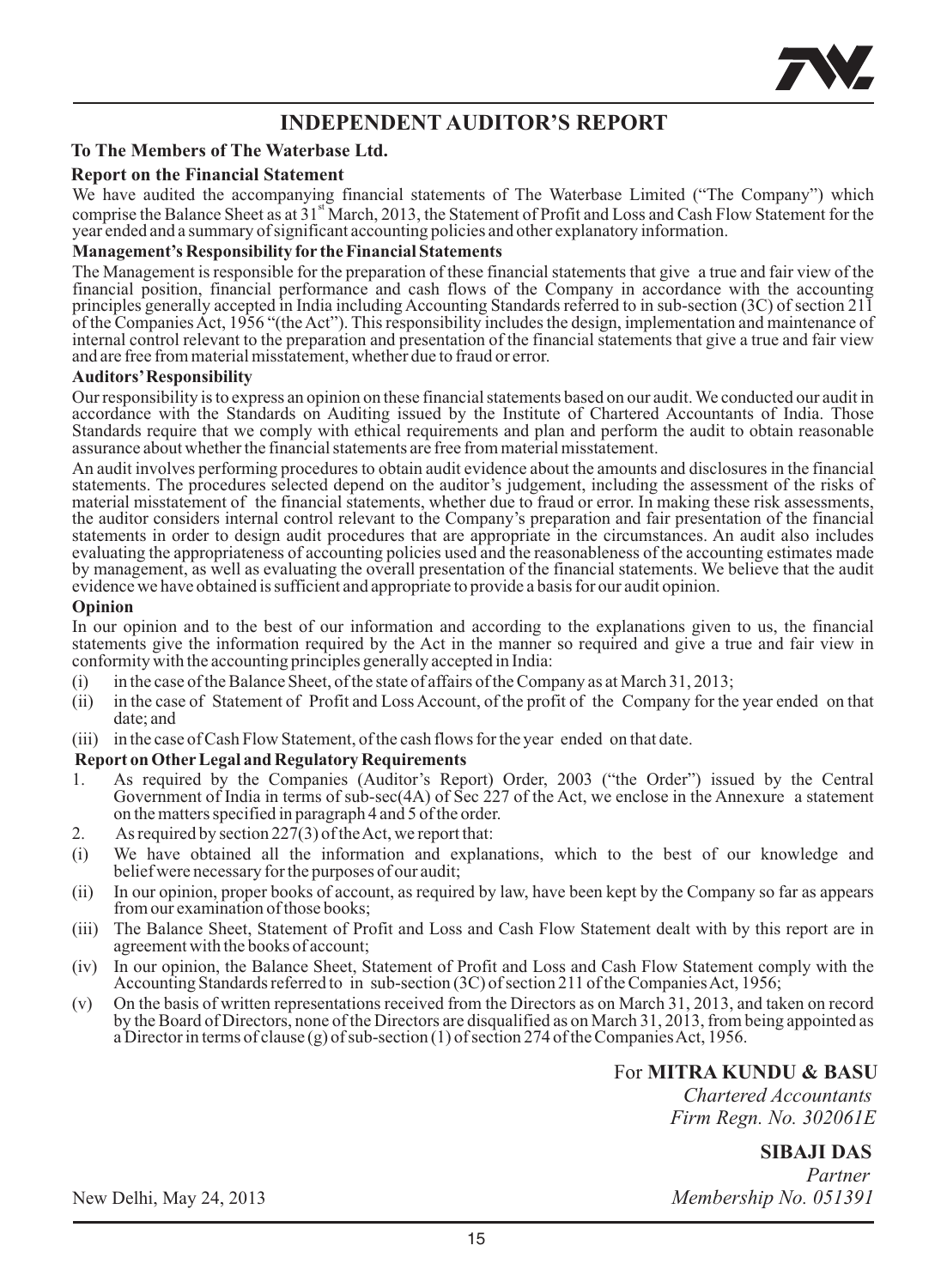

#### **ANNEXURE TO THE AUDITOR'S REPORT (referred to in paragraph 5 of our report of even date)**

Referred to our report to the members of The Waterbase Limited for the year ended 31 March, 2013.

- 1. (a) The Company has maintained proper records showing full particulars including quantitative details and situation of fixed assets.
	- (b) The Company has a regular programme of physical verification of its fixed assets by which fixed assets are verified in a phased manner over a period of three years. Accordingly certain fixed assets were verified during the year and no material discrepancies were noticed on such verification. In our opinion, this periodicity of physical verification is reasonable having regard to the size of the Company and nature of its assets.
	- (c) During the year, the Company has not disposed off any substantial part of the fixed assets and the going concern status of the Company is not affected.
- 2. (a) The inventory of the Company has been physically verified by the management at reasonable intervals during the year.
	- (b) The procedure of physical verification appears to be reasonable and adequate in relation to the size of the Company and nature of its business, on the basis of information and explanation received by us.
	- (c) On the basis of our examination of the records of inventory, we are of the opinion that the Company is maintaining proper records of inventory and no material discrepancies were noticed on physical verification.
- 3. (a) According to information and explanations given to us, the Company has not granted any loan, secured or unsecured to Companies, firms or other parties covered in the register maintained under section 301 of the Companies Act, 1956. Consequently, clause (iii) (b) (c) & (d) of paragraph 4 of the order is not applicable.
	- (b) According to the information and explanations given to us the Company has taken secured and unsecured loans from companies, firms or other parties covered in the register maintain under section 301 of the Companies Act, 1956:

The Company has taken loan of  $\bar{\tau}$  680 lakhs as covered in the register maintained under section 301 of the Companies Act, 1956. At the year end, the outstanding balance of such loan is  $\bar{\tau}$  680 lakhs and the maximum amount outstanding during the year is  $\bar{\mathfrak{F}}$  680 lakhs.

- (c) The rate of interest and other terms and conditions of such loan are prima-facie not prejudicial to the interest of the Company,
- (d) The principal amount is not due for repayment and the Company has defaulted in payment of interest to the tune of  $\bar{\tau}$  194.92 lakhs.
- 4. In our opinion and according to the information and explanations given to us, there is an adequate internal control system commensurate with the size of the Company and the nature of its business with regard to the purchase of inventory, fixed assets and for sale of goods and services. Further, on the basis of our examinations, and according to the information and explanations given to us, we have neither come across nor have we been informed of any instance of major weakness in the aforesaid internal control system.
- 5. In our opinion there are no contracts or arrangements that need to be entered in the register maintained under section 301 of the Companies Act, 1956. Accordingly, the provision of clause  $4(y)(b)$  of the Order is not applicable to the Company and hence not commented upon.
- 6. The Company has not accepted any deposits from the public to which the provision section 58A, 58AA or any other relevant provisions of the Companies Act, 1956 and the Companies (Acceptance of Deposit) rules, 1975 apply.
- 7. The internal audit of the Company is being carried out by the departmental staff which in our opinion is commensurate with the size and nature of its business.
- 8. As per information and explanations given to us it is noted that the maintenance of cost records has not been prescribed by the Central Government under clause ( d ) of sub-section 209 of the Act.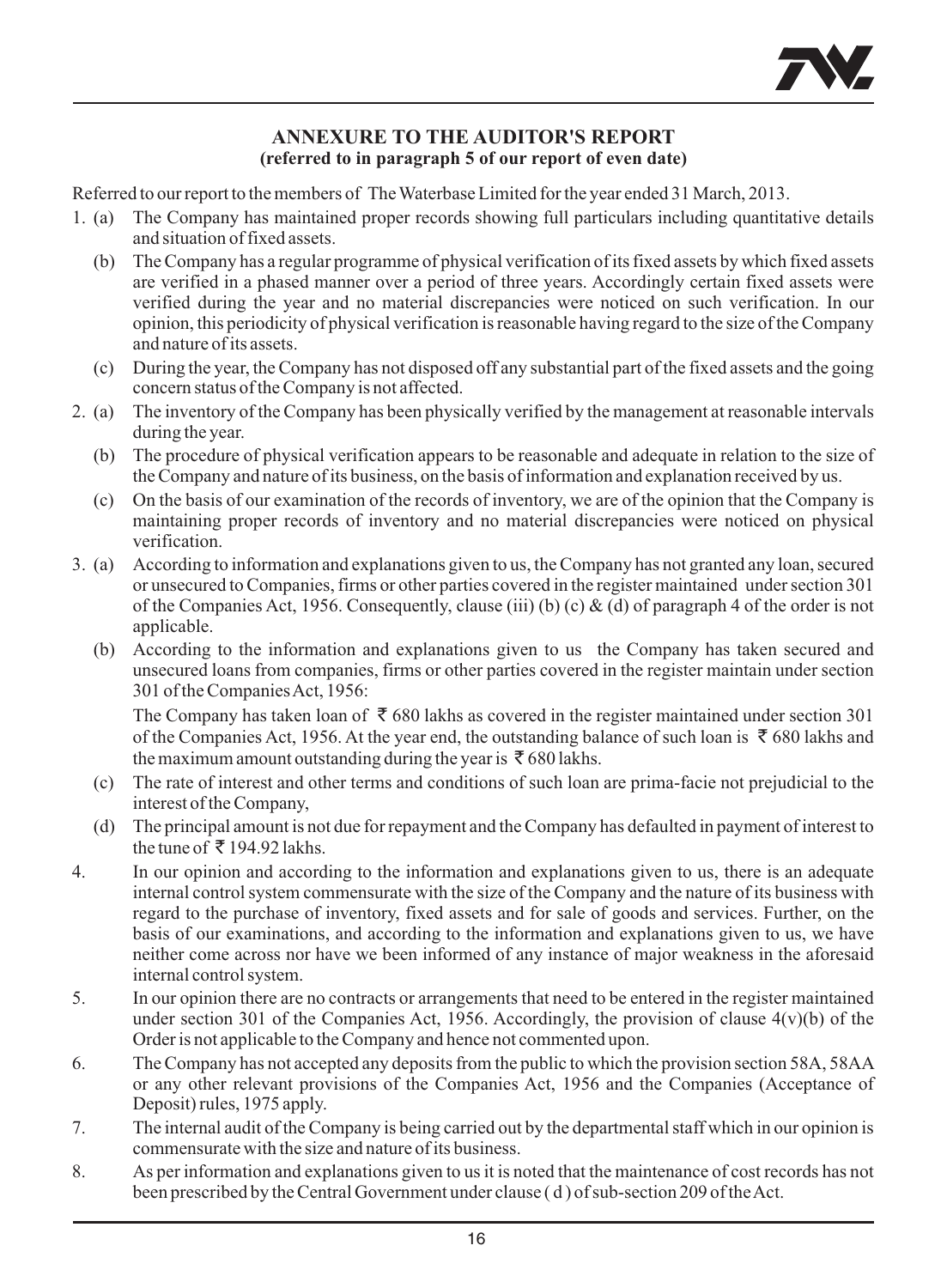

- 9. (a) According to the records of the Company, the Company is regular in depositing with appropriate authorities the undisputed statutory dues including Provident Fund, Income Tax, Sales Tax and other material statutory dues.
	- (b) According to the information and explanations given to us, no undisputed amounts payable in respect of provident fund, income tax, wealth tax, sales tax, customs duty, excise duty and other material statutory dues were outstanding, as at 31st March 2013 for a period of more than six months from the date they became payable.
- 10. According to information and explanations given to us, there are no disputed dues of sales tax, incometax, customs tax/wealth-tax, excise duty/cess which have not been deposited except, Import Duty of 535.36 lakhs levied by Custom Authority against import of raw materials, which is under appeal by ` the department in the High Court of Chennai.
- 11. The Company has not incurred any cash loss during the year and in the immediately preceding financial year.
- 12. Based on our audit procedures and on the information and explanations given by the management, we are of the opinion that the Company has not defaulted in repayment of dues to financial institutions, banks or debenture holders except working capital loan of  $\bar{\tau}$  459.85 lakhs from Canara Bank which is under dispute / litigation.
- 13. The Company has not granted loans and advances on the basis of security by way of pledge of shares, debentures and other securities.
- 14. Since the Company is not a chit fund / Nidhi / Mutual Benefit Fund / Society, the relative reporting requirements of clause 4(xiii) of the Companies (Auditor's Report) Order, 2003 (as amended) are not applicable.
- 15. Since the Company is not dealing or trading in shares, securities, debentures or other investments, the relative reporting requirements of clause 4(xiv) of the Companies (Auditor's Report) Order, 2003 (as amended) are not applicable.
- 16. According to the information and explanations given to us, the Company has not given any guarantee for loans taken by others from bank or financial institutions.
- 17. According to the information and explanations given to us and as per available records, the Company has availed a fresh term loan from banks and the said fund was utilized for the purposes for which the loan has been taken.
- 18. According to the information and explanations given to us and asper the verification of the records of the Company, on an overall basis, the Company has not utilised short term fund for long term purposes.
- 19. The Company during the period covered by our audit report has not made a preferential allotment of shares to parties or companies covered in the register maintained under section 301 of the Companies Act, 1956.
- 20. During the period covered by our audit report, the Company has not issued debentures
- 21. The Company has not raised any money by the way of public issue during the year. Therefore the provisions of clause (xx) of the said Order are not applicable to the Company.
- 22. During the course of our examination of the books and records of the Company, carried out in accordance with the generally accepted auditing practices in India, and according to the information and explanations given to us, we have neither come across any instance of fraud on or by the Company, noticed or reported during the year, nor have we been informed of such case by the management.

#### For **MITRA KUNDU & BASU**

*Chartered Accountants Firm Regn. No. 302061E*

#### **SIBAJI DAS** *Partner Membership No. 051391*

New Delhi, May 24, 2013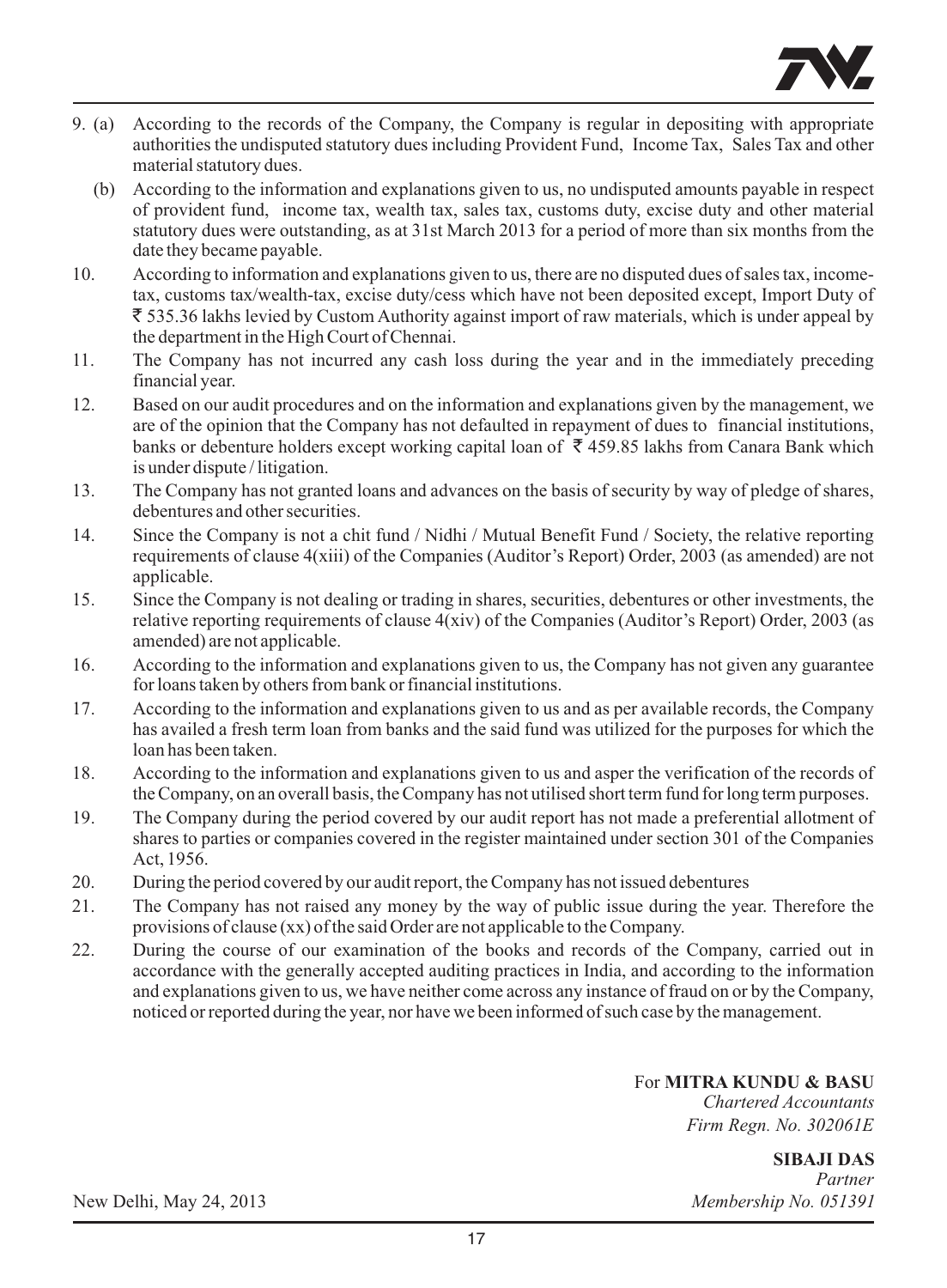

## **BALANCE SHEET AS AT 31st MARCH 2013**

|                                                                                  | <b>PARTICULARS</b>                                                                 | <b>Note</b>                        | <b>31st MARCH 2013</b><br>₹             | 31st MARCH 2012<br>₹                             |
|----------------------------------------------------------------------------------|------------------------------------------------------------------------------------|------------------------------------|-----------------------------------------|--------------------------------------------------|
| L.                                                                               | <b>SHARE HOLDERS FUNDS</b>                                                         |                                    |                                         |                                                  |
|                                                                                  | Share Capital                                                                      | $\overline{c}$                     | 257,355,000                             | 257,355,000                                      |
|                                                                                  | Reserves and Surplus                                                               | $\overline{3}$                     | 345,149,052                             | 285,065,008                                      |
|                                                                                  | <b>NON-CURRENT LIABILITIES:</b>                                                    |                                    |                                         |                                                  |
|                                                                                  | Long-term Borrowings                                                               | $\overline{4}$                     | 101,840,861                             | 104,511,402                                      |
|                                                                                  | Long-term Provisions                                                               | 5                                  | 10,938,889                              | 9,211,375                                        |
|                                                                                  | <b>CURRENT LIABILITIES:</b>                                                        |                                    |                                         |                                                  |
|                                                                                  | Short-term Borrowings                                                              | 6                                  | 216,788,060                             | 85,126,672                                       |
|                                                                                  | <b>Trade Payables</b>                                                              | 7                                  | 362,947,920                             | 328,744,671                                      |
|                                                                                  | Other Current Liabilities                                                          | $\,$ 8 $\,$                        | 79,834,943                              | 41,681,264                                       |
|                                                                                  | <b>Short-term Provisions</b>                                                       | 9                                  | 16,412,708                              | 14,345,435                                       |
|                                                                                  | <b>TOTAL</b>                                                                       |                                    | 1,391,267,433                           | 1,126,040,827                                    |
| П.                                                                               | <b>ASSETS:</b><br><b>NON-CURRENT ASSETS:</b>                                       |                                    |                                         |                                                  |
|                                                                                  | <b>Fixed Assets</b><br><b>Tangible Assets</b>                                      | 10                                 | 152,161,860                             | 156,382,244                                      |
|                                                                                  | Capital work-in-progress                                                           |                                    | 4,263,623                               | 4,652,171                                        |
|                                                                                  | Long-term Investments                                                              | 11                                 | 3,770,450                               | 3,770,450                                        |
|                                                                                  | Deferred Tax Assets                                                                | 12                                 | 23,310,898                              | 39,076,345                                       |
|                                                                                  | Long-term Loans and Advances                                                       | 13                                 | 24,888,208                              | 20, 147, 813                                     |
|                                                                                  | <b>III. CURRENT ASSETS:</b>                                                        |                                    |                                         |                                                  |
|                                                                                  | Investments                                                                        | 14                                 | 700,000                                 | 200,000                                          |
|                                                                                  | Inventories                                                                        | 15                                 | 352,581,721                             | 314,095,401                                      |
|                                                                                  | Trade Receivable                                                                   | 16                                 | 457,901,613                             | 344,044,148                                      |
|                                                                                  | Cash and Bank Balance                                                              | 17                                 | 214,789,409                             | 123,641,920                                      |
|                                                                                  | Short-term Loans & Advances                                                        | 18                                 | 123,517,801                             | 112,997,407                                      |
|                                                                                  | <b>Other Current Assets</b>                                                        | 19                                 | 33,381,850                              | 7,032,928                                        |
|                                                                                  | <b>TOTAL</b>                                                                       |                                    | 1,391,267,433                           | 1,126,040,827                                    |
|                                                                                  | <b>Significant Accounting Policies and</b><br><b>Notes on Financial Statements</b> | 1 to 38                            |                                         |                                                  |
|                                                                                  | As per our separate report of even date.                                           |                                    |                                         |                                                  |
|                                                                                  |                                                                                    |                                    | For and on behalf of the Board          |                                                  |
| For MITRA KUNDU & BASU<br><b>Chartered Accountants</b><br>Firm Regn. No. 302061E |                                                                                    | <b>Vikram M Thapar</b><br>Chairman |                                         | <b>Anil Kumar Bhandari</b><br>Director           |
| Sibaji Das<br>Partner<br>Membership No. 051391                                   |                                                                                    |                                    | <b>Ashok Nanjapa</b><br>Chief Executive | <b>Suguna Krishnamurthy</b><br>Company Secretary |
|                                                                                  | New Delhi, May 24, 2013                                                            |                                    |                                         |                                                  |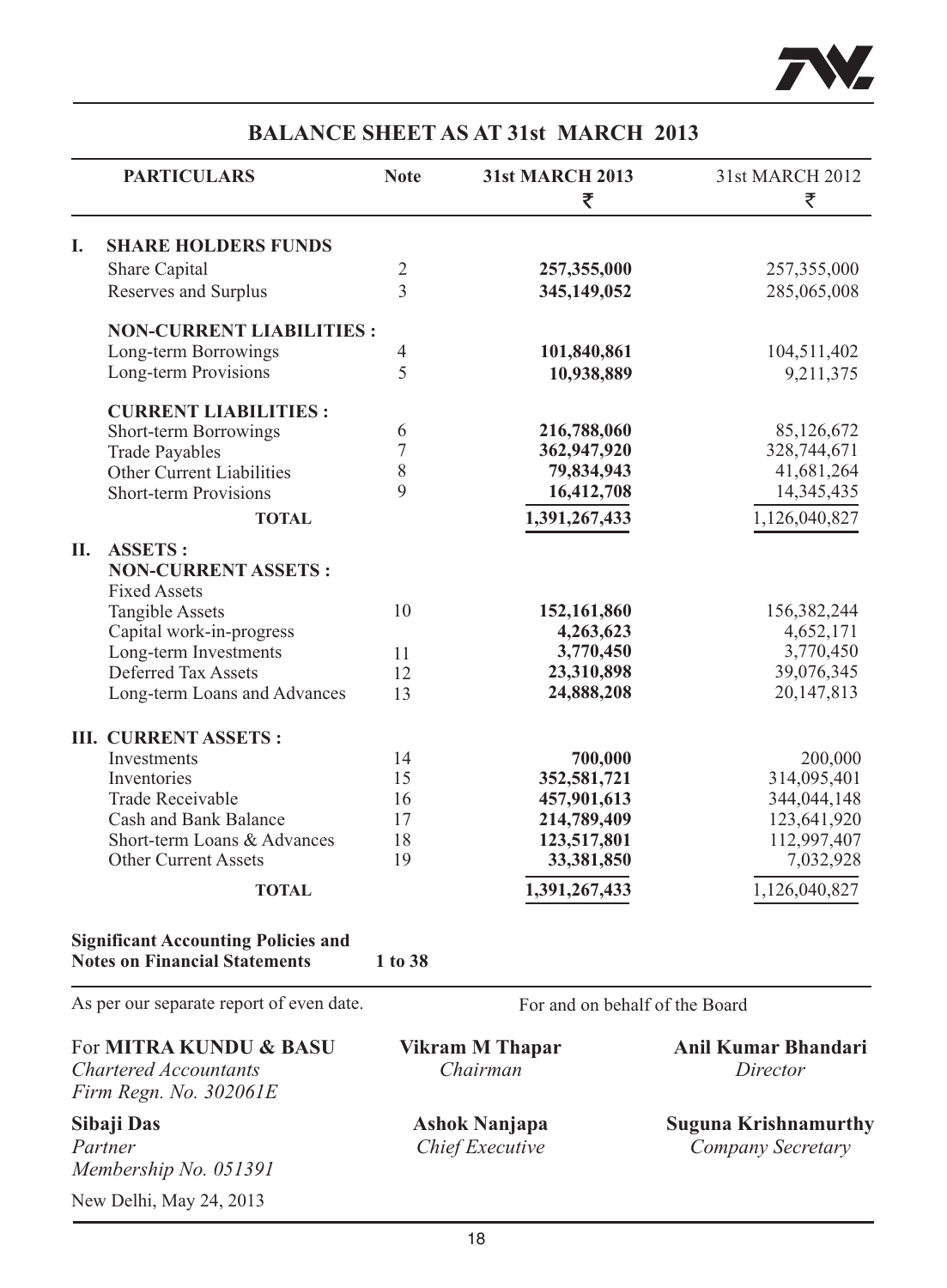

## **PROFIT AND LOSS ACCOUNT FOR THE YEAR ENDED 31st MARCH 2013**

|    | <b>PARTICULARS</b>                                                                 | <b>Note</b>                             | <b>31st MARCH 2013</b><br>₹    | 31st MARCH 2012<br>₹                             |
|----|------------------------------------------------------------------------------------|-----------------------------------------|--------------------------------|--------------------------------------------------|
| I. | <b>REVENUE FROM OPERATIONS:</b>                                                    | 20                                      | 1,570,208,533                  | 1,034,718,907                                    |
|    | II. OTHER INCOME:                                                                  | 21                                      | 5,766,357                      | 6,602,075                                        |
|    | <b>TOTAL INCOME</b>                                                                |                                         | 1,575,974,890                  | 1,041,320,982                                    |
|    | <b>III. EXPENSES:</b>                                                              |                                         |                                |                                                  |
|    | Cost of Materials Consumed<br>Change In Inventories of Finished Goods              | 22                                      | 1,042,696,468                  | 657,889,417                                      |
|    | & Work-in-Process                                                                  | 23                                      | 62,576,659                     | 33,987,307                                       |
|    | <b>Employees Benefit Expense</b>                                                   | 24                                      | 67,231,656                     | 55,657,723                                       |
|    | <b>Finance Costs</b>                                                               | 25                                      | 21,994,497                     | 18,237,367                                       |
|    | Depreciation and Amortization Expenses                                             |                                         | 28,097,037                     | 24,633,607                                       |
|    | Other Expenses                                                                     | 26                                      | 277,235,084                    | 182,439,033                                      |
|    | <b>TOTAL EXPENSES</b>                                                              |                                         | 1,499,831,401                  | 972,844,454                                      |
|    | IV. Profit before Exceptional Items and Tax                                        |                                         | 76,143,489                     | 68,476,528                                       |
|    | Exceptional Item -Profit (loss) on Sale of fixed Assets                            | 27                                      | (293,996)                      | (159,216)                                        |
|    | V. Profit/(Loss) before Tax                                                        |                                         | 75,849,493                     | 68,317,312                                       |
|    | Tax Expense                                                                        |                                         | 15,765,447                     | 11,975,139                                       |
|    | VI. Profit/(Loss) for the period                                                   |                                         | 60,084,046                     | 56, 342, 173                                     |
|    | <b>VII. Earnings per Equity Share:</b>                                             |                                         |                                |                                                  |
|    | <b>Basic</b>                                                                       |                                         | 2.33                           | 2.19                                             |
|    | Diluted                                                                            |                                         | 2.33                           | 2.19                                             |
|    | <b>Significant Accounting Policies and</b><br><b>Notes on Financial Statements</b> | 1 to 38                                 |                                |                                                  |
|    | As per our separate report of even date.                                           |                                         | For and on behalf of the Board |                                                  |
|    | For MITRA KUNDU & BASU<br><b>Chartered Accountants</b><br>Firm Regn. No. 302061E   | <b>Vikram M Thapar</b><br>Chairman      |                                | <b>Anil Kumar Bhandari</b><br>Director           |
|    | Sibaji Das<br>Partner<br>Membership No. 051391                                     | <b>Ashok Nanjapa</b><br>Chief Executive |                                | <b>Suguna Krishnamurthy</b><br>Company Secretary |
|    | New Delhi, May 24, 2013                                                            |                                         |                                |                                                  |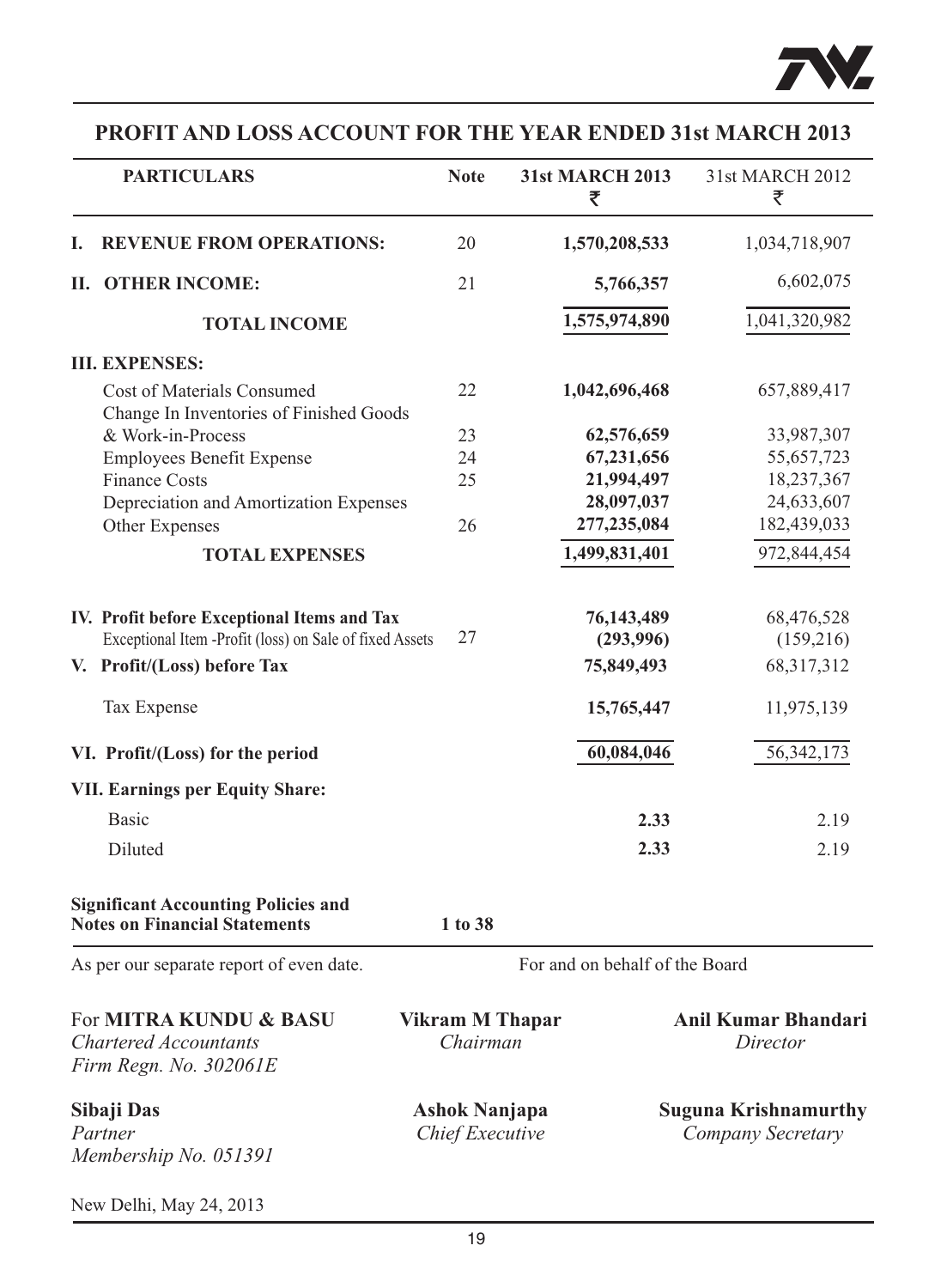

#### **CASH FLOW FOR THE YEAR ENDED 31ST MARCH 2013**

|                           | <b>PARTICULARS</b>                                   | 2012-13         |                | 2011-12        |                |
|---------------------------|------------------------------------------------------|-----------------|----------------|----------------|----------------|
|                           |                                                      | ₹               | ₹              | ₹              | ₹              |
| A.                        | <b>CASH FLOW FROM OPERATING ACTIVITIES</b>           |                 |                |                |                |
|                           | Net profit before taxation and extraordinary items   |                 | 76,143,489     |                | 68,476,528     |
|                           | <b>Adjustment for:</b>                               |                 |                |                |                |
|                           | Depreciation and Amortization Expenses               | 28,097,037      |                | 24,633,607     |                |
|                           | Depreciation reserve on deleted Assets               | 1,064,745       |                | 5,375,366      |                |
|                           | Profit on sale of Fixed Assets                       | (293,996)       |                | (159,216)      |                |
|                           | <b>Interest Expenses</b>                             | 12,179,778      |                | 8,530,603      |                |
|                           | <b>Interest Income</b>                               | (5,766,357)     | 35,281,207     | (6,602,075)    | 31,778,285     |
|                           | Operating profit before working capital changes      |                 | 111,424,696    |                | 100,254,813    |
|                           | <b>Adjustments for:</b>                              |                 |                |                |                |
|                           | Inventories (Increase)/Decrease                      | (38, 486, 322)  |                | (29, 781, 836) |                |
|                           | Trade Receivables (Increase)/Decrease                | (113, 857, 465) |                | (20,676,894)   |                |
|                           | Other Current Assets (Increase)/Decrease             | (36,869,317)    |                | 22,874,712     |                |
|                           | Current Liabilities Increase/(Decrease)              | 204,018,316     |                | (31, 532, 076) |                |
|                           | Provisions Increase/(Decrease)                       | 2,067,273       | 16,872,485     | 13,438,644     | (45,677,450)   |
|                           | Cash generated from operating activities             |                 | 128,297,181    |                | 54,577,363     |
|                           | Taxes paid/provided                                  |                 | 15,765,447     |                | 11,975,139     |
|                           | Net Cash from operating activities                   |                 | 112,531,734    |                | 42,602,224     |
|                           | <b>B.</b> Cash flow from investing activities        |                 |                |                |                |
|                           | Purchase of fixed assets                             | (24, 552, 850)  |                | (24, 820, 539) |                |
|                           | Purchase of investment                               | (500,000)       |                | (200,000)      |                |
|                           | Interest received                                    | 5,766,357       |                | 6,602,075      |                |
|                           | Long terms loans & Advances                          | 11,025,052      |                | (2,796,988)    |                |
|                           | <b>Net Cash from/(used in) investing activities</b>  |                 | (8,261,441)    |                | (21, 215, 452) |
| $\overline{\mathbf{C}}$ . | <b>Cash flows from financing activities</b>          |                 |                |                |                |
|                           | Proceeds from issuance of share capital              |                 |                | 10,000,000     |                |
|                           | Repayment of long term borrowings                    | (943, 026)      |                | (2,584,000)    |                |
|                           | Interest paid                                        | (12, 179, 778)  |                | (8,530,603)    |                |
|                           | Net Cash from/(used in) in financing activities      |                 | (13, 122, 804) |                | (1, 114, 603)  |
|                           | Net Cash flow during the year $(A+B+C)$              |                 | 91,147,489     |                | 20,272,169     |
|                           | Cash & Cash equivalents at the beginning of the year |                 | 123,641,920    |                | 103,369,751    |
|                           | Cash & Cash equivalents at the end of the year       |                 | 214,789,409    |                | 123,641,920    |
|                           | Net increase/(decrease) in cash & cash equivalents   |                 | 91,147,489     |                | 20,272,169     |

As per our report of even date For and on behalf of the Board

For **MITRA KUNDU & BASU**

*Chartered Accountants Firm Regn. No. 302061E*

**Sibaji Das**

 *Partner Membership No. 051391* New Delhi, May 24, 2013

**Vikram M Thapar Anil Kumar Bhandari**  $Chairman$ 

**Ashok Nanjapa Suguna Krishnamurthy**<br> *Chief Executive Company Secretary*  $Company$  *Secretary*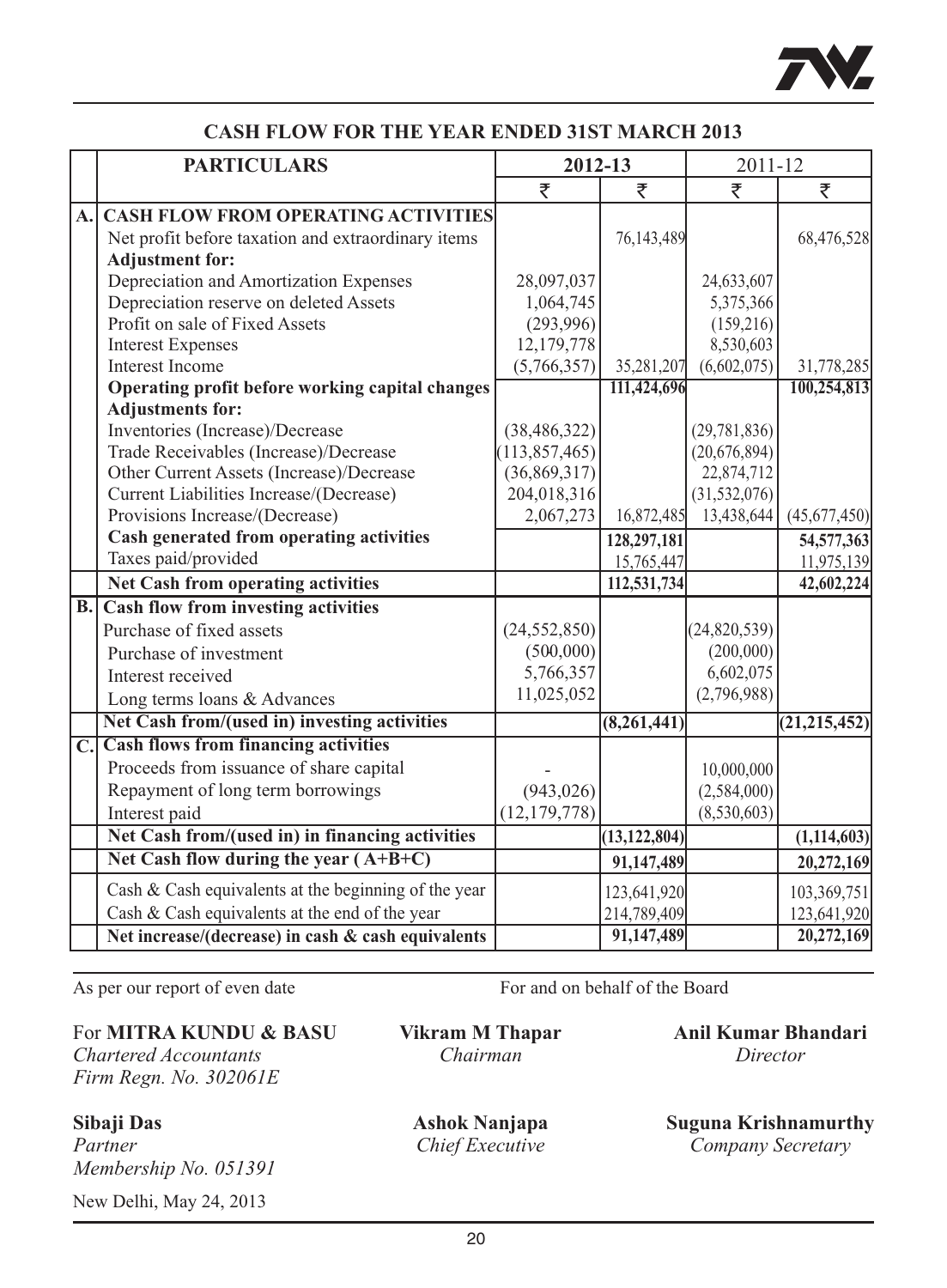

## **NOTES ON FINANCIAL STATEMENTS :**

### **1. SIGNIFICANT ACCOUNTING POLICIES**

#### **1.1 Accounting Convention:**

The financial statements have been prepared to comply in all material respects with the standards notified under the Companies (Accounting Standards) Rules, 2006 and the relevant provision of the Companies Act,1956.

The financial statements are prepared under the historical cost convention, in accordance with the generally accepted accounting principles, on an accrual basis, except otherwise stated.

#### **1.2 Use of Estimates:**

The preparation of financial statements are based on management estimates and assumptions that affect the reported amounts of assets and liabilities and disclosures relating to contingent liabilities and assets as at the Balance Sheet date and the reported amounts of revenues and expenses during the year. Differences between the actual results and estimation are recognized in the year in which the results are known / materialized.

#### **1.3 Revenue Recognition:**

Revenue is recognized to the extent that it is probable that the economic benefits will flow to the Company and the revenue can be reliably measured. The Company follows the mercantile system of accounting and recognizes income and expenditure on accrual basis except in case of significant uncertainties. Export sales include benefits extended by the Government and domestic sales are net of taxes.

#### **1.4 Fixed Assets:**

Fixed Assets are stated at cost of acquisition / revaluation less accumulated depreciation and impairment losses. Cost comprises the purchase price and any attributable cost of bringing the asset to its working condition for its intended use. Financing cost relating to construction of assets are also included to the extent they relate to the period till such assets are ready to be put to use. Financing cost not relating to construction of assets are charged to the income statements.

## **1.5 Depreciation:**

Depreciation on fixed assets has been provided on straight line method as per the rates prescribed in Schedule XIVof the Companies Act, 1956, as amended.

#### **1.6 Inventories:**

Inventories are valued as follows:

(a) Raw Materials, components, stores and spares -

Lower of cost and net realizable value. However, materials and other items held for use in the production of inventories are not written below cost if the finished products in which they will be incorporated are expected to be sold at or above cost. Cost is determined on a weighted average basis and includes relevant cost of bringing those materials at their present location and condition.

(b) Work-in-Progress and Finished Goods -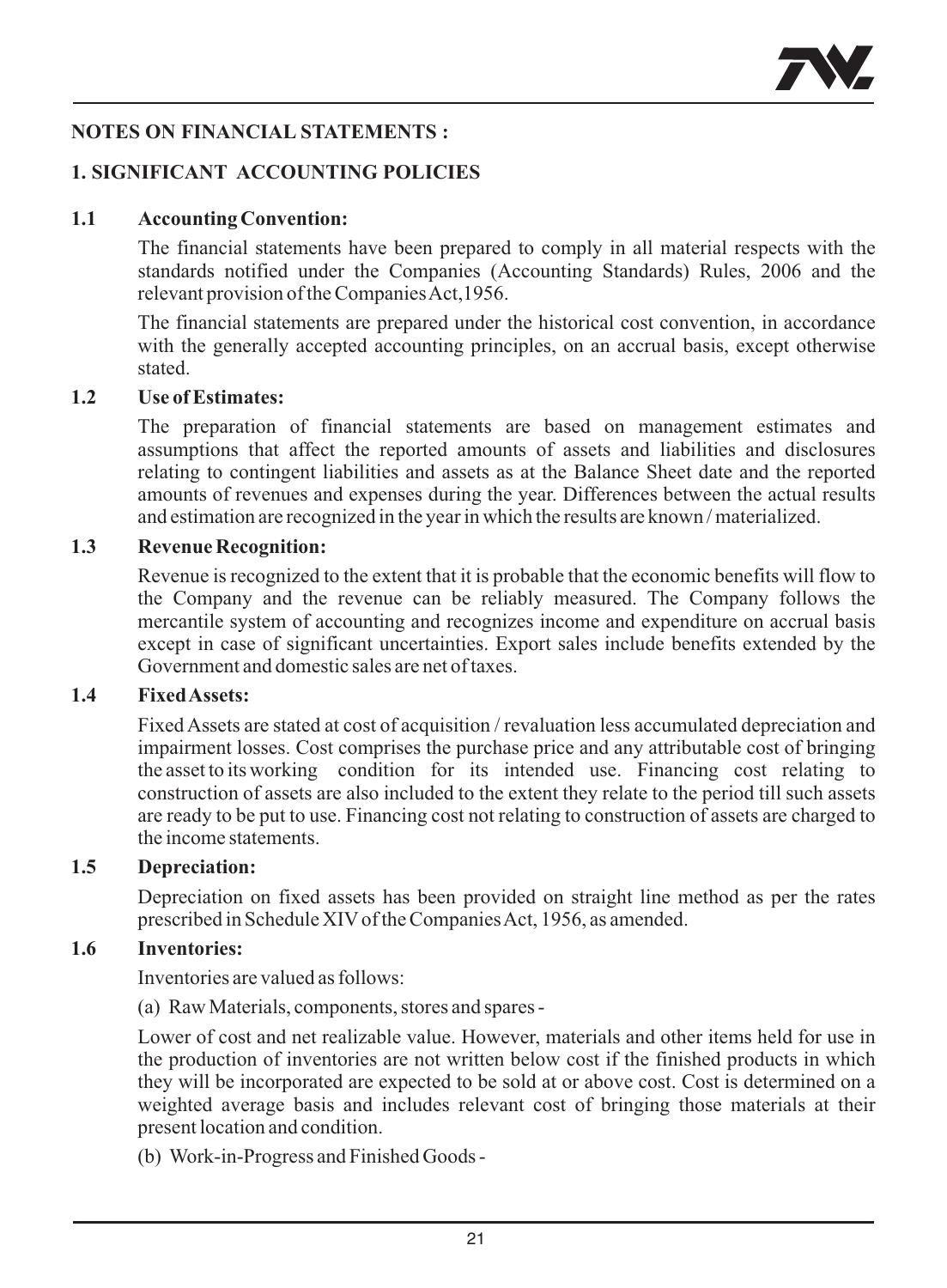

Lower of cost and net realizable value. Cost includes direct materials, labour and a portion of manufacturing overheads based on normal operating capacity or actual production whichever is less.

#### **1.7 Foreign Currency:**

(a) Initial Recognition:

Foreign currency transactions are recorded in the reporting currency by applying to the foreign currency amount the exchange rate between the reporting currency and the foreign currency, at the date of transaction.

(b) Conversion:

Foreign currency monetary items are reported using the closing rate.

(c ) Exchange Differences:

Exchange differences arising on the settlement of monetary items of the Company at rates different from those at which they were initially recorded during the year, or reported in previous financial statements, are recognized as income or expenses in the year in which they arise.

### **1.8 Investments:**

Long-term investments are carried at cost less provision, if any for permanent diminution in value of such investments.

### **1.9 Employee Benefits:**

- (i) In the case of defined contribution plans such as Provident Fund etc., the Company's contribution to these plans are charged to statement of Profit and Loss.
- (ii) Liability for defined benefit plans is provided on the basis of valuations as at the Balance Sheet date, carried out by an actuary using the Projected Unit Credit Method. Actuarial gains and losses arising on such valuation are recognized immediately in the Statement of Profit and Loss.

## **1.10 Taxes On Income:**

Taxes On income for the current period are determined on the basis of taxable income and tax credits computed in accordance with the provisions of the Income Tax Act, 1961. Deferred tax is recognized for all timing differences between the taxable income and accounting income that originate in one period and are capable of reversal in one or more subsequent periods.

#### **1.11 Impairment of Fixed Assets:**

The carrying amounts of Assets are reviewed at each balance sheet date if there is any indication of impairment based on internal/external factors. An asset / cash generating unit is treated as impaired when the carrying cost of assets exceeds its recoverable value. An impairment loss is charged to Statement of Profit & Loss in the year in which an asset is identified as impaired. The impairment loss recognized in prior accounting periods is reversed if there has been a change in the estimate of recoverable amount.

#### **1.12 Borrowing Cost:**

Borrowing cost incurred on construction or acquiring a qualifying asset, which takes a substantial period of time for construction, is capitalized as cost of that asset. All other borrowing cost is recognized as an expense in the period in which they are incurred.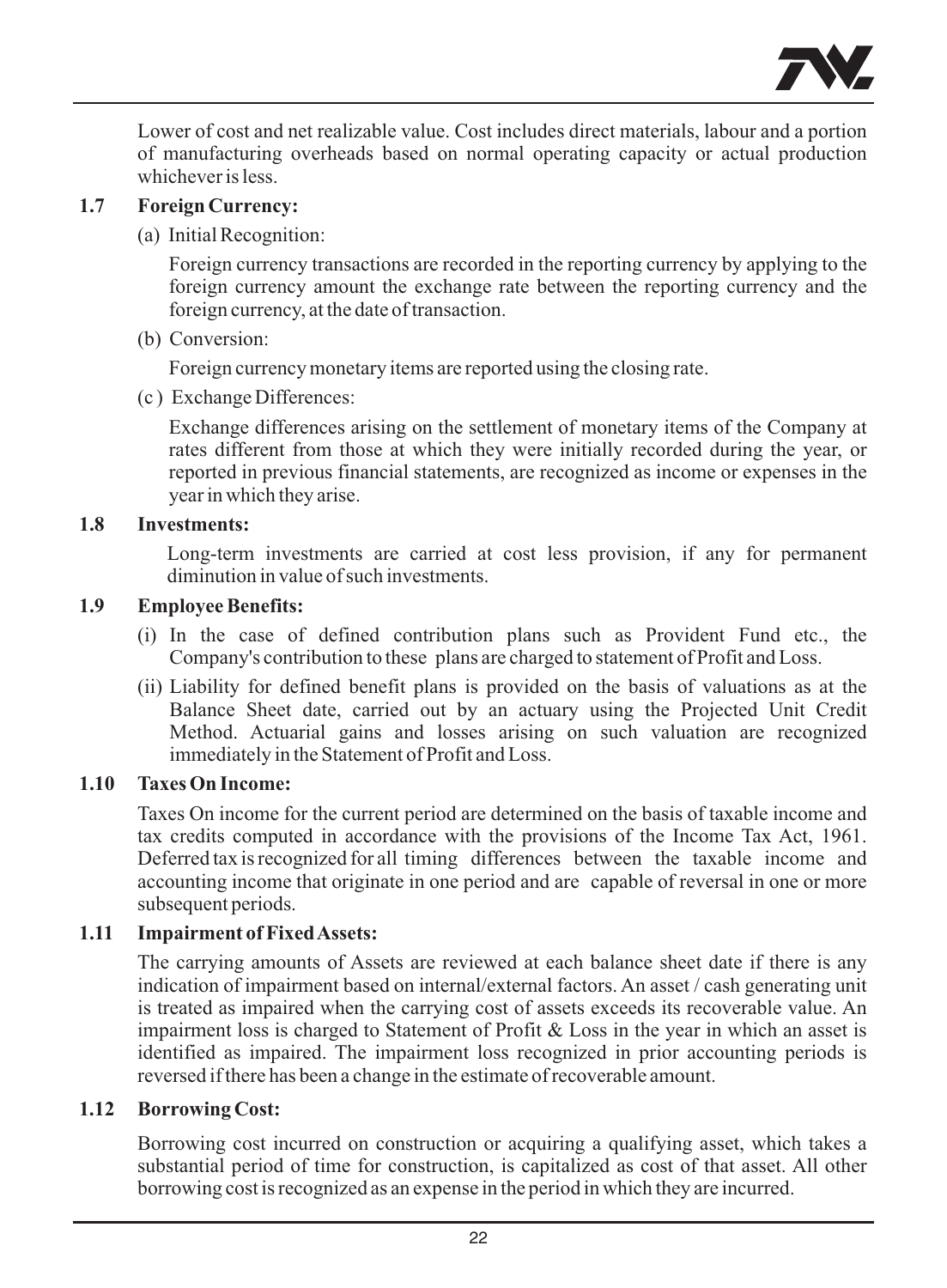

## **1.13 Segment Reporting:**

The Company is engaged in the nature of an integrated system of functioning and thus considered to constitute one single primary segment. However, information about secondary segment that is geographical revenue by geographical markets is being recorded.

## **1.14 Provision:**

Aprovision is recognized when an enterprise has a present obligation as a result of past event; it is probable that an outflow of resources will be required to settle the obligation, in respect of which a reliable estimate can be made. Provisions are not discounted to its present value and are determined based on best estimate required to settle the obligation at the balance sheet date. These are reviewed at each balance sheet date and adjusted to reflect the current best estimates.

### **1.15 Events Occurring after Balance Sheet Date:**

Material events occurring after the date of balance sheet are recognized and are dealt with appropriately in accordance with generally accepted accounting principles and as provided in Accounting Standard – 4 issued by the Institute of Chartered Accountants of India.

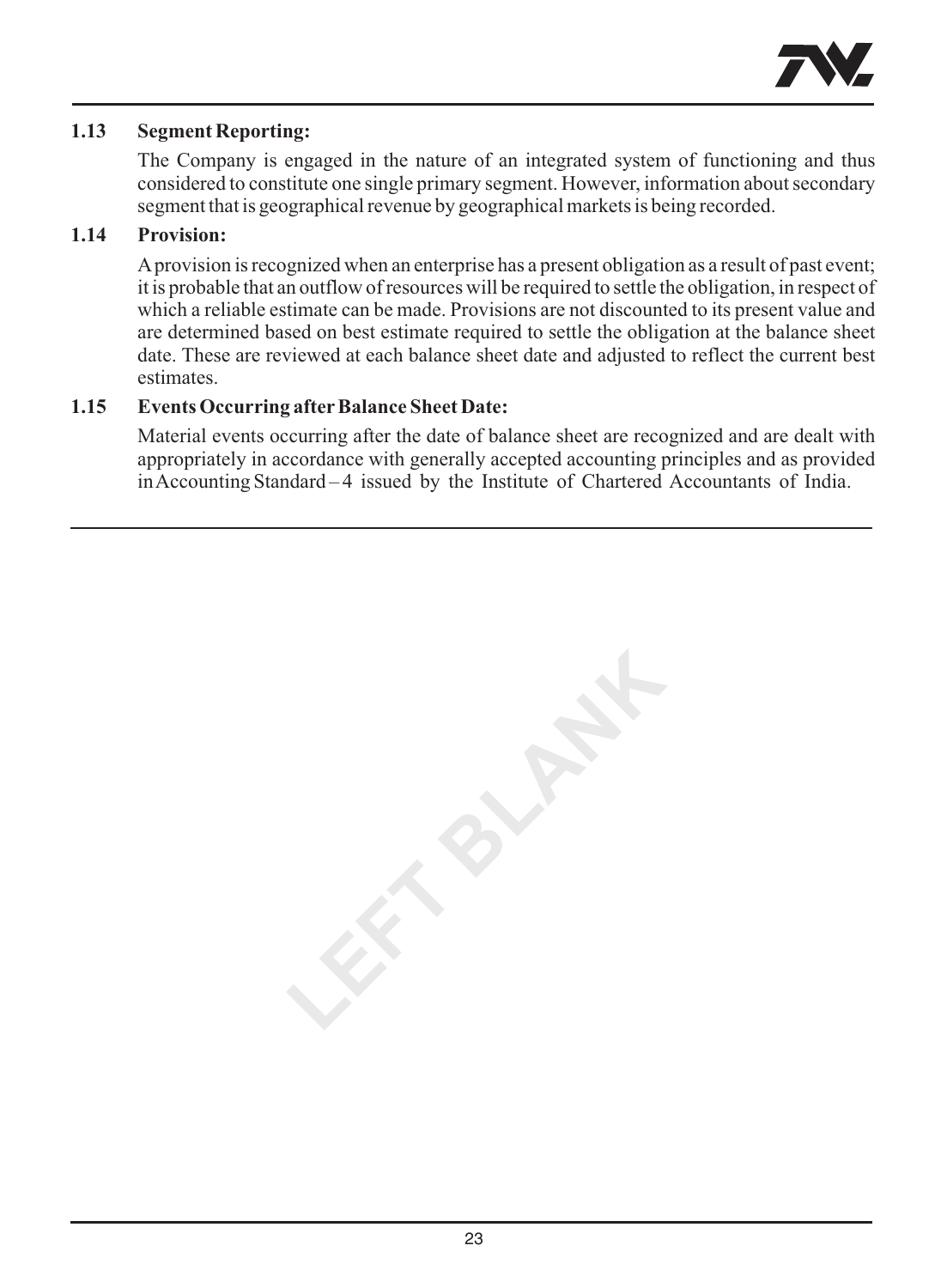

| <b>PARTICULARS</b>                                                      |                                                                                                                                                                                   |                      | <b>31st MARCH 2013</b>           |               | 31st MARCH 2012        |  |
|-------------------------------------------------------------------------|-----------------------------------------------------------------------------------------------------------------------------------------------------------------------------------|----------------------|----------------------------------|---------------|------------------------|--|
|                                                                         |                                                                                                                                                                                   |                      | ₹                                |               | ₹                      |  |
| 2 : SHARE CAPITAL                                                       |                                                                                                                                                                                   |                      |                                  |               |                        |  |
| 2.1 Authorised                                                          |                                                                                                                                                                                   |                      |                                  |               |                        |  |
|                                                                         | 5,00,000 Preference Shares, Par Value ₹ 100/- each                                                                                                                                |                      |                                  |               |                        |  |
|                                                                         | (Previous Year: 5,00,000 Preference Shares, Par Value ₹ 100/- each)                                                                                                               |                      | 5,00,00,000                      |               | 5,00,00,000            |  |
|                                                                         | 4,50,00,000 Equity Shares, Par Value ₹ 10/- each                                                                                                                                  |                      |                                  |               |                        |  |
|                                                                         | (Previous Year: 4,50,00,000 Equity Shares, Par Value ₹ 10/- each)                                                                                                                 |                      | 45,00,00,000                     |               | 45,00,00,000           |  |
|                                                                         | <b>TOTAL</b>                                                                                                                                                                      |                      | 50,00,00,000                     |               | 50,00,00,000           |  |
| 2.2 Issued, Subscribed and Fully Paid-up                                |                                                                                                                                                                                   |                      |                                  |               |                        |  |
|                                                                         | 2,57,35,500 Equity Shares, Par Value ₹ 10/- each                                                                                                                                  |                      |                                  |               |                        |  |
|                                                                         | (Previous Year: 2,57,35,500 Equity Shares, Par Value ₹ 10/- each)                                                                                                                 |                      | 257,355,000                      |               | 257,355,000            |  |
| 2.3 Reconciliation of the number of<br><b>Equity shares outstanding</b> |                                                                                                                                                                                   |                      |                                  |               |                        |  |
| <b>PARTICULARS</b>                                                      |                                                                                                                                                                                   | No. of Shares        | Amount $(\overline{\mathbf{x}})$ | No. of Shares | Amount $(\bar{\zeta})$ |  |
|                                                                         | Number of shares and amount at the beginning                                                                                                                                      | 25,735,500           | 257,355,000                      | 24,735,500    | 247,355,000            |  |
|                                                                         | Add: Shares issued on preferencial allotment                                                                                                                                      |                      |                                  | 1,000,000     | 10,000,000             |  |
|                                                                         | Number of shares and amount at the end of the year                                                                                                                                | 25,735,500           | 257,355,000                      | 25,735,500    | 257,355,000            |  |
| share.                                                                  | 2.4 The Company has issued only one class of shares viz.,<br>Equity Shares having a Par Value of $\overline{\xi}$ 10. Each<br>holder of equity shares is entitled to one vote per |                      |                                  |               |                        |  |
| shares in the Company.                                                  | 2.5 The details of shareholders holding more than 5 %                                                                                                                             |                      |                                  |               |                        |  |
| Name of the Share Holders                                               |                                                                                                                                                                                   | <b>No. of Shares</b> | % of Holding                     | No. of Shares | % of Holding           |  |
|                                                                         | Karam Chand Thapar & Bros (Coal Sales) Ltd.                                                                                                                                       | 5,937,906            | 23.07                            | 5,937,906     | 23.07                  |  |
| Indo Oceanic Investments Ltd.                                           |                                                                                                                                                                                   | 2,475,000            | 9.62                             | 2,475,000     | 9.62                   |  |
| J C T Ltd.                                                              |                                                                                                                                                                                   | 1,450,000            | 5.63                             | 1,450,000     | 5.63                   |  |
| <b>3 : RESERVES AND SURPLUS</b>                                         |                                                                                                                                                                                   |                      |                                  |               |                        |  |
| and end of the year                                                     | 3.1 Securities Premium Account - at the beginning                                                                                                                                 |                      | 117,349,276                      |               | 117,349,276            |  |
| <b>3.2 Revaluation Reserve</b>                                          |                                                                                                                                                                                   |                      |                                  |               |                        |  |
| Balance as per last Balance sheet                                       |                                                                                                                                                                                   |                      | 10,844,896                       |               | 11,036,498             |  |
| Less : Adjusted on sale of Land                                         |                                                                                                                                                                                   |                      |                                  |               | (191,602)              |  |
| <b>Closing Balance</b>                                                  |                                                                                                                                                                                   |                      | 10,844,896                       |               | 10,844,896             |  |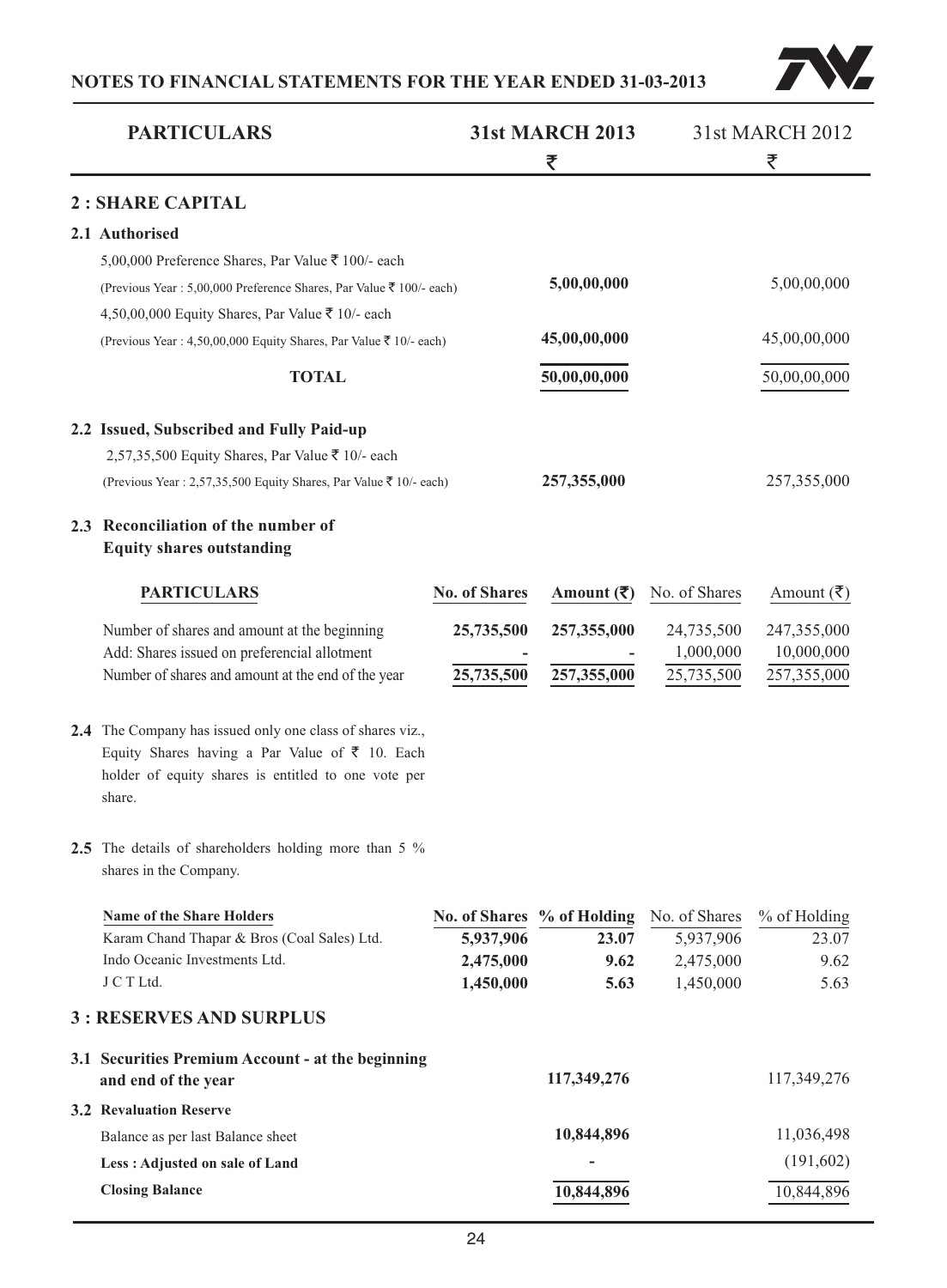

| <b>PARTICULARS</b>                                                                                                                                                                                                                   | <b>31st MARCH 2013</b><br>₹ | 31st MARCH 2012<br>₹      |
|--------------------------------------------------------------------------------------------------------------------------------------------------------------------------------------------------------------------------------------|-----------------------------|---------------------------|
| <b>3.3 General Reserves</b>                                                                                                                                                                                                          |                             |                           |
| At the beginning and end of the year                                                                                                                                                                                                 | 129,725,859                 | 129,725,859               |
| 3.4 Surplus                                                                                                                                                                                                                          |                             |                           |
| Balance as per the last Balance sheet                                                                                                                                                                                                | 27, 144, 975                | (29, 197, 198)            |
| Add: Surplus during the year                                                                                                                                                                                                         | 60,084,046                  | 56, 342, 173              |
| Closing Balance<br><b>TOTAL RESERVES AND SURPLUS</b>                                                                                                                                                                                 | 87,221,021<br>345,149,052   | 27,144,975<br>285,065,008 |
| <b>4: LONG TERM BORROWINGS</b>                                                                                                                                                                                                       |                             |                           |
| 4.1 Term Loan - Secured                                                                                                                                                                                                              |                             |                           |
| <b>From Banks</b>                                                                                                                                                                                                                    |                             |                           |
| $(i)$ (Secured by a first charge on the assets created / to be created<br>out of Term Loan on pari-passu basis with consortium banks<br>excluding Canara Bank. Repayable within 5 years after<br>moratorium period of 8 months)      | 13,051,704                  | 2,815,272                 |
| (ii) From Associates                                                                                                                                                                                                                 | 20,500,000                  | 20,500,000                |
| (Secured by a first mortgage and charge<br>on<br>all<br>immovable assets of the Company both present and future,<br>ranking pari-passu with charge created in favour of Banks -<br>repayment schedule not yet finalised)             |                             |                           |
| (iii) Vehicle Loan<br>(secured by hypothetication of the vehicles -<br>repayment in 48 equal instalments)                                                                                                                            | 731,790                     | 1,615,686                 |
| <b>4.2 Unsecured Loan from Associates</b><br>(Terms of repayment not yet finalised)<br>Interest of $\bar{\tau}$ 1,94,92,259/-due but not paid, previous year<br>₹ 1,43,62,259/-                                                      | 47,500,000                  | 47,500,000                |
| 4.3 Deferred Payment Liability - Unsecured<br>Deferred Payment of Sales Tax<br>(Repayable in monthly installments of $\bar{\tau}$ 10,00,000/-<br>starting from April, 2012)                                                          | 20,057,367                  | 32,080,444                |
| <b>TOTAL</b>                                                                                                                                                                                                                         | 101,840,861                 | 104,511,402               |
| <b>5: LONG-TERM PROVISIONS</b>                                                                                                                                                                                                       |                             |                           |
| Provision for Employees benefits                                                                                                                                                                                                     | 10,938,889                  | 9,211,375                 |
| <b>6 : SHORT TERM BORROWINGS - SECURED</b>                                                                                                                                                                                           |                             |                           |
| Loans repayable on demand - Cash Credit from Banks<br>(Against hypothication of stocks of movable asset such<br>as, raw materials, work-in-progress, stores & spares and<br>consumables both present and future, and first charge on | 216,788,060                 | 85,126,672                |

the fixed assets ranking pari-passu with term loan

lenders)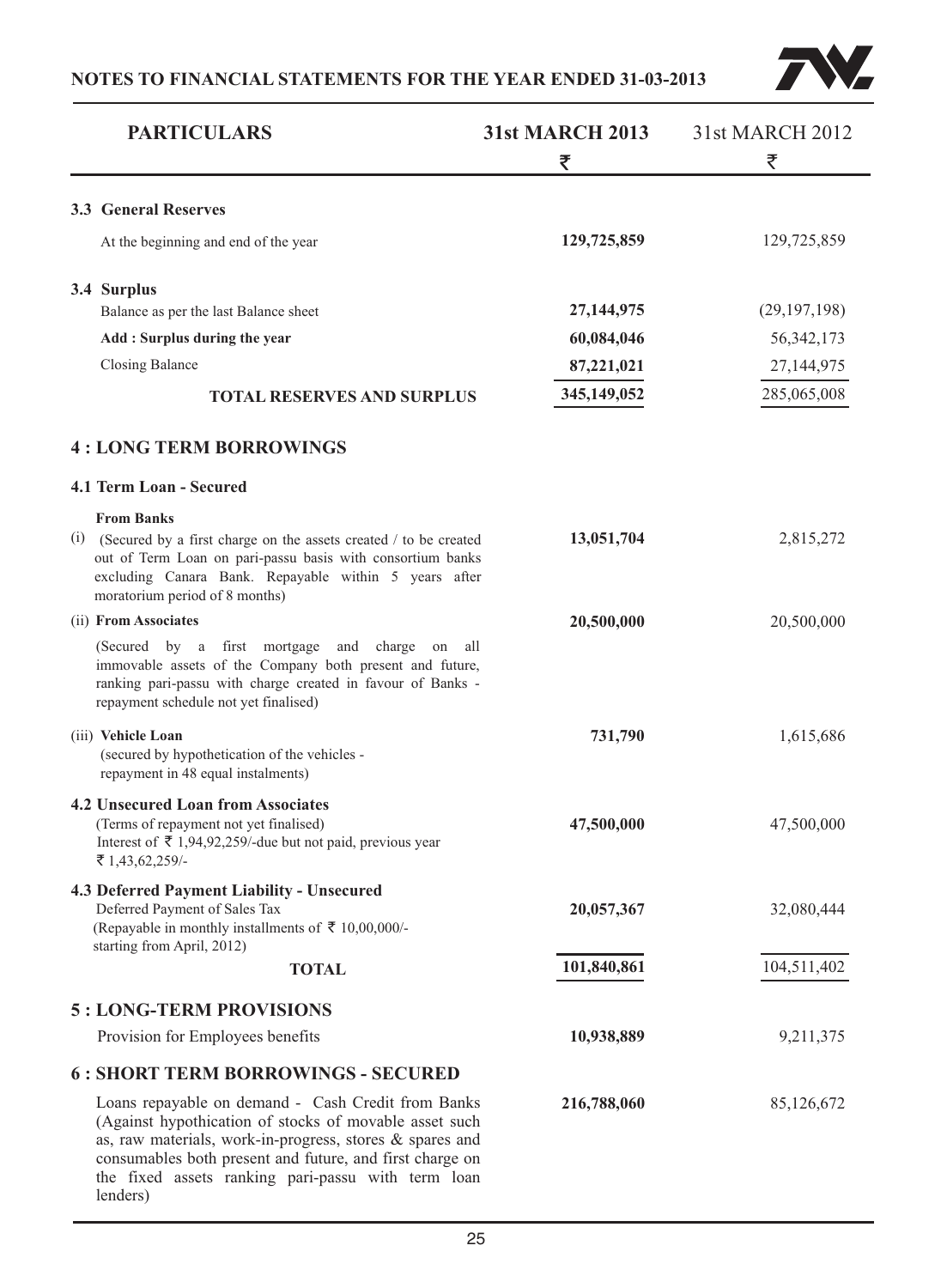

| <b>PARTICULARS</b>                                     | <b>31st MARCH 2013</b> | 31st MARCH 2012 |
|--------------------------------------------------------|------------------------|-----------------|
|                                                        | ₹                      | ₹               |
| <b>7: TRADE PAYABLES</b>                               |                        |                 |
| 7.1 For Goods                                          | 60,211,198             | 67,112,910      |
| For Services & Others<br>7.2                           | 143,267,938            | 112,739,430     |
| Acceptance<br>7.3                                      | 159,468,784            | 148,892,331     |
| <b>TOTAL</b>                                           | 362,947,920            | 328,744,671     |
| <b>8: OTHER CURRENT LIABILITIES</b>                    |                        |                 |
| 8.1 Current Maturity of long-term debt                 |                        |                 |
| - Term Loan - Secured - installments due within 1 year | 7,260,000              |                 |
| - Vehicle Loan from finance Company - Secured          | 883,896                | 1,022,424       |
| - Deferred Payment Liability - Unsecured               | 12,000,000             | 12,000,000      |
| <b>Statutory Dues</b><br>8.2                           | 21,712,602             | 2,147,229       |
| Interest Accrued & Due<br>8.3                          | 20,062,259             | 14,362,259      |
| <b>Advance from Customers</b><br>8.4                   | 17,916,186             | 12,149,352      |
| <b>TOTAL</b>                                           | 79,834,943             | 41,681,264      |
| <b>9: SHORT TERM PROVISION</b>                         |                        |                 |
| 9.1 Provision for Income Tax                           | 13,335,058             | 13,335,058      |
| 9.2 Provision for Employees Benefit                    | 3,077,650              | 1,010,377       |
| <b>TOTAL</b>                                           | 16,412,708             | 14,345,435      |

#### **10 : FIXED ASSETS**

**TOTAL FIXED ASSETS 31-03-13** TOTAL ASSETS 2011-12 **VEHICLES FURNITURE & FIXTURES LAND FACTORY BUILDING PONDS RESERVOIRS PLANT & MACHINERY Gross Block - Opening Balance** Additions during the year Sales/disposed off during the year Deletion On Revaluation  **Gross Block - Closing Balance** Depreciation - Opening Balance For the Year Less: Adjustment for Disposal  **Depreciation - Closing Balance** Net Carrying Amount - Current Year Net Carrying Amount - Previous Year 11,817,500 - **11,817,500 11,817,500** - - - **- 11,817,500** 11,817,500 105,674,549 243,980 **105,918,529 105,918,529** 51,445,157 3,177,173 54,622,329 **54,622,329 51,926,199** 54,519,622 2,123,983 **2,123,983 2,123,983** 312,282 34,621 346,903 **346,903 1,777,080** 1,811,701 403,724,554 23,211,971 **426,936,525** 1,468,991 **425,467,534** 323,242,976 23,659,599 346,902,575 1,064,745 - - - **345,837,830 79,629,704** 80,481,571 11,726,578 9,090 **11,735,668 11,735,668** 7,764,348 618,942 8,383,290 **8,383,290 3,352,378** 3,671,990 7,043,169 815,858 **7,859,027 7,859,027** 2,963,326 606,702, 3,570,028 **4,288,999** 4,079,860 **3,570,028 542,110,333 24,280,899 566,391,232 1,468,991 564,922,241 385,728,089 28,097,037 413,825,126 1,064,745 412,760,381 152,161,860** 156,382,244 527,564,857 24,093,023 551,657,880 9,547,547 542,110,333 366,469,748 24,633,607 391,103,355 5,375,266 385,728,089 156,382,244 **FIXED ASSETS - TANGIBLE** - - - - - - - - - - - - **-** - - -

Note : During the year 2008 - 2009 the land was revalued by ₹ 106,032,522/- out of which ₹ 94,690,276/-\* was adjusted on sale in that year and after adjustment **of subsequent land sale the revaluation reserve balance stands at 10,844,896/-** `

In Rupees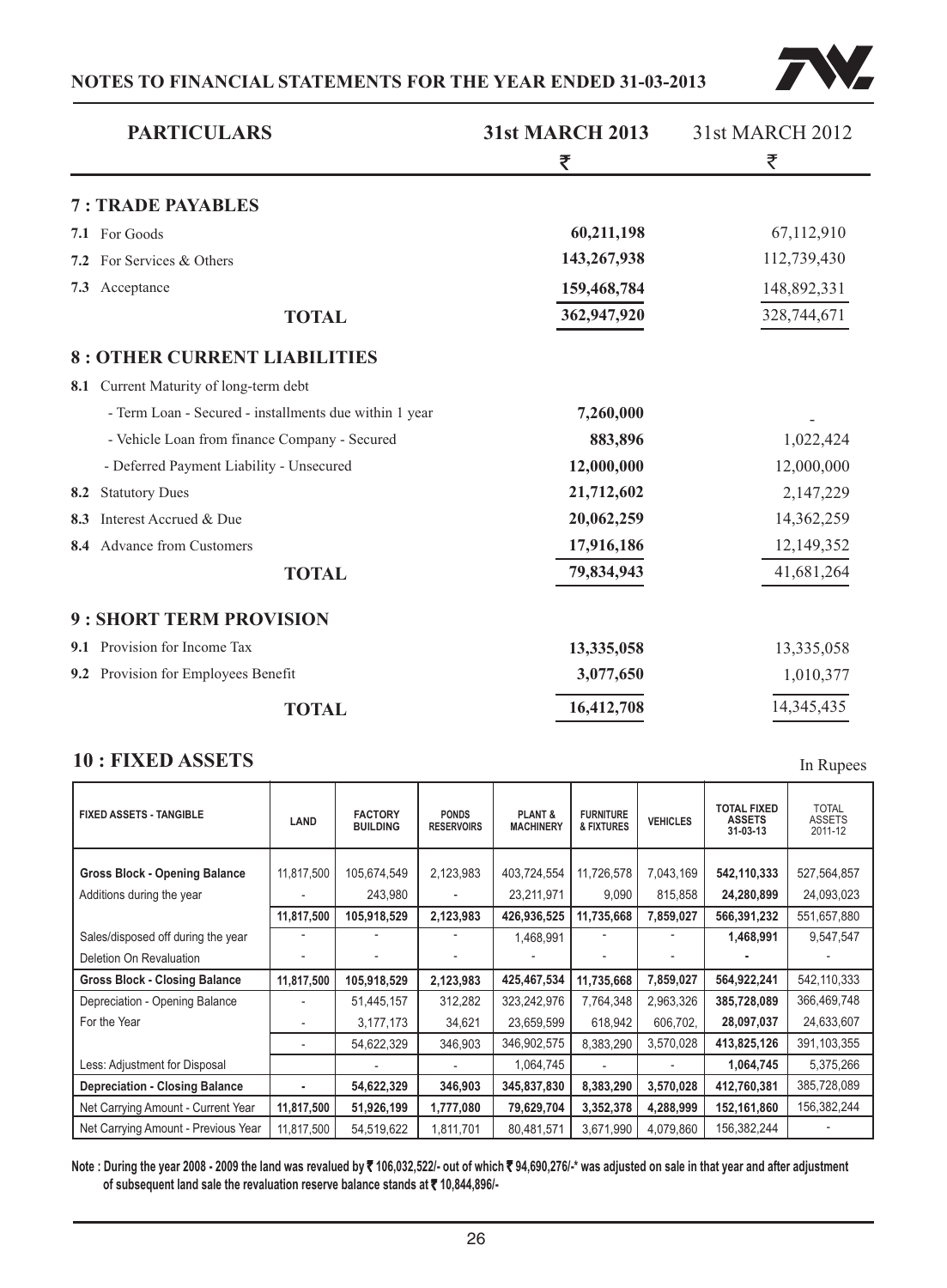

|                      | <b>PARTICULARS</b>                                                                                                                                                                      | 31st MARCH 2013 31st MARCH 2012                                      |                                                                      |  |
|----------------------|-----------------------------------------------------------------------------------------------------------------------------------------------------------------------------------------|----------------------------------------------------------------------|----------------------------------------------------------------------|--|
|                      |                                                                                                                                                                                         | ₹                                                                    | ₹                                                                    |  |
|                      | <b>11 : NON-CURRENT INVESTMENTS IN</b><br><b>ASSOCIATES (AT COST)</b>                                                                                                                   |                                                                      |                                                                      |  |
| (i)                  | Trade - Unquoted<br>Equity Shares in Moana Technologies India Pvt. Ltd.                                                                                                                 | 1,270,450                                                            | 1,270,450                                                            |  |
| (ii)                 | (12704 Equity Shares of ₹100/- each fully paid)<br>Gourmet Delhicatessens Ltd.<br>(2,50,000 Equity Shares of ₹ 10/- each fully paid)                                                    | 2,500,000                                                            | 2,500,000                                                            |  |
|                      | <b>TOTAL</b>                                                                                                                                                                            | 3,770,450                                                            | 3,770,450                                                            |  |
|                      | 12 : DEFERRED TAX ASSETS (NET)                                                                                                                                                          |                                                                      |                                                                      |  |
| 12.1                 | Provision for Employees Benefit                                                                                                                                                         | 4,406,315                                                            | 1,160,854                                                            |  |
| 12.2                 | Unabsorbed Depreciation and Business Loss                                                                                                                                               | 18,904,583                                                           | 37,915,491                                                           |  |
|                      | <b>TOTAL</b>                                                                                                                                                                            | 23,310,898                                                           | 39,076,345                                                           |  |
|                      | 13: LONGTERM LOANS AND ADVANCES -<br><b>UNSECURED, CONSIDERED GOOD</b>                                                                                                                  |                                                                      |                                                                      |  |
|                      | Other Loans / Advances                                                                                                                                                                  | 24,888,208                                                           | 20, 147, 813                                                         |  |
|                      | 14: CURRENT INVESTMENT IN MUTUAL<br><b>FUND - AT COST</b>                                                                                                                               |                                                                      |                                                                      |  |
|                      | Union KBC tax Saver Fund                                                                                                                                                                | 2,00,000                                                             | 2,00,000                                                             |  |
|                      | 200 units @ ₹ 1000/- each<br>(Market value ₹ 235,000/- previous year 224,088)<br>Union KBC Capital Protection Oriented Fund<br>500 Units @ ₹ 1,000/- each<br>(Market value ₹ 599,320/-) | 5,00,000                                                             |                                                                      |  |
|                      | <b>TOTAL</b>                                                                                                                                                                            | 7,00,000                                                             | 2,00,000                                                             |  |
|                      | <b>15: INVENTORIES</b>                                                                                                                                                                  |                                                                      |                                                                      |  |
| 15.2<br>15.3<br>15.4 | (At cost or net realisable value, whichever is lower)<br>15.1 Consumable Stores<br><b>Raw Materials</b><br>Process Stock<br><b>Finished Goods</b><br><b>TOTAL</b>                       | 34,018,630<br>185,549,117<br>36,977,934<br>96,036,040<br>352,581,721 | 19,429,451<br>99,075,317<br>46,815,057<br>148,775,576<br>314,095,401 |  |
|                      | 16: TRADE RECEIVABLES - UNSECURED,                                                                                                                                                      |                                                                      |                                                                      |  |
| 16.1<br>16.2         | <b>CONSIDERED GOOD</b><br>Outstanding for a period exceeding six months<br>Others<br><b>TOTAL</b>                                                                                       | 129,846,484<br>328,055,129<br>457,901,613                            | 163,674,012<br>180,370,136<br>344,044,148                            |  |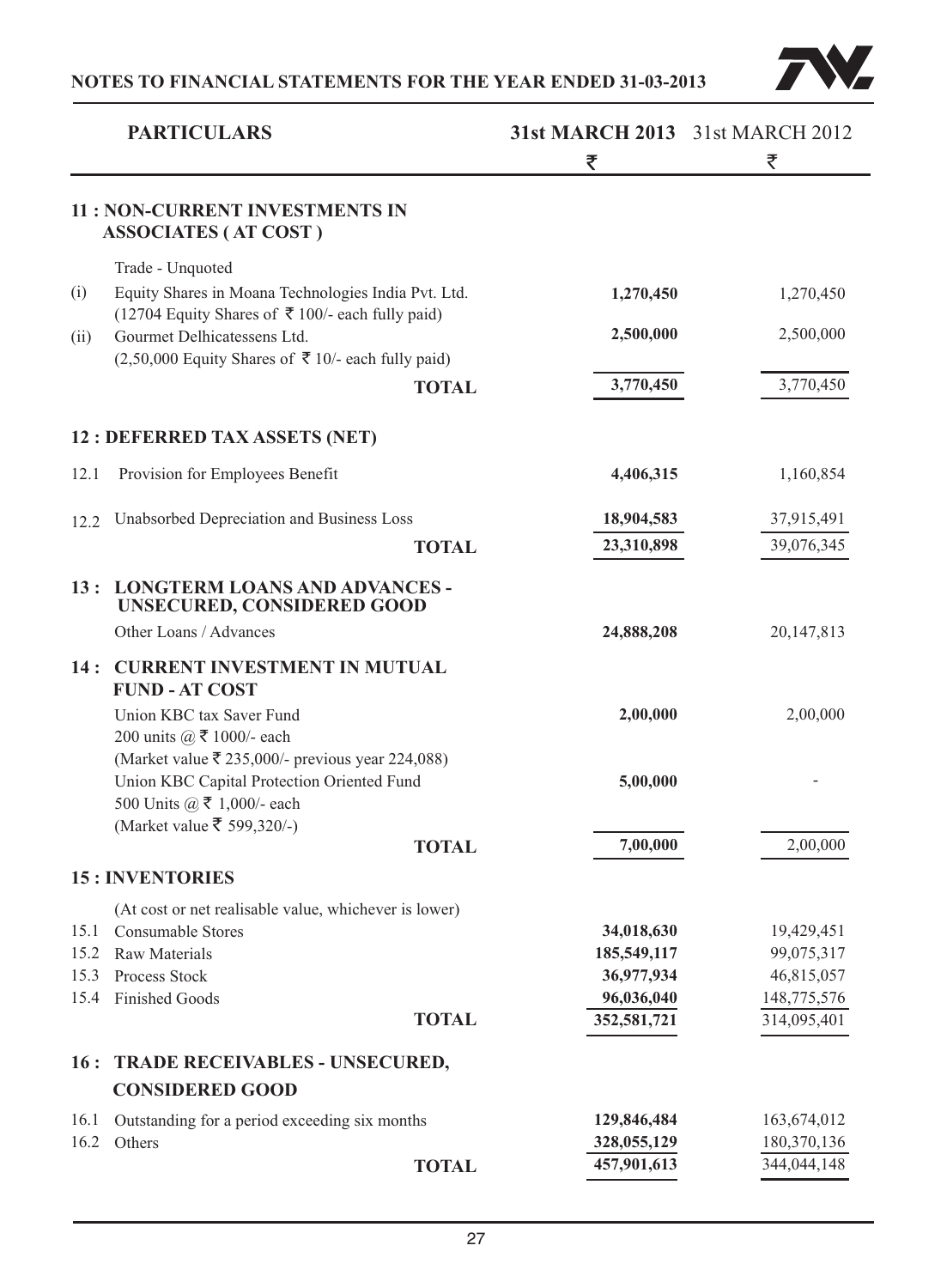

|      | <b>PARTICULARS</b>                                                                                         | 31st MARCH 2013 31st MARCH 2012<br>₹ | ₹                  |
|------|------------------------------------------------------------------------------------------------------------|--------------------------------------|--------------------|
|      |                                                                                                            |                                      |                    |
|      | <b>17: CASH AND BANK BALANCES</b>                                                                          |                                      |                    |
|      | <b>Cash and Cash Equivalents</b>                                                                           |                                      |                    |
| 17.1 | <b>Balances with Banks</b>                                                                                 | 58,166,825                           | 2,299,623          |
| 17.2 | Cash in hand                                                                                               | 1,088,960                            | 461,859            |
| 17.3 | Balance with banks as Margin Money                                                                         | 39,322,450                           | 33,983,874         |
| 17.4 | Other Bank Deposits of more than 12 months                                                                 | 68,211,174                           | 38,896,564         |
| 17.5 | No - Lien Account with Canara Bank                                                                         | 48,000,000                           | 48,000,000         |
|      | <b>TOTAL</b>                                                                                               | 214,789,409                          | 123,641,920        |
|      | <b>18: SHORT-TERM LOANS &amp; ADVANCES</b>                                                                 |                                      |                    |
|      | UNSECURED, CONSIDERED GOOD                                                                                 |                                      |                    |
| 18.1 | <b>Advance to Parties</b>                                                                                  | 121,989,256                          | 111,954,428        |
| 18.2 | Advance to Staff                                                                                           | 1,528,545                            | 1,042,979          |
|      | <b>TOTAL</b>                                                                                               | 123,517,801                          | 112,997,407        |
|      | <b>19: OTHER CURRENT ASSETS</b>                                                                            |                                      |                    |
| 19.1 | Claims Receivable                                                                                          | 411,219                              | 3,774,245          |
| 19.1 | Interest Receivable                                                                                        | 1,547,756                            | 967,602            |
| 19.2 | <b>Tax Deducted At Source</b>                                                                              | 3,528,985                            | 2,291,081          |
| 19.2 | Advance Income Tax<br><b>TOTAL</b>                                                                         | 27,893,890                           | $\Omega$           |
|      |                                                                                                            | 33,381,850                           | 7,032,928          |
| 20:  | <b>REVENUE FROM OPERATIONS</b>                                                                             |                                      |                    |
| 20.1 | <b>Revenue from Sale of Products</b>                                                                       |                                      |                    |
|      | Export                                                                                                     | 9,009,966                            | 58, 103, 497       |
|      | Domestic                                                                                                   | 1,540,526,030                        | 962, 465, 015      |
|      | <b>TOTAL</b>                                                                                               | 1,549,535,996                        | 1,020,568,512      |
|      | Export includes benefits to the extent of $\bar{\mathfrak{F}}$ 548,646/-<br>(Previous Year ₹ 3,932,677/-). |                                      |                    |
|      | 20.2 Revenue from Services                                                                                 |                                      |                    |
|      | Processing Charges                                                                                         | 16,286,604                           | 10,660,318         |
| 20.3 | <b>Other Operating Revenues</b>                                                                            |                                      |                    |
|      | Consultancy                                                                                                | 909,733                              | 647,907            |
|      | Scrap Sales                                                                                                | 2,881,484                            | 2,122,427          |
|      | Sea Freight Assistance<br>Anti dumping Duty Refund                                                         | 103,361                              | 125,462<br>579,281 |
|      | <b>Stores Sales</b>                                                                                        | 491,355                              | 15,000             |
|      | <b>SUB TOTAL</b>                                                                                           | 4,385,933                            | 3,490,077          |
|      | <b>TOTAL</b>                                                                                               | 1,570,208,533                        | 1,034,718,907      |
|      | <b>21: OTHER INCOME</b>                                                                                    |                                      |                    |
| 21.1 | Interest on Deposits                                                                                       | 5,766,357                            | 6,602,075          |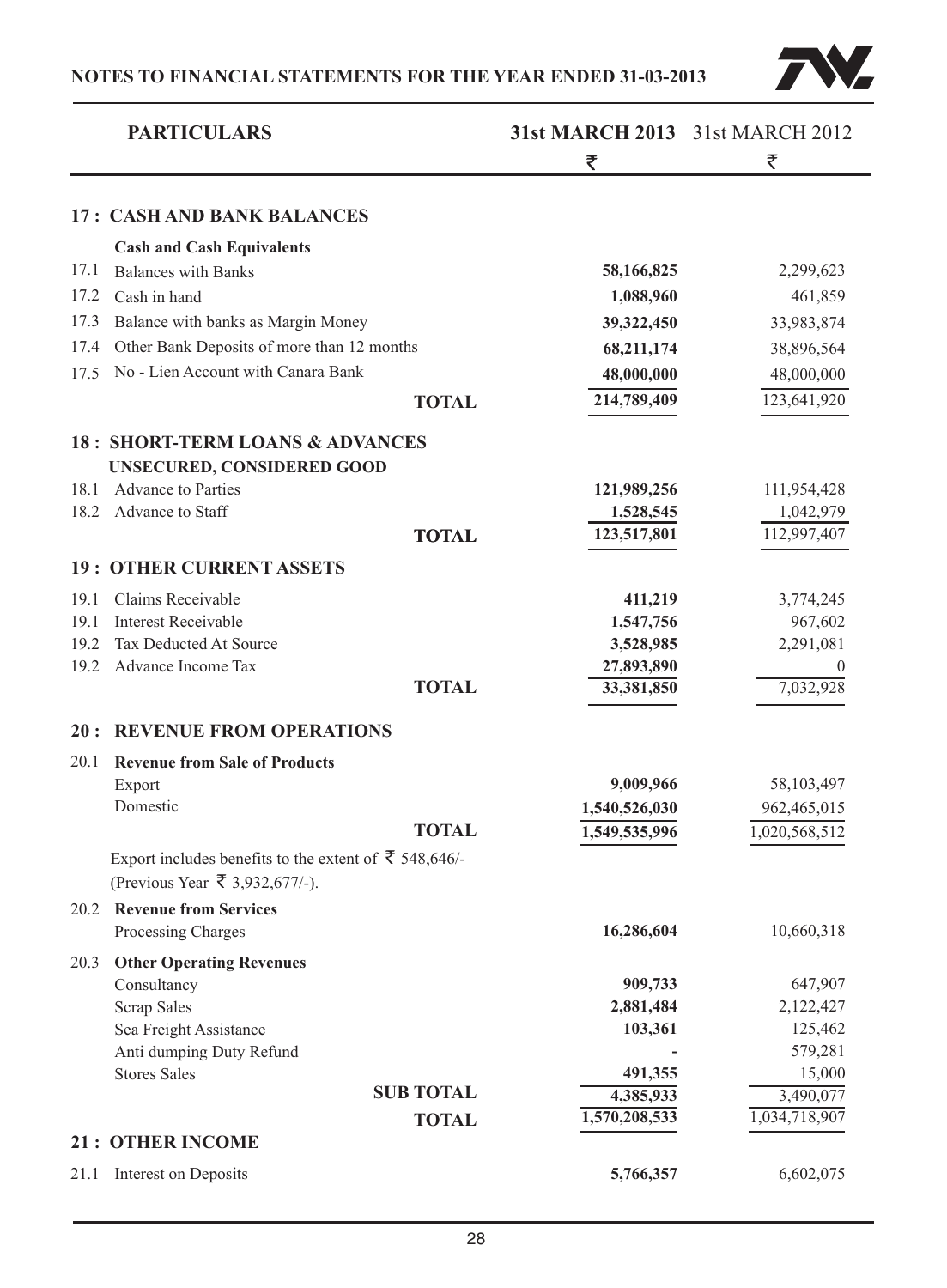

| ₹<br>₹<br>22:<br><b>COST OF MATERIALS CONSUMED</b><br>22.1<br>Fish Meal<br>274,820,759<br>162,947,236<br>Soya DOC<br>127,667,503<br>348,924,878<br>Sundry Items*<br>409,235,817<br>277,913,428<br>Raw / Processed Shrimps - Head on / Headless<br>2,887,600<br>80,723,746<br>22.2<br>S S Crab / Crab<br>100,737<br>5,652,397<br>22.3<br>1,035,969,791<br>654,904,310<br><b>SUB TOTAL</b><br>Carriage Inward<br>6,726,677<br>2,985,107<br>1,042,696,468<br>657,889,417<br><b>GRAND TOTAL</b><br>* Includes individual items of less than 10% of the<br>total and therefore, not considered for the above<br>classification.<br><b>CHANGE IN INVENTORIES OF FINISHED</b><br>23:<br><b>GOODS</b><br>23.1<br>Closing Stock of:<br><b>Finished Goods</b><br>96,036,040<br>148,775,576<br>Work-in-Process<br>36,977,934<br>46,815,057<br><b>TOTAL</b><br>133,013,974<br>195,590,633<br>23.2<br>Opening Stock of:<br><b>Finished Goods</b><br>173,779,956<br>148,775,576<br>Work-in-Process<br>55,797,984<br>46,815,057<br><b>TOTAL</b><br>195,590,633<br>229,577,940<br>(Increase) / Decrease<br>62,576,659<br>33,987,307<br><b>EMPLOYEES BENEFIT EXPENSE</b><br>24:<br>24.1<br>Salary & Wages*<br>53,890,381<br>43,877,531<br>24.2<br>Contribution To Provident Fund,<br>Pension Fund and Other Charges<br>3,690,621<br>3,379,809<br>24.3 Welfare and Other Amenities<br>9,650,654<br>8,400,383<br>55, 657, 723<br>67,231,656<br><b>TOTAL</b><br>* Includes remuneration of key management<br>personnel ₹.17,79,551/- (Previous Year<br>₹.17,98,320/-)<br><b>25: FINANCE COSTS</b><br>25.1<br>Interest On Cash Credit / Overdraft / Term Loans<br>6,975,446<br>11,032,778<br>25.2<br>Interest - Others<br>1,147,000<br>1,555,157<br>25.3<br>Other Borrowing Cost<br>9,814,719<br>9,706,764<br>21,994,497<br>18,237,367<br><b>TOTAL</b> | <b>PARTICULARS</b> | <b>31st MARCH 2013</b> | 31st MARCH 2012 |
|-----------------------------------------------------------------------------------------------------------------------------------------------------------------------------------------------------------------------------------------------------------------------------------------------------------------------------------------------------------------------------------------------------------------------------------------------------------------------------------------------------------------------------------------------------------------------------------------------------------------------------------------------------------------------------------------------------------------------------------------------------------------------------------------------------------------------------------------------------------------------------------------------------------------------------------------------------------------------------------------------------------------------------------------------------------------------------------------------------------------------------------------------------------------------------------------------------------------------------------------------------------------------------------------------------------------------------------------------------------------------------------------------------------------------------------------------------------------------------------------------------------------------------------------------------------------------------------------------------------------------------------------------------------------------------------------------------------------------------------------------------------------------------------------------------------------------------------|--------------------|------------------------|-----------------|
|                                                                                                                                                                                                                                                                                                                                                                                                                                                                                                                                                                                                                                                                                                                                                                                                                                                                                                                                                                                                                                                                                                                                                                                                                                                                                                                                                                                                                                                                                                                                                                                                                                                                                                                                                                                                                                   |                    |                        |                 |
|                                                                                                                                                                                                                                                                                                                                                                                                                                                                                                                                                                                                                                                                                                                                                                                                                                                                                                                                                                                                                                                                                                                                                                                                                                                                                                                                                                                                                                                                                                                                                                                                                                                                                                                                                                                                                                   |                    |                        |                 |
|                                                                                                                                                                                                                                                                                                                                                                                                                                                                                                                                                                                                                                                                                                                                                                                                                                                                                                                                                                                                                                                                                                                                                                                                                                                                                                                                                                                                                                                                                                                                                                                                                                                                                                                                                                                                                                   |                    |                        |                 |
|                                                                                                                                                                                                                                                                                                                                                                                                                                                                                                                                                                                                                                                                                                                                                                                                                                                                                                                                                                                                                                                                                                                                                                                                                                                                                                                                                                                                                                                                                                                                                                                                                                                                                                                                                                                                                                   |                    |                        |                 |
|                                                                                                                                                                                                                                                                                                                                                                                                                                                                                                                                                                                                                                                                                                                                                                                                                                                                                                                                                                                                                                                                                                                                                                                                                                                                                                                                                                                                                                                                                                                                                                                                                                                                                                                                                                                                                                   |                    |                        |                 |
|                                                                                                                                                                                                                                                                                                                                                                                                                                                                                                                                                                                                                                                                                                                                                                                                                                                                                                                                                                                                                                                                                                                                                                                                                                                                                                                                                                                                                                                                                                                                                                                                                                                                                                                                                                                                                                   |                    |                        |                 |
|                                                                                                                                                                                                                                                                                                                                                                                                                                                                                                                                                                                                                                                                                                                                                                                                                                                                                                                                                                                                                                                                                                                                                                                                                                                                                                                                                                                                                                                                                                                                                                                                                                                                                                                                                                                                                                   |                    |                        |                 |
|                                                                                                                                                                                                                                                                                                                                                                                                                                                                                                                                                                                                                                                                                                                                                                                                                                                                                                                                                                                                                                                                                                                                                                                                                                                                                                                                                                                                                                                                                                                                                                                                                                                                                                                                                                                                                                   |                    |                        |                 |
|                                                                                                                                                                                                                                                                                                                                                                                                                                                                                                                                                                                                                                                                                                                                                                                                                                                                                                                                                                                                                                                                                                                                                                                                                                                                                                                                                                                                                                                                                                                                                                                                                                                                                                                                                                                                                                   |                    |                        |                 |
|                                                                                                                                                                                                                                                                                                                                                                                                                                                                                                                                                                                                                                                                                                                                                                                                                                                                                                                                                                                                                                                                                                                                                                                                                                                                                                                                                                                                                                                                                                                                                                                                                                                                                                                                                                                                                                   |                    |                        |                 |
|                                                                                                                                                                                                                                                                                                                                                                                                                                                                                                                                                                                                                                                                                                                                                                                                                                                                                                                                                                                                                                                                                                                                                                                                                                                                                                                                                                                                                                                                                                                                                                                                                                                                                                                                                                                                                                   |                    |                        |                 |
|                                                                                                                                                                                                                                                                                                                                                                                                                                                                                                                                                                                                                                                                                                                                                                                                                                                                                                                                                                                                                                                                                                                                                                                                                                                                                                                                                                                                                                                                                                                                                                                                                                                                                                                                                                                                                                   |                    |                        |                 |
|                                                                                                                                                                                                                                                                                                                                                                                                                                                                                                                                                                                                                                                                                                                                                                                                                                                                                                                                                                                                                                                                                                                                                                                                                                                                                                                                                                                                                                                                                                                                                                                                                                                                                                                                                                                                                                   |                    |                        |                 |
|                                                                                                                                                                                                                                                                                                                                                                                                                                                                                                                                                                                                                                                                                                                                                                                                                                                                                                                                                                                                                                                                                                                                                                                                                                                                                                                                                                                                                                                                                                                                                                                                                                                                                                                                                                                                                                   |                    |                        |                 |
|                                                                                                                                                                                                                                                                                                                                                                                                                                                                                                                                                                                                                                                                                                                                                                                                                                                                                                                                                                                                                                                                                                                                                                                                                                                                                                                                                                                                                                                                                                                                                                                                                                                                                                                                                                                                                                   |                    |                        |                 |
|                                                                                                                                                                                                                                                                                                                                                                                                                                                                                                                                                                                                                                                                                                                                                                                                                                                                                                                                                                                                                                                                                                                                                                                                                                                                                                                                                                                                                                                                                                                                                                                                                                                                                                                                                                                                                                   |                    |                        |                 |
|                                                                                                                                                                                                                                                                                                                                                                                                                                                                                                                                                                                                                                                                                                                                                                                                                                                                                                                                                                                                                                                                                                                                                                                                                                                                                                                                                                                                                                                                                                                                                                                                                                                                                                                                                                                                                                   |                    |                        |                 |
|                                                                                                                                                                                                                                                                                                                                                                                                                                                                                                                                                                                                                                                                                                                                                                                                                                                                                                                                                                                                                                                                                                                                                                                                                                                                                                                                                                                                                                                                                                                                                                                                                                                                                                                                                                                                                                   |                    |                        |                 |
|                                                                                                                                                                                                                                                                                                                                                                                                                                                                                                                                                                                                                                                                                                                                                                                                                                                                                                                                                                                                                                                                                                                                                                                                                                                                                                                                                                                                                                                                                                                                                                                                                                                                                                                                                                                                                                   |                    |                        |                 |
|                                                                                                                                                                                                                                                                                                                                                                                                                                                                                                                                                                                                                                                                                                                                                                                                                                                                                                                                                                                                                                                                                                                                                                                                                                                                                                                                                                                                                                                                                                                                                                                                                                                                                                                                                                                                                                   |                    |                        |                 |
|                                                                                                                                                                                                                                                                                                                                                                                                                                                                                                                                                                                                                                                                                                                                                                                                                                                                                                                                                                                                                                                                                                                                                                                                                                                                                                                                                                                                                                                                                                                                                                                                                                                                                                                                                                                                                                   |                    |                        |                 |
|                                                                                                                                                                                                                                                                                                                                                                                                                                                                                                                                                                                                                                                                                                                                                                                                                                                                                                                                                                                                                                                                                                                                                                                                                                                                                                                                                                                                                                                                                                                                                                                                                                                                                                                                                                                                                                   |                    |                        |                 |
|                                                                                                                                                                                                                                                                                                                                                                                                                                                                                                                                                                                                                                                                                                                                                                                                                                                                                                                                                                                                                                                                                                                                                                                                                                                                                                                                                                                                                                                                                                                                                                                                                                                                                                                                                                                                                                   |                    |                        |                 |
|                                                                                                                                                                                                                                                                                                                                                                                                                                                                                                                                                                                                                                                                                                                                                                                                                                                                                                                                                                                                                                                                                                                                                                                                                                                                                                                                                                                                                                                                                                                                                                                                                                                                                                                                                                                                                                   |                    |                        |                 |
|                                                                                                                                                                                                                                                                                                                                                                                                                                                                                                                                                                                                                                                                                                                                                                                                                                                                                                                                                                                                                                                                                                                                                                                                                                                                                                                                                                                                                                                                                                                                                                                                                                                                                                                                                                                                                                   |                    |                        |                 |
|                                                                                                                                                                                                                                                                                                                                                                                                                                                                                                                                                                                                                                                                                                                                                                                                                                                                                                                                                                                                                                                                                                                                                                                                                                                                                                                                                                                                                                                                                                                                                                                                                                                                                                                                                                                                                                   |                    |                        |                 |
|                                                                                                                                                                                                                                                                                                                                                                                                                                                                                                                                                                                                                                                                                                                                                                                                                                                                                                                                                                                                                                                                                                                                                                                                                                                                                                                                                                                                                                                                                                                                                                                                                                                                                                                                                                                                                                   |                    |                        |                 |
|                                                                                                                                                                                                                                                                                                                                                                                                                                                                                                                                                                                                                                                                                                                                                                                                                                                                                                                                                                                                                                                                                                                                                                                                                                                                                                                                                                                                                                                                                                                                                                                                                                                                                                                                                                                                                                   |                    |                        |                 |
|                                                                                                                                                                                                                                                                                                                                                                                                                                                                                                                                                                                                                                                                                                                                                                                                                                                                                                                                                                                                                                                                                                                                                                                                                                                                                                                                                                                                                                                                                                                                                                                                                                                                                                                                                                                                                                   |                    |                        |                 |
|                                                                                                                                                                                                                                                                                                                                                                                                                                                                                                                                                                                                                                                                                                                                                                                                                                                                                                                                                                                                                                                                                                                                                                                                                                                                                                                                                                                                                                                                                                                                                                                                                                                                                                                                                                                                                                   |                    |                        |                 |
|                                                                                                                                                                                                                                                                                                                                                                                                                                                                                                                                                                                                                                                                                                                                                                                                                                                                                                                                                                                                                                                                                                                                                                                                                                                                                                                                                                                                                                                                                                                                                                                                                                                                                                                                                                                                                                   |                    |                        |                 |
|                                                                                                                                                                                                                                                                                                                                                                                                                                                                                                                                                                                                                                                                                                                                                                                                                                                                                                                                                                                                                                                                                                                                                                                                                                                                                                                                                                                                                                                                                                                                                                                                                                                                                                                                                                                                                                   |                    |                        |                 |
|                                                                                                                                                                                                                                                                                                                                                                                                                                                                                                                                                                                                                                                                                                                                                                                                                                                                                                                                                                                                                                                                                                                                                                                                                                                                                                                                                                                                                                                                                                                                                                                                                                                                                                                                                                                                                                   |                    |                        |                 |
|                                                                                                                                                                                                                                                                                                                                                                                                                                                                                                                                                                                                                                                                                                                                                                                                                                                                                                                                                                                                                                                                                                                                                                                                                                                                                                                                                                                                                                                                                                                                                                                                                                                                                                                                                                                                                                   |                    |                        |                 |
|                                                                                                                                                                                                                                                                                                                                                                                                                                                                                                                                                                                                                                                                                                                                                                                                                                                                                                                                                                                                                                                                                                                                                                                                                                                                                                                                                                                                                                                                                                                                                                                                                                                                                                                                                                                                                                   |                    |                        |                 |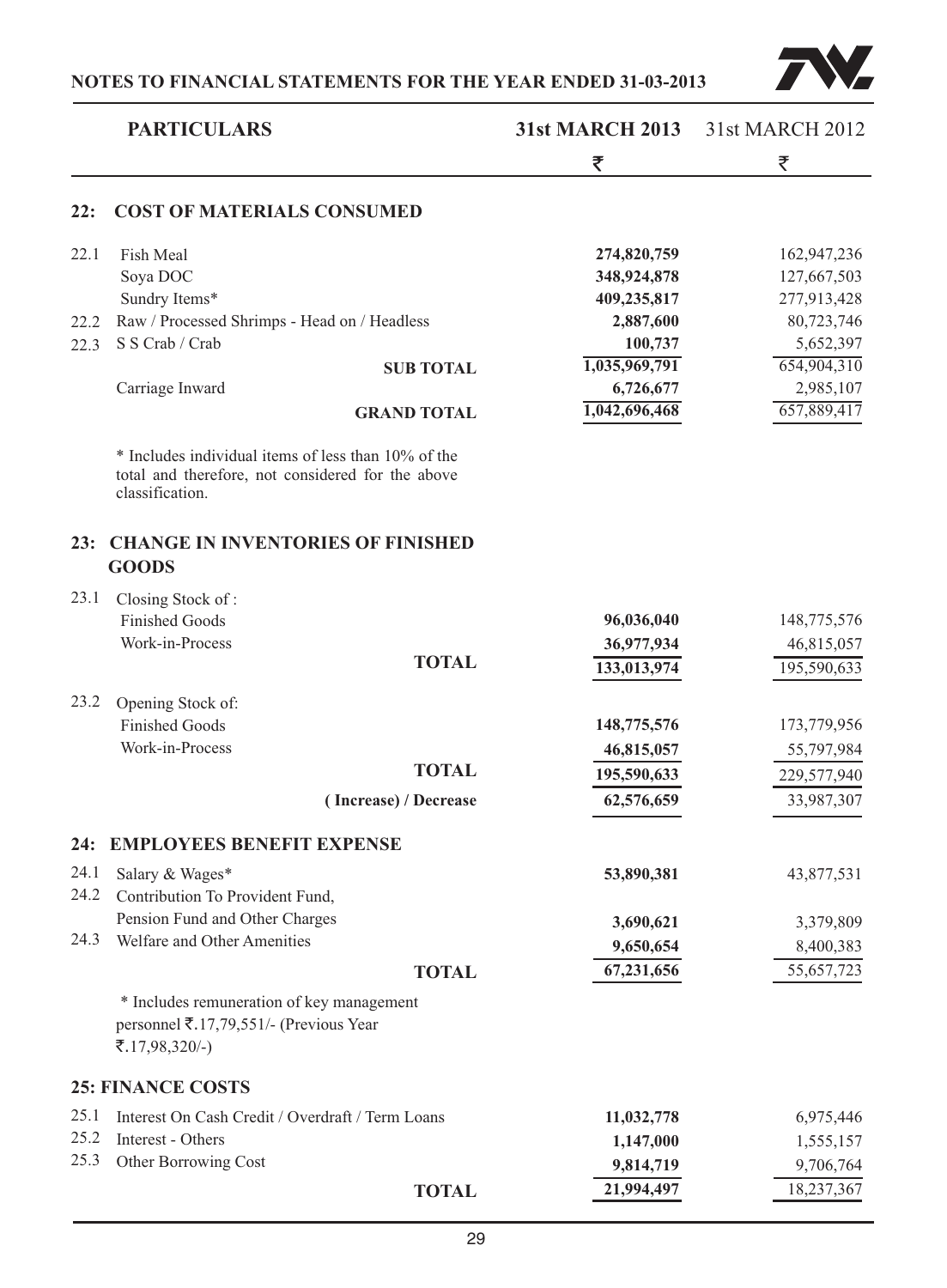

|       | <b>PARTICULARS</b>                                                                          | <b>31st MARCH 2013</b> | 31st MARCH 2012 |  |
|-------|---------------------------------------------------------------------------------------------|------------------------|-----------------|--|
|       |                                                                                             | ₹                      | ₹               |  |
| 26:   | <b>OTHER EXPENSES</b>                                                                       |                        |                 |  |
|       | Processing Charges                                                                          | 12,078,687             | 8,512,659       |  |
|       | Consumable and Stores Consumed                                                              | 76, 237, 211           | 37,588,092      |  |
|       | Power & Utilities                                                                           | 31,821,544             | 23,329,588      |  |
|       | Other Manufacturing Expenses                                                                | 6,537,559              | 7,835,844       |  |
|       | Discount On Sales                                                                           | 92,973,576             | 64,028,815      |  |
|       | Rent                                                                                        | 3,175,514              | 1,958,014       |  |
|       | Rates & Taxes                                                                               | 384,193                | 352,839         |  |
|       | Repairs to Building                                                                         | 5,913,422              | 5,934,564       |  |
|       | Repairs to Machinery                                                                        | 555,038                | 283,039         |  |
|       | Repairs Others                                                                              | 2,536,127              | 2,146,598       |  |
|       | Insurance                                                                                   | 2,496,643              | 1,798,513       |  |
|       | Freight Outward                                                                             | 1,643,954              | 350,733         |  |
|       | <b>Selling Expenses</b>                                                                     | 15,083,805             | 7,924,653       |  |
|       | Legal & Professional Charges                                                                | 1,756,285              | 1,566,492       |  |
|       | Vehicle Maintenance                                                                         | 4,339,602              | 3,330,267       |  |
|       | <b>Travelling Expenses</b>                                                                  | 8,543,416              | 6,839,945       |  |
|       | Secretarial Expenses                                                                        | 943,787                | 1,454,527       |  |
|       | <b>Consultancy Charges</b>                                                                  | 3,294,250              | 2,450,630       |  |
|       | <b>Business Communication Cost</b>                                                          | 1,232,731              | 1,156,129       |  |
|       | Net Loss on Foreign Currency Transaction                                                    |                        | 585,085         |  |
|       | Interest - Others                                                                           | 2,690,540              | 1,275           |  |
|       | Miscellaneous Expenses*                                                                     | 2,705,320              | 2,768,929       |  |
|       | <b>Auditors' Remuneration:</b>                                                              |                        |                 |  |
|       | <b>Statutory Audit Fees</b>                                                                 | 168,540                | 168,540         |  |
|       | <b>Tax Audit Fees</b>                                                                       | 28,090                 | 28,090          |  |
|       | Reimbursement of Expenses                                                                   | 95,250                 | 45,173          |  |
|       | <b>TOTAL</b>                                                                                | 277,235,084            | 182,439,033     |  |
|       | * Includes Sitting Fees of $\bar{\tau}$ 2,35,000/-<br>(Previous Year ₹ 2,90,000/-)          |                        |                 |  |
| 27:   | <b>EXCEPTIONAL ITEMS</b>                                                                    |                        |                 |  |
| 27.1  | Loss on Sale of Fixed Assets                                                                | (293,996)              | (159,216)       |  |
| 28 :  | <b>CONTINGENT LIABILITES AND</b><br><b>COMMITMENTS</b><br>(to the extent not provided for)  |                        |                 |  |
| 28.1  | <b>Contingent liabilities</b>                                                               |                        |                 |  |
| (i)   | Claims against Company not acknowledged as debt                                             | 61, 123, 555           |                 |  |
| (ii)  | <b>Bank Guarantees</b>                                                                      | 26, 111, 942           | 22,215,412      |  |
| (iii) | Interest on dues to Canara Bank has not been                                                |                        |                 |  |
|       | provided as the settlement is under negotiation and<br>hence not quantifiable at this stage | 10,663,008             | 55,963,886      |  |
| 28.2  | <b>Commitments</b><br>Estimated amount of contracts remaining to be                         |                        | 18,407,034      |  |
|       | executed on capital account and not provided for                                            |                        |                 |  |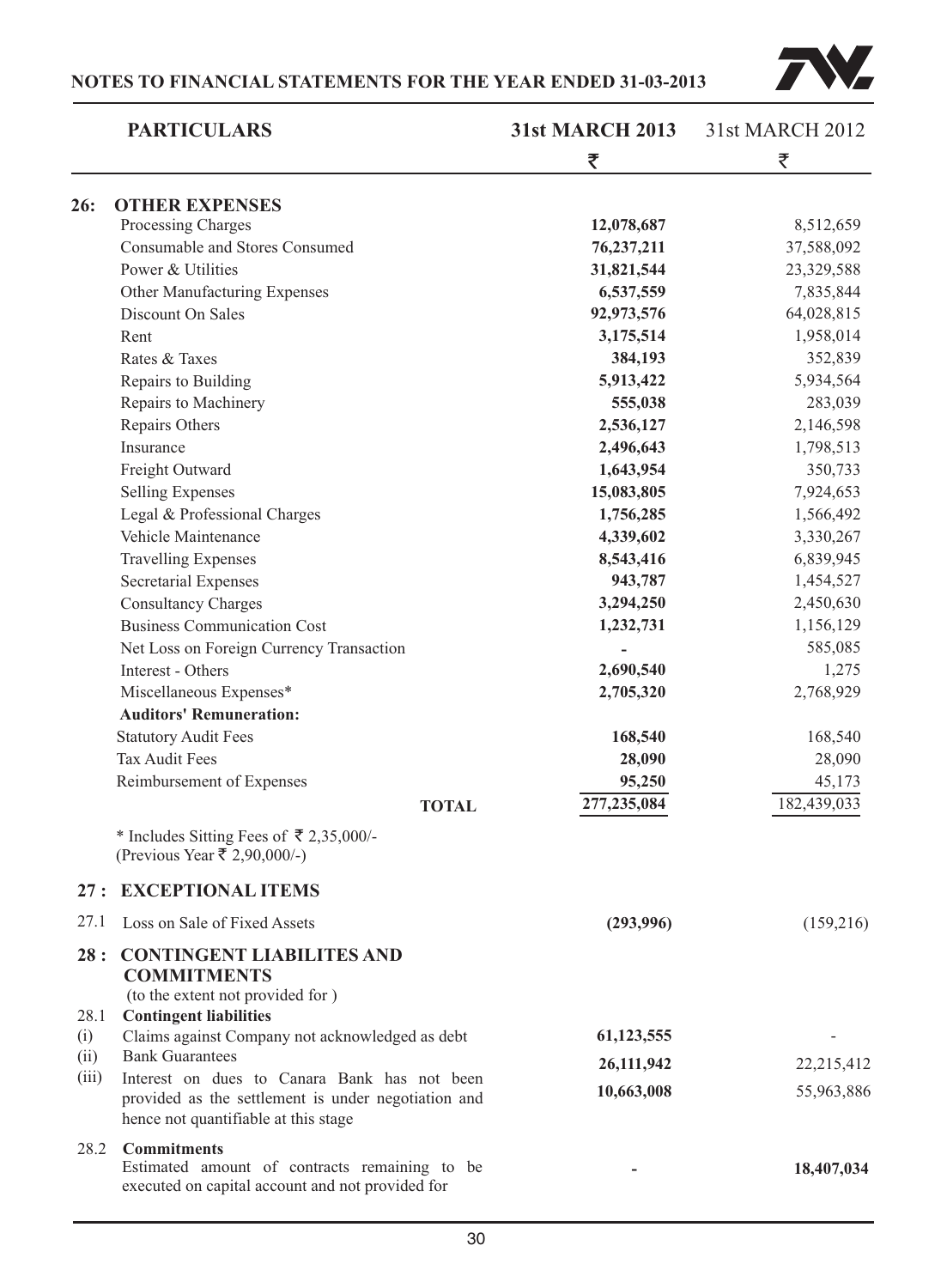

|              | <b>PARTICULARS</b>                                                                                                              |              |               | <b>31st MARCH 2013</b> | 31st MARCH 2012 |               |
|--------------|---------------------------------------------------------------------------------------------------------------------------------|--------------|---------------|------------------------|-----------------|---------------|
|              |                                                                                                                                 |              |               | ₹                      | ₹               |               |
| 29:          | DISCLOSURE REQUIRED IN TERMS OF SEBI<br><b>GUIDELINES</b>                                                                       |              |               |                        |                 |               |
|              | Part of Loan received during the earlier year from M/s. Towerbase<br>Services Pvt. Ltd. has been converted in to Equity Shares. |              |               |                        |                 | 10,000,000    |
| 30:          | <b>FOREIGN CURRENCY INCOME &amp; EXPENDITURE</b>                                                                                |              |               |                        |                 |               |
| 30.1         | Value of Imports On CIF basis                                                                                                   |              |               |                        |                 |               |
| a)           | Raw Materials                                                                                                                   |              |               | 38,501,220             |                 | 18,980,452    |
| $\mathbf{b}$ | Spares                                                                                                                          |              |               | 23,649,677             |                 | 6,307,491     |
| c)           | Capital Goods                                                                                                                   |              |               | 19,503,073             |                 | 7,448,103     |
|              |                                                                                                                                 | <b>TOTAL</b> |               | 81,653,970             |                 | 32,736,046    |
| 31:          | <b>Expenditure in Foreign Currency</b>                                                                                          |              |               |                        |                 |               |
| a)           | <b>Travelling Expenses</b>                                                                                                      |              |               | 1,326,406              |                 | 1,068,168     |
| b)           | Subscription                                                                                                                    |              |               | 77,033                 |                 | 52,250        |
| c)           | Insurance                                                                                                                       |              |               | 34,853                 |                 | 36,044        |
| d)           | <b>Consultancy Services</b>                                                                                                     |              |               | 775,028                |                 | 408,340       |
| e)           | Anti dumping Duty                                                                                                               |              |               |                        |                 | 157,104       |
|              |                                                                                                                                 | <b>TOTAL</b> |               | 2,213,320              |                 | 1,721,906     |
| 31.1         | <b>Earnings in Foreign Exchange</b>                                                                                             |              |               |                        |                 |               |
|              | F O B Value of Exports                                                                                                          |              |               | 7,935,881              |                 | 44,501,706    |
| 31.2         | <b>Consumption of Materials</b>                                                                                                 |              |               | $2012 - 2013$          |                 | 2011 - 2012   |
|              |                                                                                                                                 |              | Value         | $\frac{0}{0}$          | Value           | $\frac{0}{0}$ |
|              | Imported                                                                                                                        |              | 35,830,095    | 3.46%                  | 16,047,134      | 2.45%         |
|              | Indigenious                                                                                                                     |              | 1,000,139,696 | $96.54\%$              | 638, 857, 176   | 97.55%        |
|              |                                                                                                                                 | <b>TOTAL</b> | 1,035,969,791 | 100.00%                | 654,904,310     | 100.00%       |

#### **32 : EMPLOYEES BENEFITS**

In case of defined contribution plans, the Company's contribution are charged since the Company has no further obligation beyond making the contribution. In case of defined benefits plans, the acturial gain and losses arising on actuarial valuation based on projected unit credit method are charged to statement of Profit & Loss. Consequent upon adopting accounting standard on Employee benefits the following disclosures are made for the defined benefits obligation: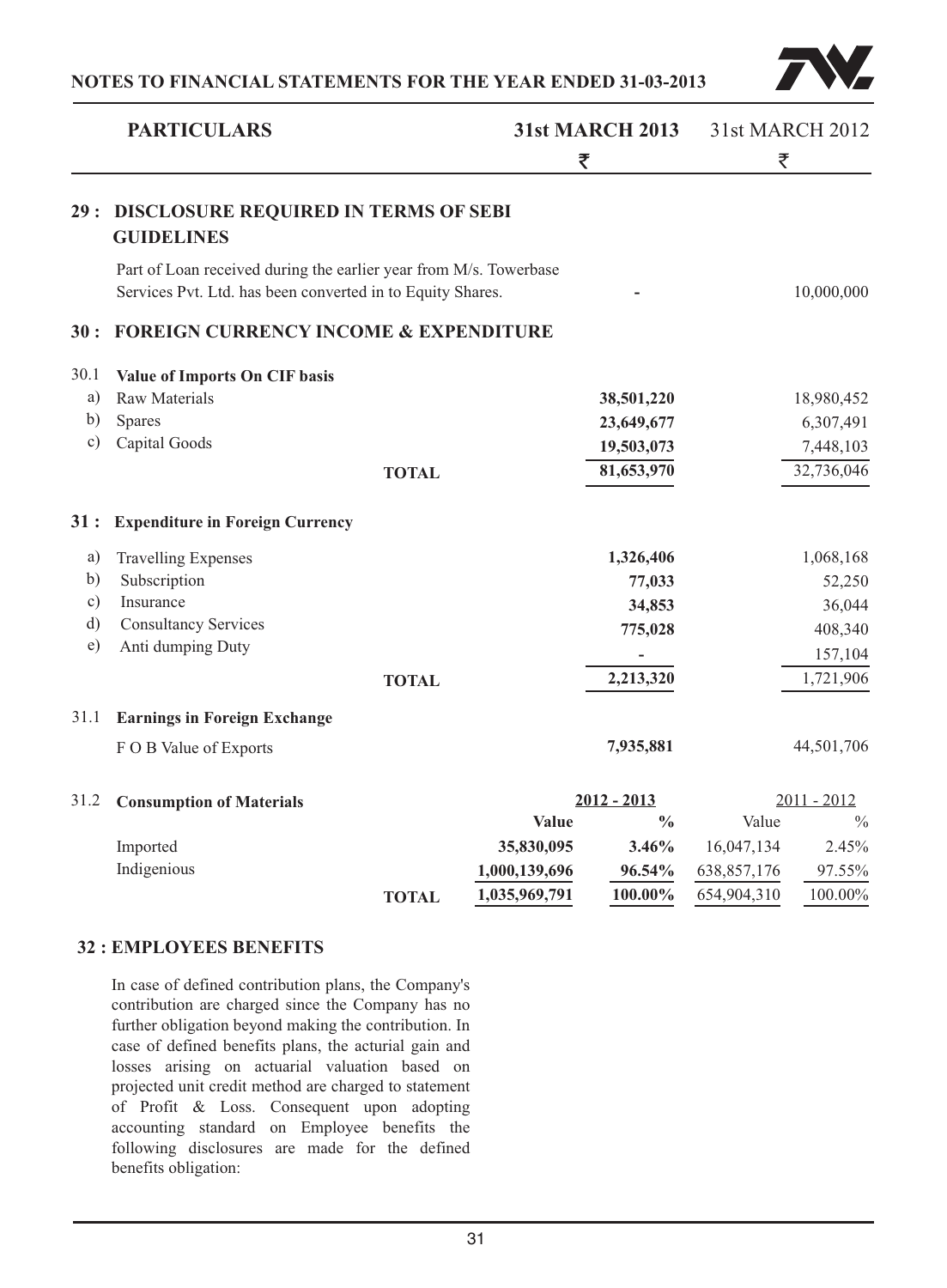

| <b>PARTICULARS</b>                                                                                                                                                                                                                                                                                        |                                                         |                                                                     | <b>31st MARCH 2013</b>                                                                                    |                                                                                 | 31st MARCH 2012                                                                            |
|-----------------------------------------------------------------------------------------------------------------------------------------------------------------------------------------------------------------------------------------------------------------------------------------------------------|---------------------------------------------------------|---------------------------------------------------------------------|-----------------------------------------------------------------------------------------------------------|---------------------------------------------------------------------------------|--------------------------------------------------------------------------------------------|
|                                                                                                                                                                                                                                                                                                           |                                                         |                                                                     | ₹                                                                                                         |                                                                                 | ₹                                                                                          |
| 32.1<br>Obligation<br>Obligation at period beginning<br>Current service cost<br><b>Interest Cost</b><br>Acturial gain $(+)$ / loss $(-)$<br><b>Benefits Paid</b>                                                                                                                                          | (Unfunded)                                              | Gratuity<br>7,935,000<br>674,685<br>137,370<br>1,367,951<br>647,140 | Leave<br>Encashment<br>(Unfunded)<br>2,286,000<br>270,000<br>149,000<br>1,710,000<br>305,000<br>4,110,000 | Gratuity<br>(Unfunded)<br>6,604,000<br>545,000<br>462,000<br>719,000<br>395,000 | Leave<br>Encashment<br>(Unfunded)<br>1,663,000<br>149,000<br>116,000<br>603,000<br>245,000 |
| Obligation at the year end<br><b>Cost for the Year</b><br>32.2<br>Current service cost<br><b>Interest Cost</b><br>Acturial (gain)/Loss<br>Net Cost recognised in the<br><b>Statement of Profit &amp; Loss</b>                                                                                             |                                                         | 9,467,866<br>674,685<br>137,370<br>1,367,951<br>2,180,006           | 270,000<br>149,000<br>1,710,000<br>2,129,000                                                              | 7,935,000<br>545,000<br>462,000<br>719,000<br>1,726,000                         | 2,286,000<br>149,000<br>116,000<br>603,000<br>868,000                                      |
| Assumption used to determine<br>32.3<br>the benefit obligation<br><b>Interest Rate</b><br>Expected Rate of increase in Salary<br><b>33 : SEGMENT REPORTING</b>                                                                                                                                            |                                                         | 8.07%<br>4.00%                                                      | 8.07%<br>4.00%                                                                                            | 7.00%<br>4.00%                                                                  | 7.00%<br>4.00%                                                                             |
| standard in<br>Accounting<br>reporting is not applicable to the Company as the<br>operations of the Company is in the nature of an<br>integrated system of function.<br>Information about secondary segments:<br>Geographical Revenue by Geographical Market:<br>$(i)$ Within India<br>(ii) Outside India | respect of<br>segment                                   |                                                                     | 1,540,526,030<br>9,009,966                                                                                |                                                                                 | 970,619,821<br>49,948,690                                                                  |
| <b>34 : RELATED PARTY DISCLOSURE</b>                                                                                                                                                                                                                                                                      |                                                         |                                                                     |                                                                                                           |                                                                                 |                                                                                            |
| <b>Key Management Personnel:</b><br>a                                                                                                                                                                                                                                                                     |                                                         |                                                                     |                                                                                                           |                                                                                 |                                                                                            |
| (i)<br>Remuneration paid including perquisites                                                                                                                                                                                                                                                            | Mr. Ashok Nanjapa, Manager and Chief Executive.         |                                                                     | 1,779,551                                                                                                 |                                                                                 | 1,798,320                                                                                  |
| (ii)                                                                                                                                                                                                                                                                                                      | Transactions with relatives of key management personnel |                                                                     | Nil                                                                                                       |                                                                                 | Nil                                                                                        |
| <b>Associates</b><br>$\mathbf{b}$                                                                                                                                                                                                                                                                         |                                                         |                                                                     |                                                                                                           |                                                                                 |                                                                                            |
| Gourmet Delhicatessens Ltd.<br>(i)<br>Investments in Equity shares<br>Goods sold<br>Receivables                                                                                                                                                                                                           |                                                         |                                                                     | 2,500,000<br>545,186                                                                                      |                                                                                 | 2,500,000<br>593,295<br>545,186                                                            |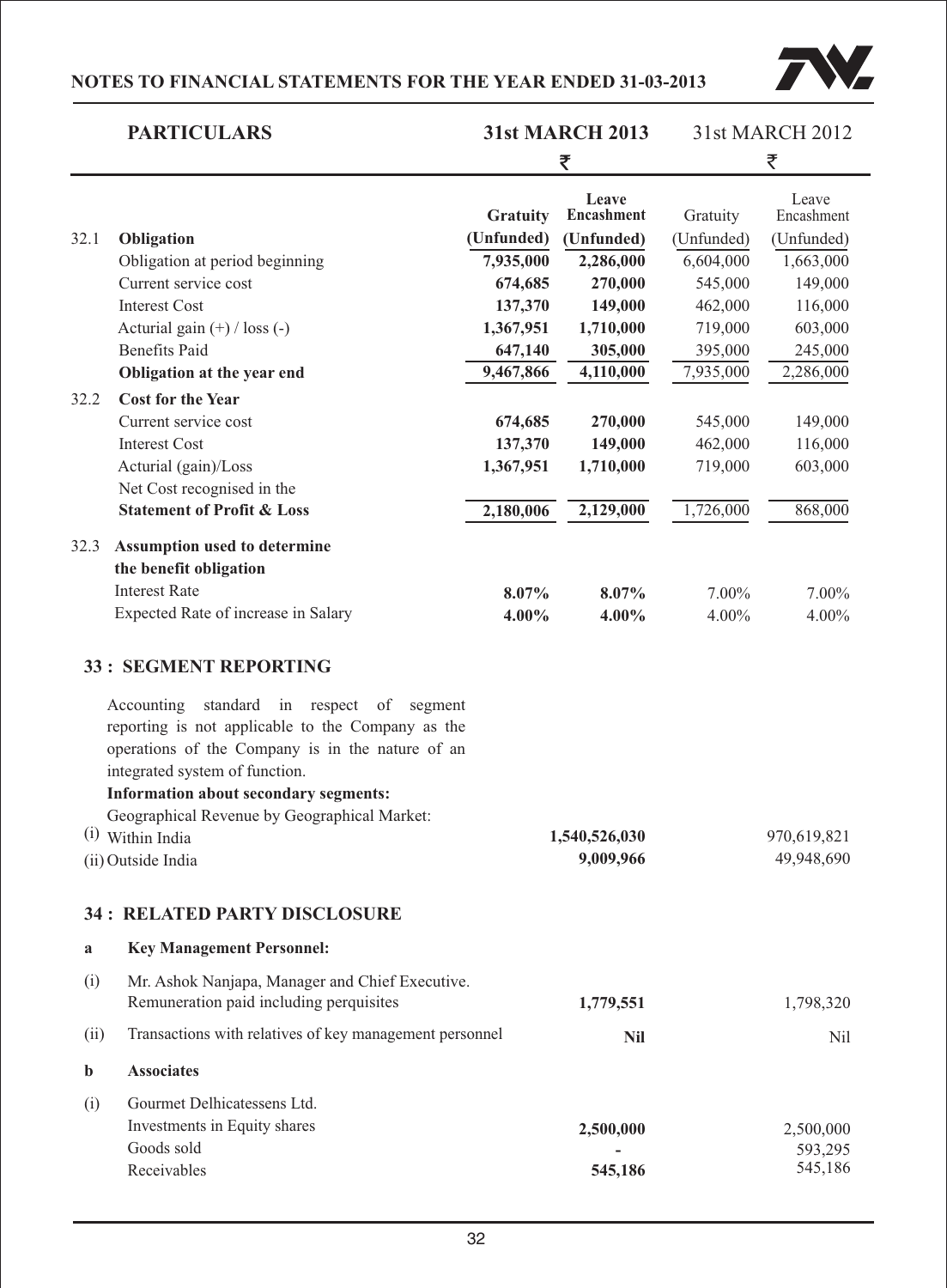

|           | <b>PARTICULARS</b>                                                                                            | <b>31st MARCH 2013</b><br>₹ | 31st MARCH 2012<br>₹ |
|-----------|---------------------------------------------------------------------------------------------------------------|-----------------------------|----------------------|
|           |                                                                                                               |                             |                      |
| (ii)      | Indian City Properties Limited                                                                                |                             |                      |
|           | - Secured Term-loan                                                                                           | 20,500,000                  | 20,500,000           |
|           | - Maximum amount outstanding during the year                                                                  | 20,500,000                  | 20,500,000           |
| (iii)     | Towerbase Services Private Ltd.                                                                               |                             |                      |
|           | - Unsecured loan                                                                                              | 47,500,000                  | 47,500,000           |
|           | - Maximum amount outstanding during the year                                                                  | 47,500,000                  | 57,500,000           |
|           | <b>35: EARNING PER SHARE</b>                                                                                  |                             |                      |
| a)        | Net Profit available for Equity Shareholders                                                                  | 60,084,046                  | 56, 342, 173         |
|           | (Numerator based for calculation)                                                                             | 25,735,500                  | 25,735,500           |
| b)        | Weighted average number of Equity Shares                                                                      |                             |                      |
| $\circ$ ) | (Used as denominator for calculating EPS)<br>Basic and diluted earning per share of $\bar{\mathfrak{F}}$ 10/- | 2.33                        | 2.19                 |
|           |                                                                                                               |                             |                      |
| 36:       | Amount outstanding for more than 30 days                                                                      |                             |                      |
|           | payable to small and ancillary undertakings                                                                   | <b>NIL</b>                  | <b>NIL</b>           |
| 37:       | On the basis of available information the suppliers                                                           |                             |                      |
|           | are not registered under Micro, small and Medium                                                              |                             |                      |
|           | Enterprise Development Act, 2006                                                                              |                             |                      |
|           | 38 : Figures for the previous year have been reclassified                                                     |                             |                      |
|           | to make them comparable with that of the current                                                              |                             |                      |
|           | year, to the extent possible. Figure in brackets relate                                                       |                             |                      |
|           | to that of the previous year, in general.                                                                     |                             |                      |

| As per our report of even date                                            | For and on behalf of the Board          |                                                  |  |  |
|---------------------------------------------------------------------------|-----------------------------------------|--------------------------------------------------|--|--|
| For MITRA KUNDU & BASU<br>Chartered Accountants<br>Firm Regn. No. 302061E | Vikram M Thapar<br>Chairman             | Anil Kumar Bhandari<br>Director                  |  |  |
| Sibaji Das<br>Partner<br>Membership No. 051391                            | <b>Ashok Nanjapa</b><br>Chief Executive | <b>Suguna Krishnamurthy</b><br>Company Secretary |  |  |

33

New Delhi, May 24, 2013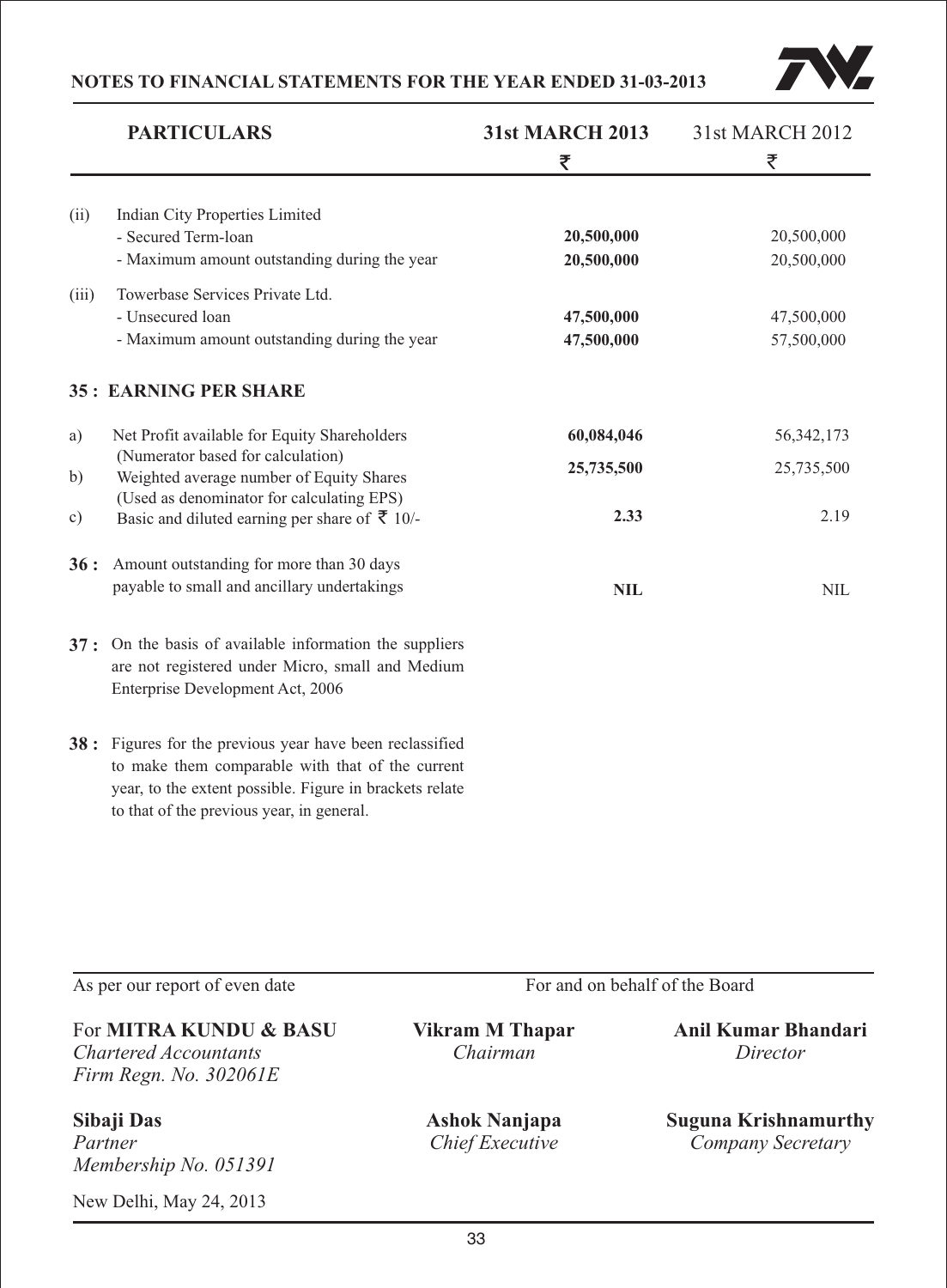



## THE WATERBASE LIMITED

## **Attendance Slip**



## **PROXY FORM**

|                                                                                                                                                                                                                                                                                                                                                                                                                                               | THE WATERBASE LIMITED<br>Regd. Office: Ananthapuram Village, Nellore - 524 344<br><b>Attendance Slip</b>                                                                                       |  |  |  |                                                                                                                              |                                                                                                               |
|-----------------------------------------------------------------------------------------------------------------------------------------------------------------------------------------------------------------------------------------------------------------------------------------------------------------------------------------------------------------------------------------------------------------------------------------------|------------------------------------------------------------------------------------------------------------------------------------------------------------------------------------------------|--|--|--|------------------------------------------------------------------------------------------------------------------------------|---------------------------------------------------------------------------------------------------------------|
| Please fill this Attendance Slip and hand it over at the entrance of the meeting hall.                                                                                                                                                                                                                                                                                                                                                        |                                                                                                                                                                                                |  |  |  |                                                                                                                              |                                                                                                               |
| Folio No.:                                                                                                                                                                                                                                                                                                                                                                                                                                    | Client ID:                                                                                                                                                                                     |  |  |  |                                                                                                                              |                                                                                                               |
| $DPID$ :                                                                                                                                                                                                                                                                                                                                                                                                                                      | No. of Shares:                                                                                                                                                                                 |  |  |  |                                                                                                                              |                                                                                                               |
| NAME OF THE MEMBER:                                                                                                                                                                                                                                                                                                                                                                                                                           |                                                                                                                                                                                                |  |  |  |                                                                                                                              |                                                                                                               |
| NAME OF THE PROXY:                                                                                                                                                                                                                                                                                                                                                                                                                            |                                                                                                                                                                                                |  |  |  |                                                                                                                              |                                                                                                               |
|                                                                                                                                                                                                                                                                                                                                                                                                                                               | SIGNATURE OF THE MEMBER OR PROXY                                                                                                                                                               |  |  |  |                                                                                                                              |                                                                                                               |
| I hereby record my presence at the 26th Annual General Meeting of the Company held on Monday,<br>July 29, 2013 at 12.15 p.m. at Ananthapuram Village, Nellore - 524 344.<br>Note: Shareholder/Proxy attending the meeting is requested to hand over the Attendance Slip duly<br>completed at the entrance of the meeting hall.<br>THE WATERBASE LIMITED<br>Regd. Office : Ananthapuram Village, Nellore - 524 344<br>TW.<br><b>PROXY FORM</b> |                                                                                                                                                                                                |  |  |  |                                                                                                                              |                                                                                                               |
|                                                                                                                                                                                                                                                                                                                                                                                                                                               |                                                                                                                                                                                                |  |  |  |                                                                                                                              | to attend and vote for me/us on my/our behalf at the 26th Annual General Meeting of the Company to be held on |
|                                                                                                                                                                                                                                                                                                                                                                                                                                               |                                                                                                                                                                                                |  |  |  | Monday, July 29, 2013 at 12.15 p.m. at Ananthapuram Village, Nellore - 524 344 and at any adjournment thereof.<br>Folio No.: |                                                                                                               |
| DP ID:                                                                                                                                                                                                                                                                                                                                                                                                                                        | Affix<br>Re. 1.00                                                                                                                                                                              |  |  |  |                                                                                                                              |                                                                                                               |
| Client ID:                                                                                                                                                                                                                                                                                                                                                                                                                                    | SIGNATURE<br>Revenue                                                                                                                                                                           |  |  |  |                                                                                                                              |                                                                                                               |
| No. of Shares:                                                                                                                                                                                                                                                                                                                                                                                                                                | Stamp                                                                                                                                                                                          |  |  |  |                                                                                                                              |                                                                                                               |
|                                                                                                                                                                                                                                                                                                                                                                                                                                               | Note : This Proxy Form must be deposited at the Registered Office of the Company at Ananthapuram Village,<br>Nellore - 524 344, not less than 48 hours before the commencement of the meeting. |  |  |  |                                                                                                                              |                                                                                                               |

| Folio No. :    |           | Affix             |  |
|----------------|-----------|-------------------|--|
| DP ID :        | SIGNATURE | Re. 1.00 <b> </b> |  |
| Client ID:     |           | Revenuel<br>Stamp |  |
| No. of Shares: |           |                   |  |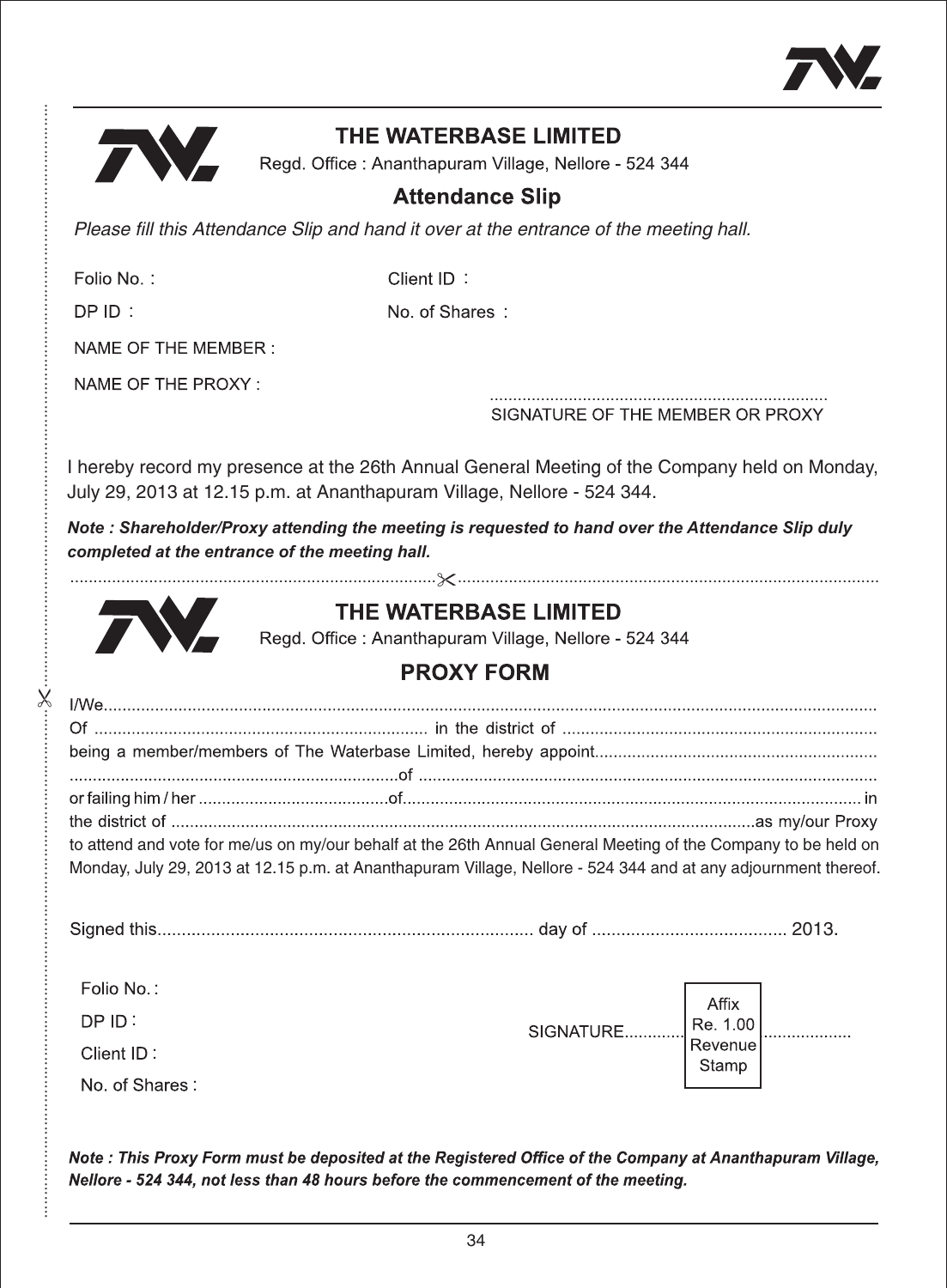**THIS PAGE IS LEFT BLANK**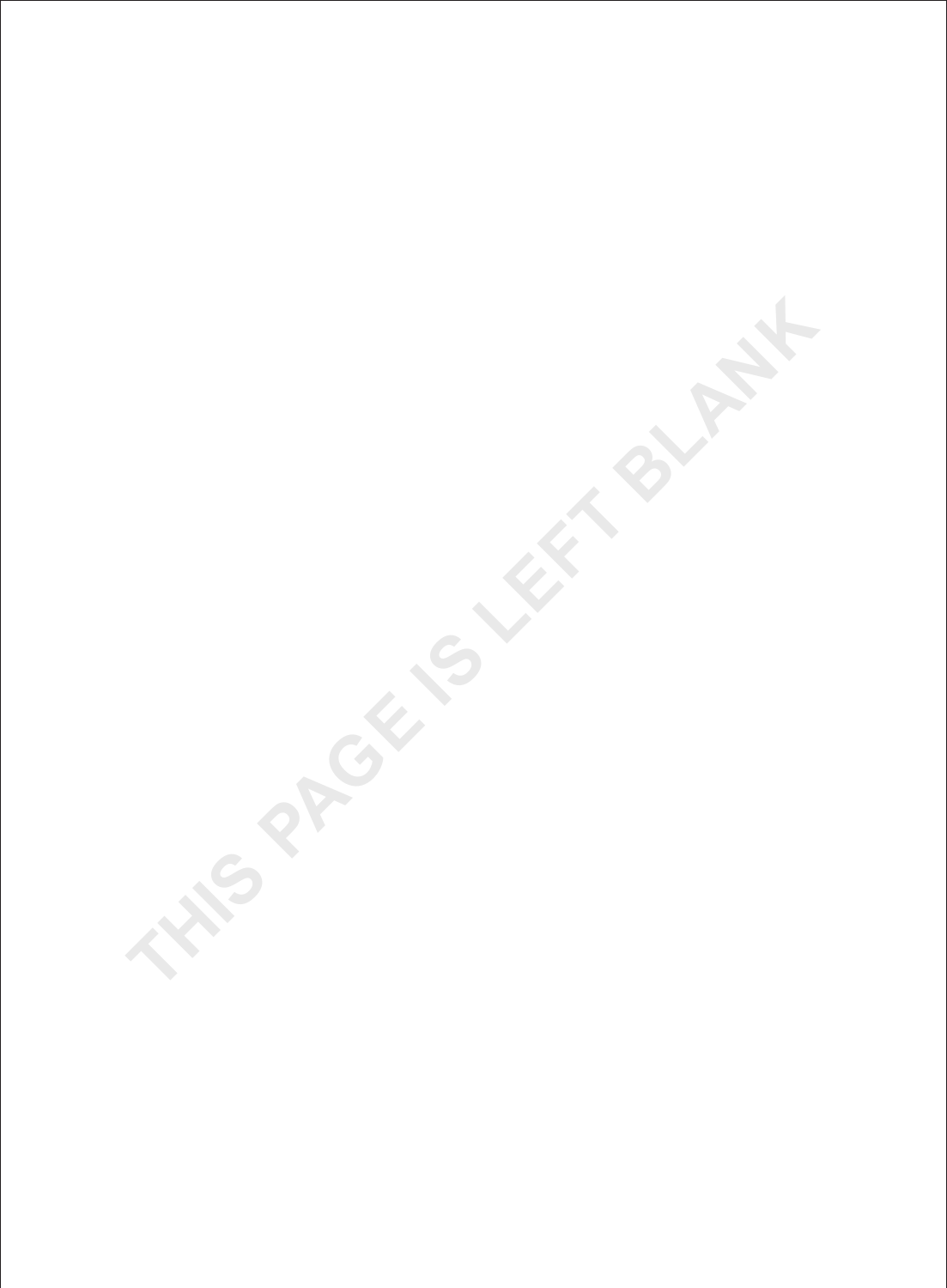

# **FOR YOUR KIND ATTENTION PLEASE**

## **GREEN INITIATIVE**

Dear Shareholder,

Sub: Green Initiative in Corporate Governance

The Ministry of Corporate Affairs has taken a "Green Initiative in Corporate Governance". Companies can now send various notices and documents, including Annual Report, to its shareholders through electronic mode to the registered e-mail addresses of shareholders.

It is a welcome move as this will reduce paper consumption to a great extent and allow shareholders to contribute towards a greener environment. For this purpose, you are requested to furnish the following details:

| Shareholder's Name                                                       |         |
|--------------------------------------------------------------------------|---------|
| Folio No. *                                                              |         |
| DP ID                                                                    |         |
| Client ID                                                                |         |
| E-mail address                                                           |         |
| Phone No. (with STD Code) / Mobile No.                                   |         |
| Please convey your preference to receive the<br>above in Electronic Form | YES /NO |
| Signature of the Shareholder                                             |         |

\*Applicable for investors holding shares in physical form.

This form duly filled-in and signed may please be sent to the Secretarial Department, The Waterbase Ltd, Post Box No.4902, # 22, Sadasivam Street, Gopalapuram, Chennai – 600 086. The details may also be sent through e-mail to the Company's e-mail address waterbasechennai@gmail.com

Thanking You

Yours faithfully

#### **for THE WATERBASE LTD.**

- Sd -

Company Secretary